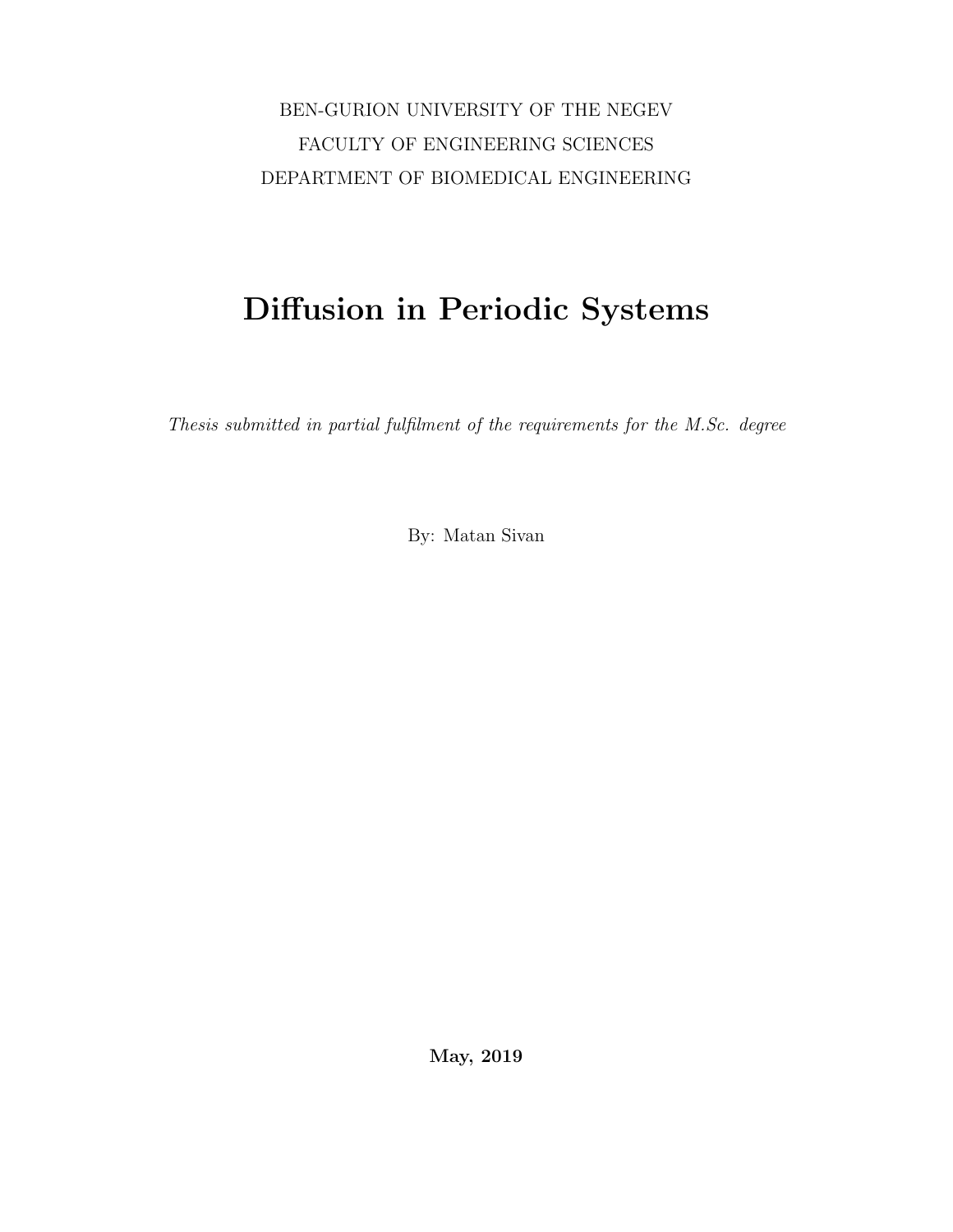### BEN-GURION UNIVERSITY OF THE NEGEV FACULTY OF ENGINEERING SCIENCES DEPARTMENT OF BIOMEDICAL ENGINEERING

## Diffusion in Periodic Systems

Thesis submitted in partial fulfilment of the requirements for the M.Sc. degree

By: Matan Sivan

Supervised by: Prof. Oded Farago

Author:................................................ Date:................... Supervisor:........................................... Date:...................

Chairman of Graduate Studies Committee:............................Date:...................

May, 2019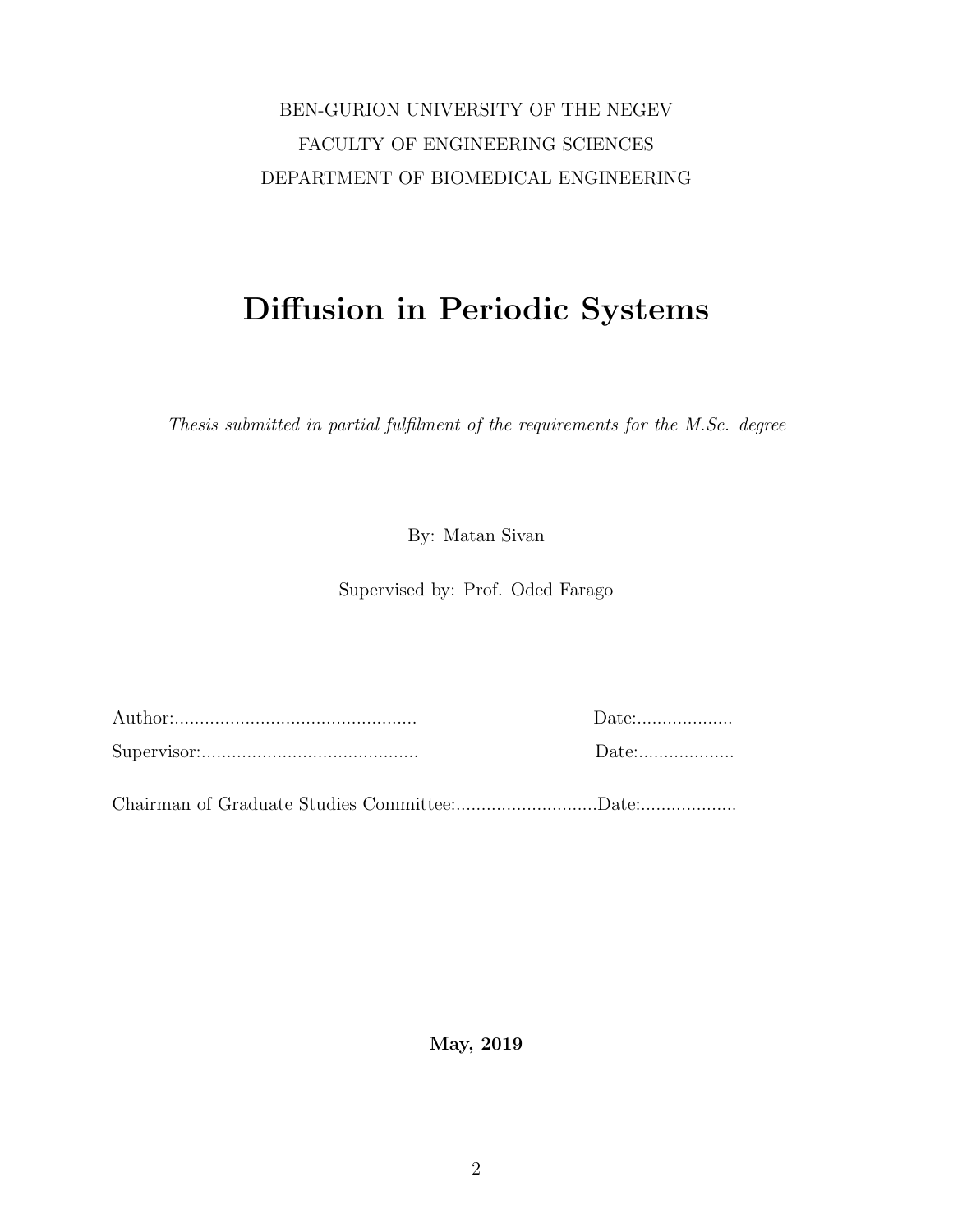### Acknowledgments

I would like to deeply thank my supervisor Prof. Oded Farago, for the guidance, advice, constructive criticism, and assistance he provided me with throughout the two years of my MSc. studies.

I would like to express my uttermost gratitude to my family for their endless support and encouragement throughout the years. This accomplishment would not have been possible without them.

I would also like to thank my dear friends, in particular Eitamar, Mor and Talia for their friendship and emotional support during the years of my studies.

Finally, a special thank you to my beloved girlfriend Tal, for always being by my side, loving, supporting and believing in me.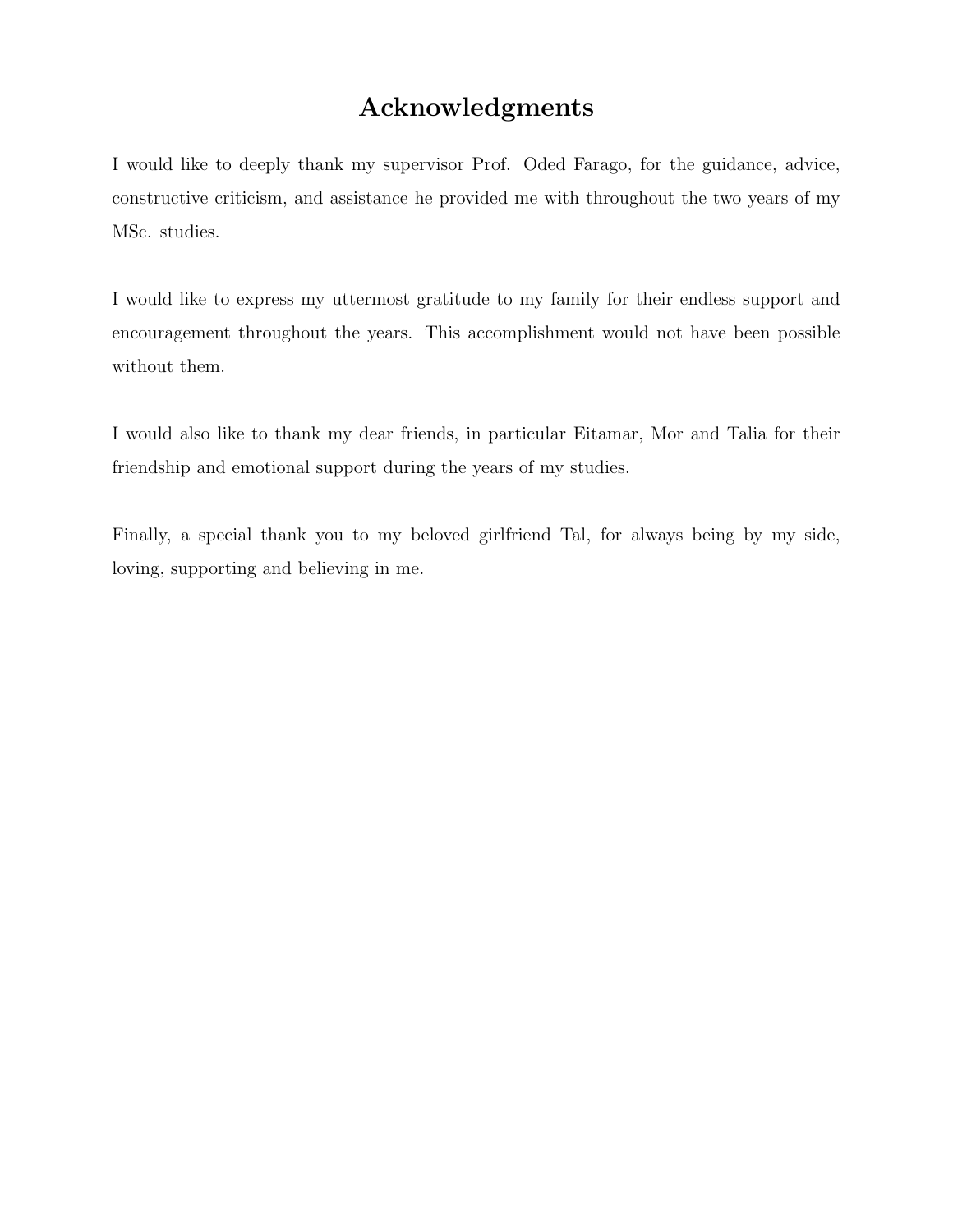### Abstract

Brownian motion in a periodic potential constitutes one of the fundamental problems of particle transport with numerous applications in various fields of science and technology. Despite being studied extensively throughout the years (see review in Riskens' book, "The Fokker-Planck Equation" - chapter 11), the general solution of the Smoluchowski (diffusion) equation for motion in periodic potentials is generally unknown. In this thesis, we close this gap in the literature and present (in chapter 2) a systematic way to derive the asymptotic (at large times) solution of the time-dependent equation for any periodic even function  $U(x)$ . The leading term of this solution is the well known solution to the simple time-dependent diffusion equation, namely a Gaussian function with an effective diffusion coefficient  $D^*$ , multiplied by Boltzmann's factor corresponding to the periodic potential. We present a method for finding the corrections to the leading term, and derive the first two corrections, thus obtaining a solution which is asymptotically correct up to terms decaying faster than  $\sim t^{-3/2}$ . The effective diffusion coefficient of the periodic Brownian motion is given by the Lifson-Jackson formula, which we also recover independently as part of the derivation of the solution. We conduct Langevin dynamics based simulations, that show excellent agreement between the analytical solution and the numerical results. The simulations demonstrate that for small periodic wavelengths and for high potential barriers, the Lifson-Jackson formula does not hold and, instead, an Arrhenius-Kramer behaviour is observed.

In chapter 3 we address the problem of diffusion in two dimensional (2D) periodic channels, and attempt to map it into an effective 1D Fick-Jacobs equation, which is a Smoluchowski equation with an entropic potential. In order to improve the fit to the 2D description, a periodic, spatially-dependent diffusion coefficient  $D(x)$  is added, which significantly enhances the agreement between Fick-Jacobs 1D simulation results and the results of 2D channel simulations. We obtain a series of approximations for  $D(x)$ , and numerically compare them to previously derived expressions and note that to leading order in the derivative of the height function of the channel,  $A'(x) = dA/dx$ , they all have the same form:  $D(x)/D \sim 1 - A'^2/3$ . Notably, our first order expression coincides with the formula suggested by Zwanzig. Our results show that the choice of a space dependent diffusion coefficient indeed does improve the 1D fit dramatically, although for short periodic wavelengths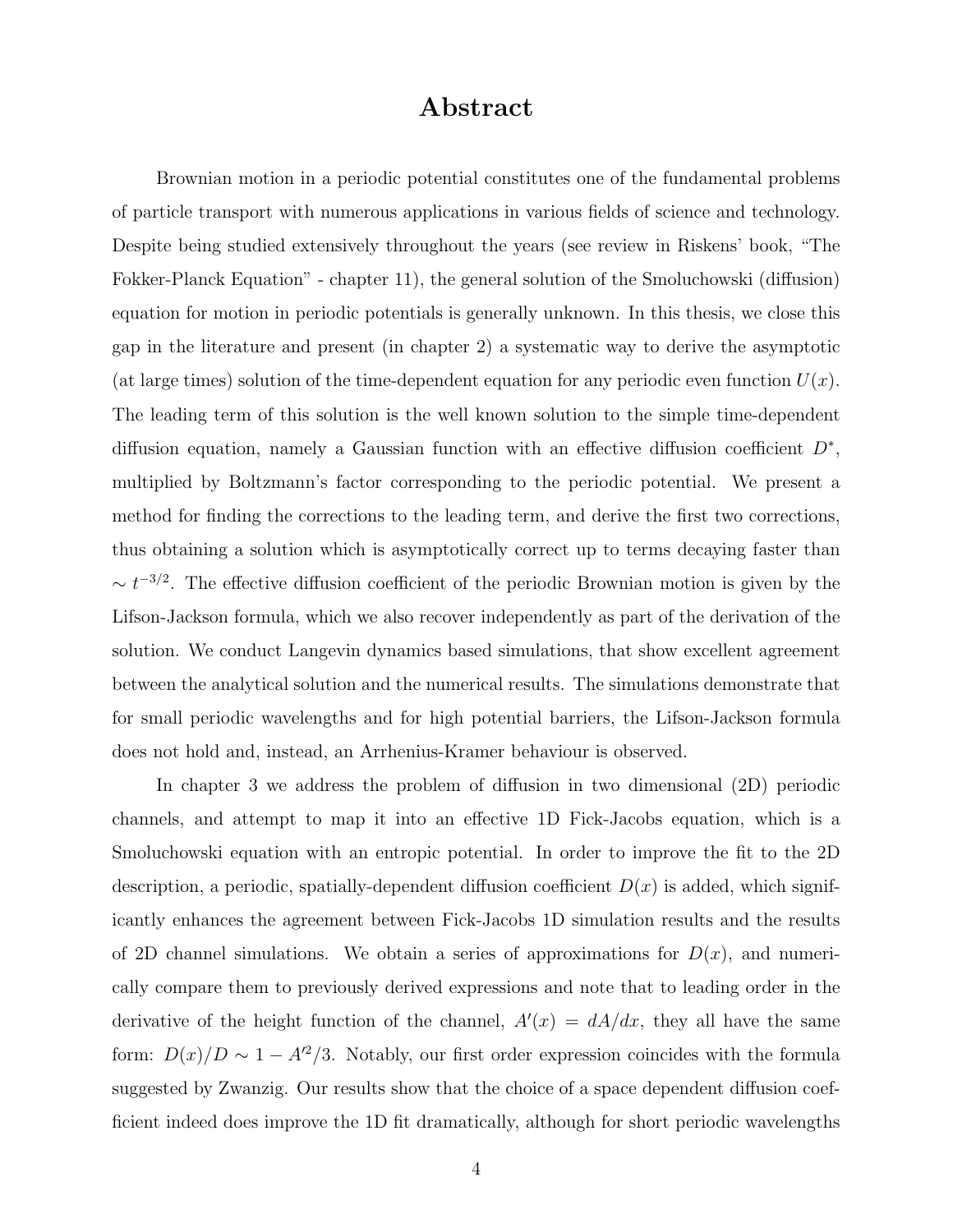$λ$ , the series of approximations of  $D(x)$  does not converge properly, and the 1D description may still be quite inaccurate.

In summary, we derive an asymptotic solution to the fundamental problem of single particle diffusion in 1D periodic potentials. We then use this solution in order to map the problem of diffusion in a 2D periodic channel into a 1D description, which includes finding a periodic  $D(x)$  in order to improve the agreement to the exact solution of the 2D problem.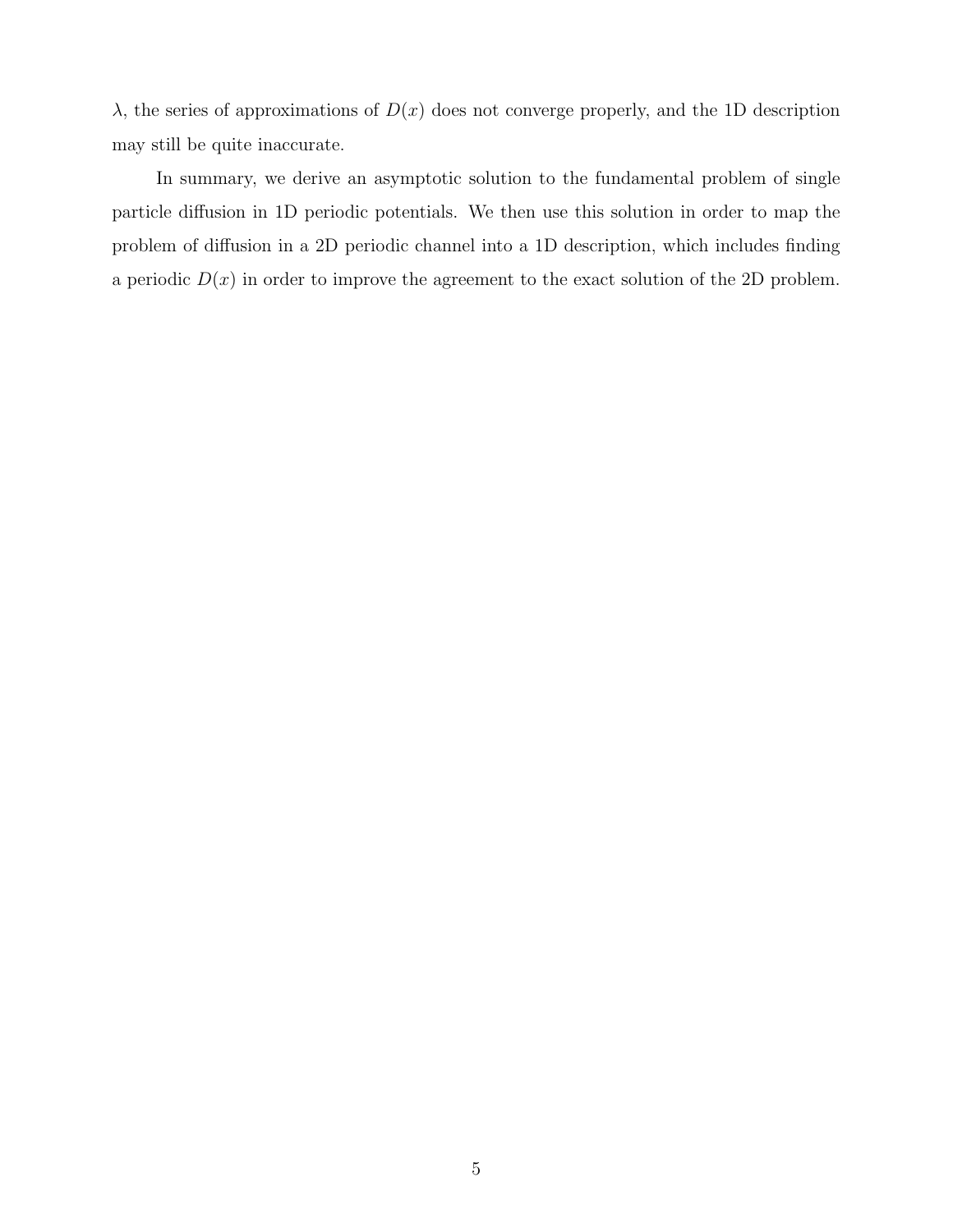# **Contents**

| $\mathbf{1}$                                       |                                | Introduction                                                                                                            |    |  |  |
|----------------------------------------------------|--------------------------------|-------------------------------------------------------------------------------------------------------------------------|----|--|--|
|                                                    | 1.1                            |                                                                                                                         | 8  |  |  |
|                                                    | 1.2                            |                                                                                                                         | 10 |  |  |
|                                                    | 1.3                            |                                                                                                                         | 13 |  |  |
|                                                    |                                | 1.3.1                                                                                                                   | 13 |  |  |
|                                                    |                                | Simulating a coordinate dependent friction $\alpha(x)$ ,<br>1.3.2                                                       | 14 |  |  |
| 1.4                                                |                                |                                                                                                                         | 15 |  |  |
|                                                    | 1.5                            |                                                                                                                         | 17 |  |  |
| Diffusion in Periodic Potentials<br>$\overline{2}$ |                                |                                                                                                                         |    |  |  |
|                                                    | 2.1                            |                                                                                                                         | 18 |  |  |
|                                                    | 2.2                            |                                                                                                                         | 20 |  |  |
| 2.3                                                |                                |                                                                                                                         | 24 |  |  |
| 2.4                                                |                                |                                                                                                                         |    |  |  |
|                                                    | 2.5                            |                                                                                                                         |    |  |  |
|                                                    | 2.6                            |                                                                                                                         | 29 |  |  |
| 3                                                  | Diffusion in Periodic Channels |                                                                                                                         |    |  |  |
|                                                    | 3.1                            |                                                                                                                         | 31 |  |  |
|                                                    | 3.2                            | Diffusion in a two-dimensional periodic channel $\ldots \ldots \ldots \ldots \ldots \ldots \ldots \ldots \ldots \ldots$ | 36 |  |  |
|                                                    |                                | 3.2.1                                                                                                                   | 36 |  |  |
|                                                    |                                | 3.2.2                                                                                                                   | 37 |  |  |
|                                                    |                                | 3.2.3                                                                                                                   | 38 |  |  |
|                                                    |                                | Series expansion $\ldots \ldots \ldots \ldots \ldots \ldots \ldots \ldots \ldots \ldots \ldots \ldots \ldots$<br>3.2.4  | 39 |  |  |
|                                                    |                                | 3.2.4.1<br>The zeroth approximation. $\ldots \ldots \ldots \ldots \ldots \ldots \ldots \ldots \ldots \ldots$            | 39 |  |  |
|                                                    |                                | 3.2.4.2                                                                                                                 | 40 |  |  |
|                                                    |                                | The second approximation $\ldots \ldots \ldots \ldots \ldots \ldots \ldots \ldots \ldots$<br>3.2.4.3                    | 41 |  |  |
|                                                    |                                | 3.2.4.4                                                                                                                 | 42 |  |  |
|                                                    | 3.3                            | Simulation results<br>44                                                                                                |    |  |  |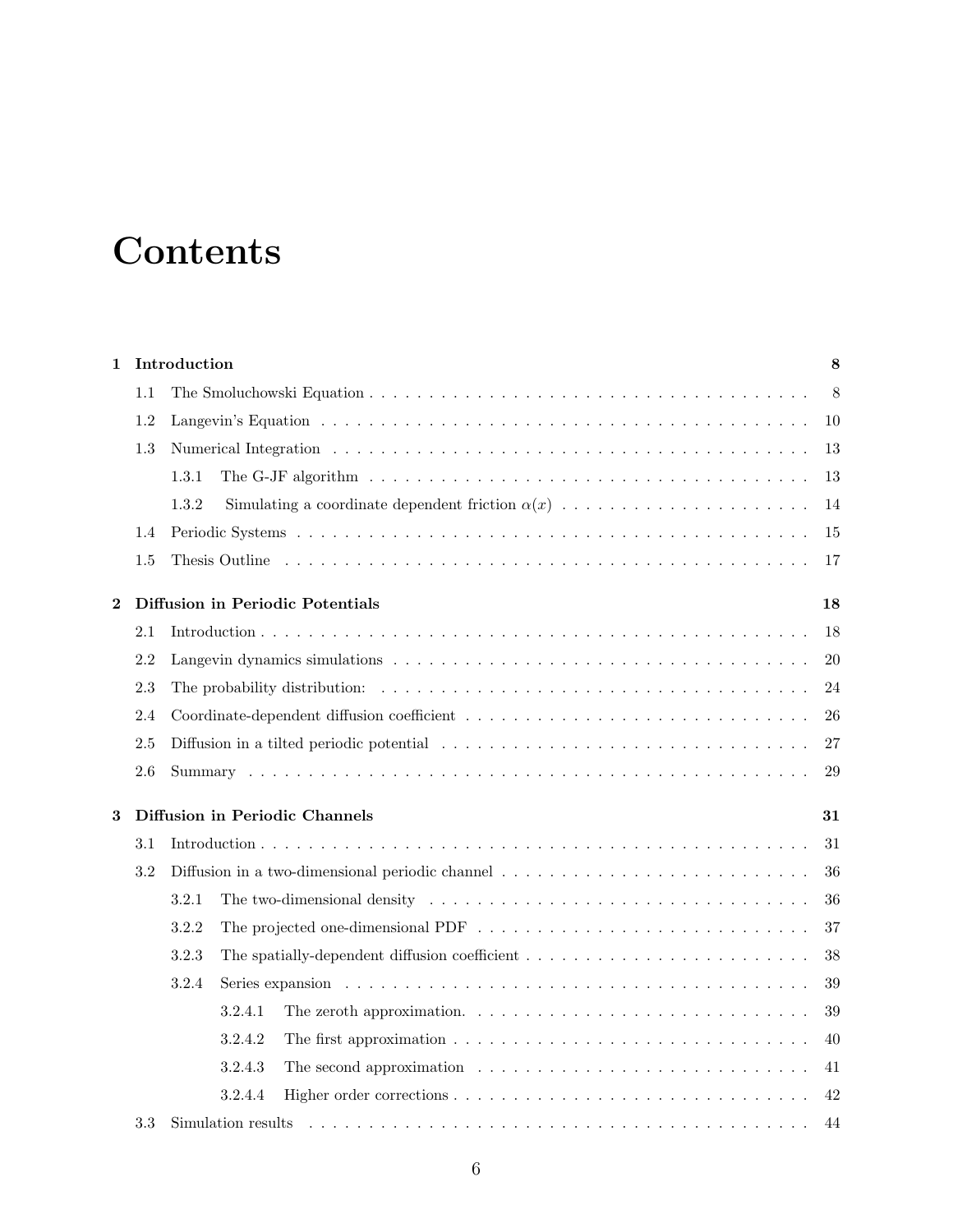| 4 Summary and Conclusions |  |
|---------------------------|--|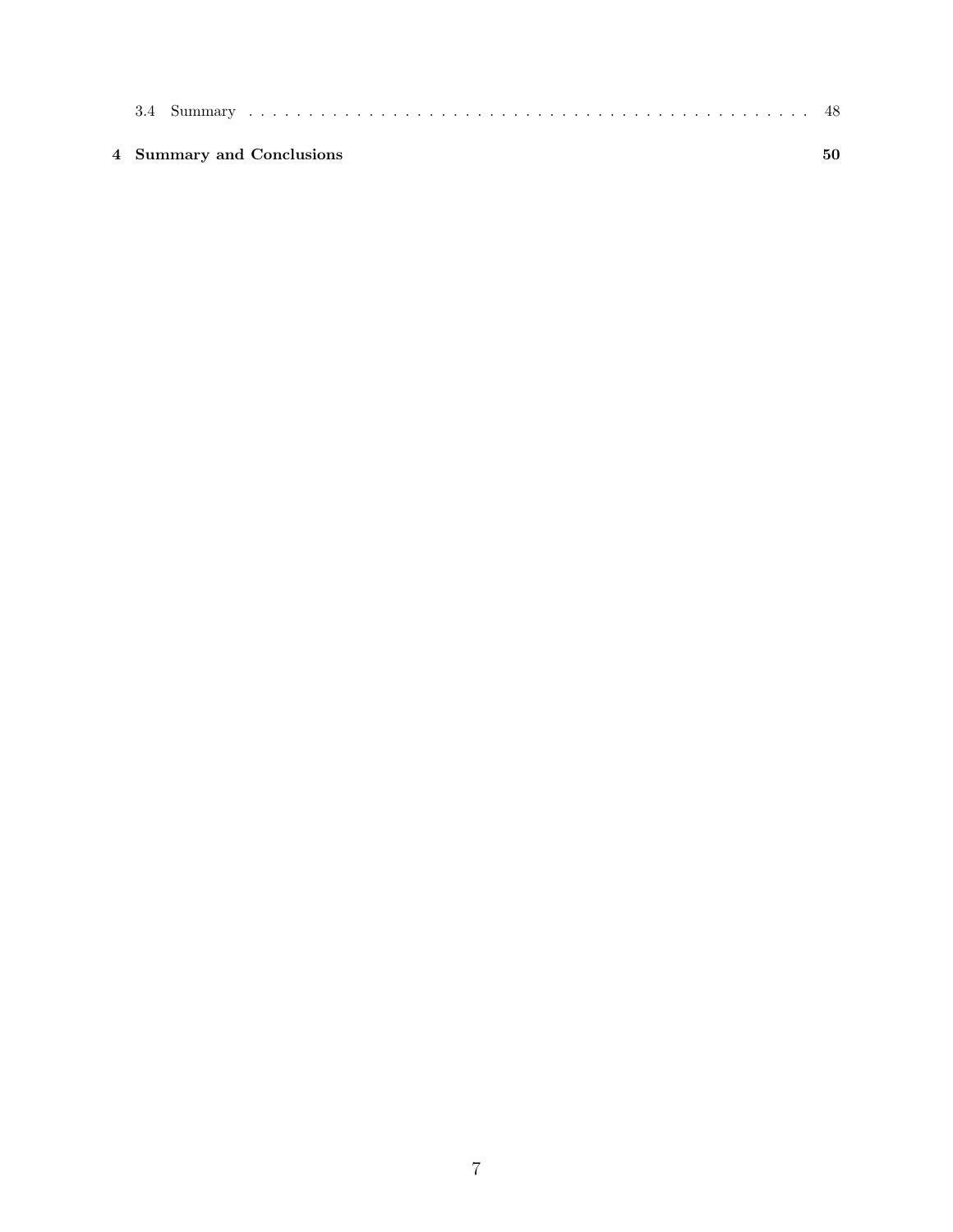## Chapter 1

## Introduction

### 1.1 The Smoluchowski Equation

Brownian motion is the movement of particles due to thermal collisions with solvent molecules that cause the particles to exhibit random motion, also known as single-particle diffusion. It is named after the botanist Robert Brown who, while looking through a microscope at pollen grains and dust particles, noticed that they move erratically through the water [1]. In 1905 (the "miracle year"), Albert Einstein published a paper that explained precisely how the motion that Brown observed was a result of the pollen grains colliding with water molecules [2]. Fifty years earlier in 1855, Adolf Fick introduced Fick's laws of diffusion, which govern the spontaneous transport of mass through a medium [3]. Instead of considering the motion of individual particles, Fick's laws provide a continuum description to the same process in which the net flow of particles is in accordance to the concentration gradient (i.e., from high to low concentration).

Particle transport via diffusion is an important phenomenon in many fields of science, ranging from biophysics (e.g., diffusion of polymers [4]), biology (e.g., diffusion of Oxygen and Carbon Dioxide in the lungs  $[5]$ , particle transport through the cell membrane  $[6]$ ), chemistry, mechanical engineering (e.g., heat transfer [7]), etc. As a more broad definition, diffusion could be also referred to how something is widely distributed or spreads across, and is also used to describe many social processes such as diffusion of innovations [8] and populations [9], cultural diffusion [10], and changes in income [11]. In this thesis, we address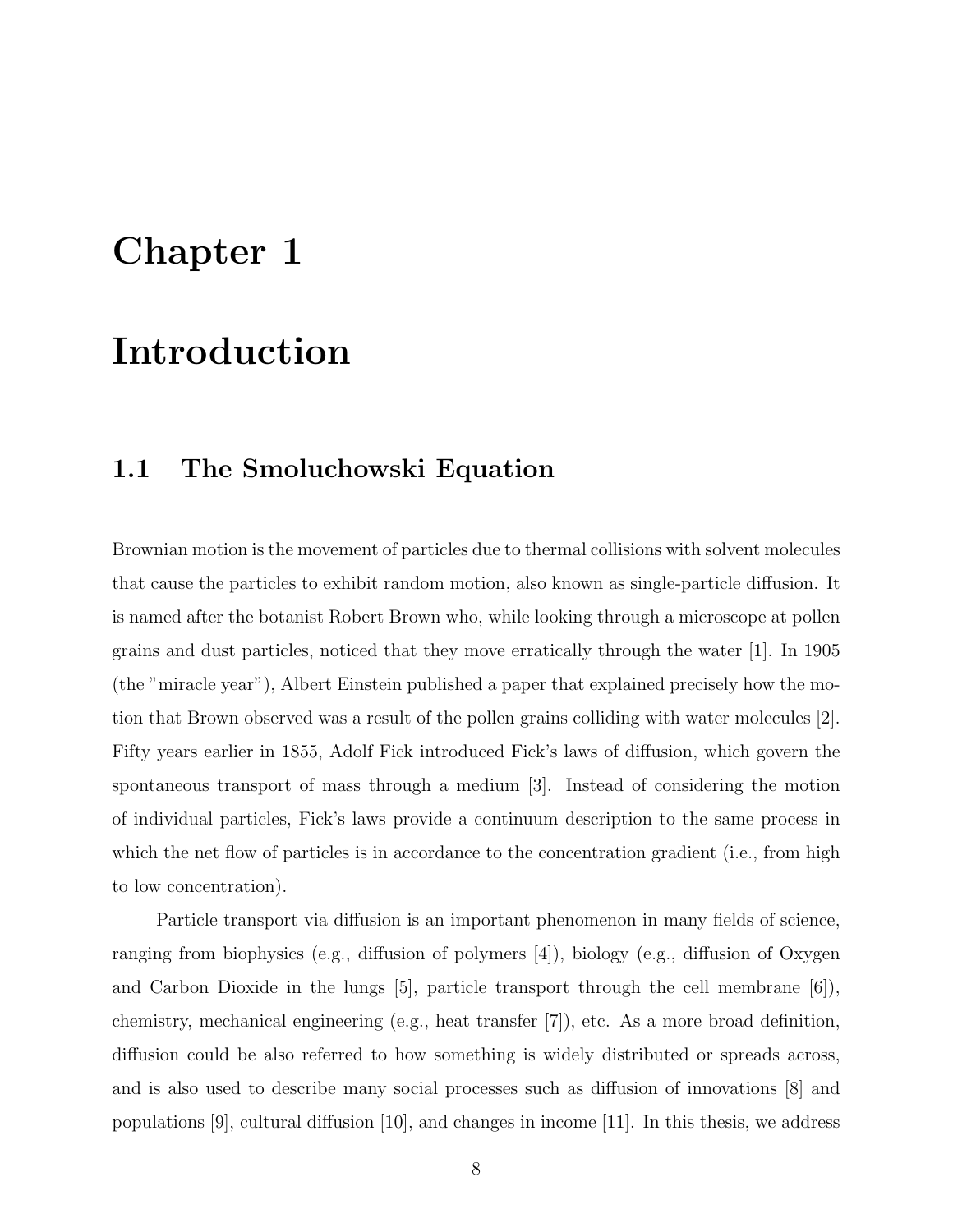the physical problem of mass transport which is described mathematically by Fick's laws.

Fick's first law of diffusion describes the relationship between the flux of particles  $J(\mathbf{r},t)$ , and the probability distribution function (PDF) of the particles  $P(\mathbf{r},t)$ <sup>1</sup>:

$$
\vec{J}(\mathbf{r},t) = -D(\mathbf{r})\vec{\nabla}P(\mathbf{r},t),\tag{1.1}
$$

where **r** represents the space coordinates, t is the time, and  $D(\mathbf{r})$  is the diffusion coefficient which may coordinate-dependent. If the particle experiences a potential  $U(\mathbf{r})$ , then the flux also features a drift term and reads:

$$
\vec{J}(\mathbf{r},t) = -D(\mathbf{r})\vec{\nabla}P(\mathbf{r},t) - \mu(\mathbf{r})P(\mathbf{r},t)\vec{\nabla}U(\mathbf{r}),
$$
\n(1.2)

where  $\mu(\mathbf{r})$  is the mobility, which is related to the diffusion coefficient via Einstein's relation [12]

$$
D(\mathbf{r}) = k_B T \mu(\mathbf{r}),\tag{1.3}
$$

where  $k_B$  is Boltzman's factor, and T is the temperature.

The continuity equation describes the relation between the temporal derivative of the  $P(\mathbf{r}, t)$  and the spatial derivative of the flux:

$$
\frac{\partial P(\mathbf{r},t)}{\partial t} = -\vec{\nabla} \cdot \vec{J}(\mathbf{r},t). \tag{1.4}
$$

Substituting Eq. (1.1) in Eq. (1.4) leads to Fick's second law of diffusion:

$$
\frac{\partial P(\mathbf{r},t)}{\partial t} = \vec{\nabla} \cdot [D(\mathbf{r}) \vec{\nabla} P(\mathbf{r},t)].
$$
\n(1.5)

The solution of Eq. (1.5) with delta-function initial condition  $P(\mathbf{r}, t = 0) = \delta(\mathbf{r})$  and constant D is a Gaussian function:  $P(\mathbf{r},t) = (4\pi Dt)^{-d/2} \exp[-\mathbf{r}^2/4Dt]$ , where d is the space dimensionality. The mean displacement of the particle  $\langle \Delta \mathbf{r} \rangle = 0$ , and the mean square

<sup>&</sup>lt;sup>1</sup>The same law is often written with other quantities like the concentration  $c(\mathbf{r}, t)$  or the mass  $m(\mathbf{r}, t)$ which are proportional to the PDF.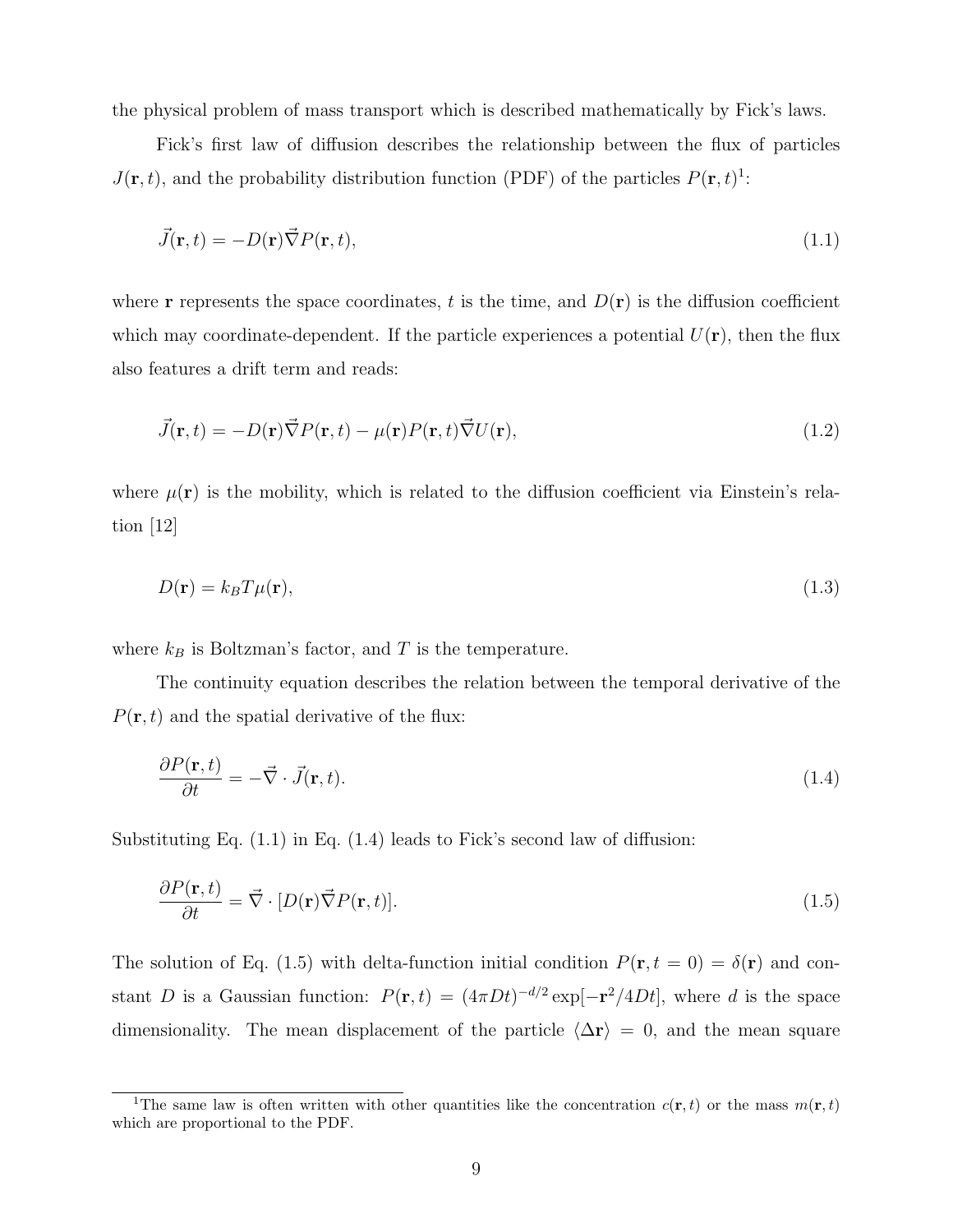displacement (MSD) satisfies:

$$
\langle \Delta \mathbf{r}^2 \rangle = 2dDt. \tag{1.6}
$$

In the presence of a potential  $U(\mathbf{r})$ , Eq. (1.2) should be substituted into Eq. (1.4), leading to the Smoluchowski equation [13]:

$$
\frac{\partial P(\mathbf{r},t)}{\partial t} = \vec{\nabla} \cdot [D(\mathbf{r}) \vec{\nabla} P(\mathbf{r},t)] + \vec{\nabla} \cdot [\mu(\mathbf{r}) P(\mathbf{r},t) \vec{\nabla} U(\mathbf{r})]. \tag{1.7}
$$

An alternative form of this equation is:

$$
\frac{\partial P(\mathbf{r},t)}{\partial t} = \vec{\nabla} \cdot \left\{ D(\mathbf{r}) e^{-\beta U(\mathbf{r})} \vec{\nabla} \left[ e^{\beta U(\mathbf{r})} P(\mathbf{r},t) \right] \right\},\tag{1.8}
$$

where  $\exp[-\beta U(\mathbf{r})]$  is Boltzmann's factor and  $\beta = 1/k_B T$ . In case of a constant force  $f = -\vec{\nabla}U = const$ , and constant diffusivity D, the solution to this equation is a "running" Gaussian function:  $P(\mathbf{r}, t) = (4\pi Dt)^{-d/2} \exp[(\mathbf{r} - \mu \mathbf{f} t)^2/4Dt].$ 

### 1.2 Langevin's Equation

An alternative route for describing the dynamics of a Brownian particle is the Langevin equation of motion <sup>2</sup> [14]

$$
m\frac{dv(t)}{dt} = -\alpha(x)v(t) + f(x) + \xi(t),
$$
\n(1.9)

which is Newton's second law describing the motion of a particle of mass  $m$ , where in addition to the conservative force,  $f(x)$ , the particle experiences two forces originating from collisions with the medium molecules. These include a friction force  $-\alpha(x)v$ , where  $v(t)$  is the velocity of the particle and  $\alpha(x)$  is the friction coefficient which may depend on the coordinate, and a stochastic white noise with the following statistical properties:

$$
\langle \xi(t) \rangle = 0 \tag{1.10}
$$

<sup>&</sup>lt;sup>2</sup>In this section we consider for simplicity the one-dimensional case. In  $d > 1$  dimensions, the equation can be decoupled into d one-dimensional Langevin equations.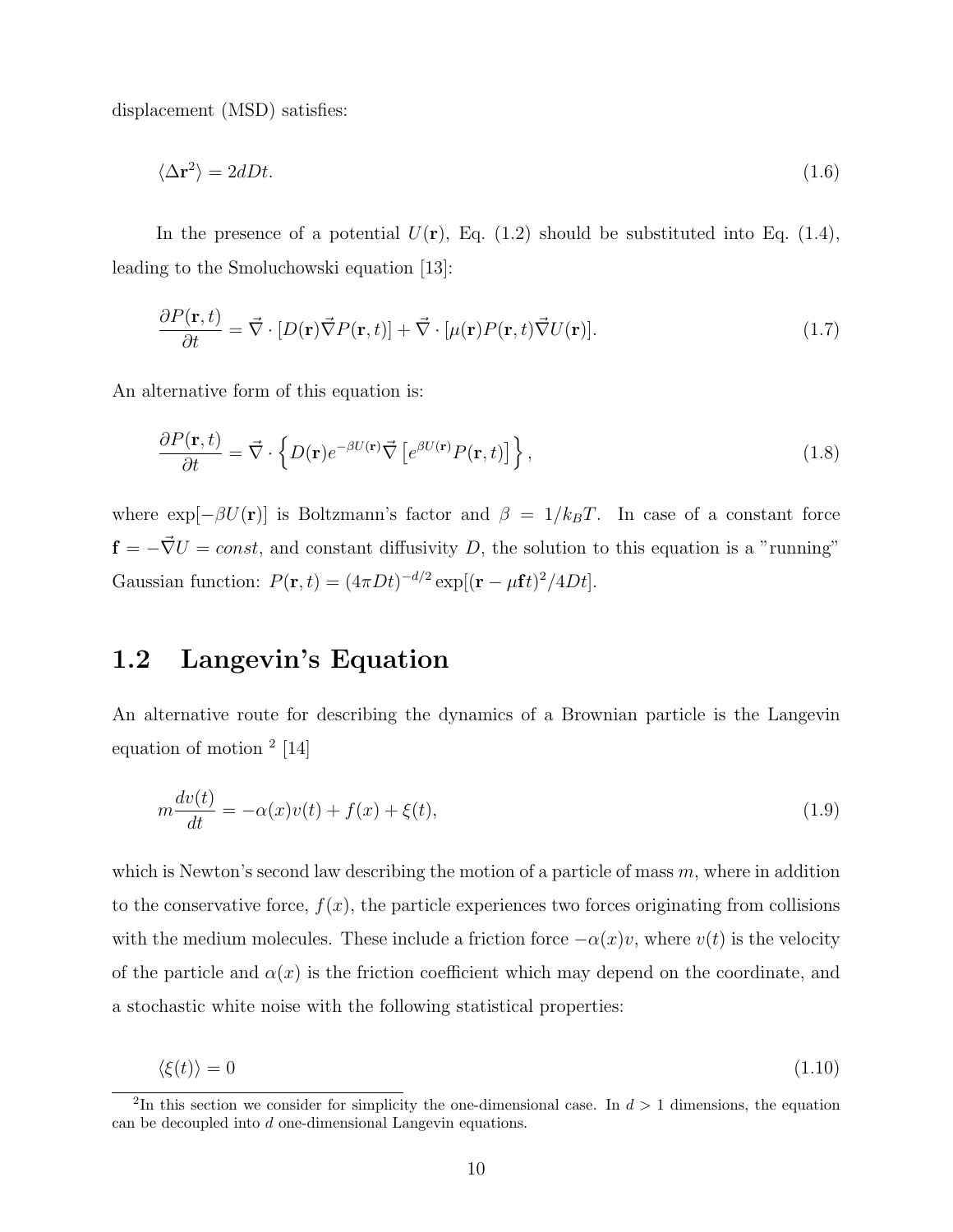$$
\langle \xi(t)\xi(t')\rangle = \Gamma \delta(t - t'). \tag{1.11}
$$

For constant  $\alpha$  and f, the solution to this stochastic differential equation is:

$$
v(t) = v_0 e^{-\alpha t/m} + \frac{f}{\alpha} \left( 1 - e^{-\alpha t/m} \right) + \frac{1}{m} \int_0^t \xi(t') e^{-(t-t')\alpha/m} dt', \tag{1.12}
$$

where  $v_0$  denotes the initial velocity of the particle.

In order to find the relation between the diffusion coefficient  $D$  and the friction coefficient  $\alpha$ , we consider the special case of  $f = 0^3$ , and calculate the velocity's autocorrelation function (ACF):

$$
\langle v(t')v(t'') \rangle = \langle v_0^2 \rangle e^{-\alpha (t'+t'')/m} + \frac{1}{m^2} \int_0^{t'} \int_0^{t''} \langle \xi(t_1)\xi(t_2) \rangle e^{-\alpha (t'+t''-t_1-t_2)/m} dt_1 dt_2
$$
  
=  $e^{-\alpha (t'+t'')/m} \left[ \langle v_0^2 \rangle - \frac{\Gamma}{2\alpha m} \right] + \frac{\Gamma}{2\alpha m} e^{-\alpha |t'-t''|/m}.$  (1.13)

Substituting  $t' = t'' = t$  into Eq. (1.13), and arrive at:

$$
\langle v^2 \rangle = e^{-2\alpha t/m} \left[ \langle v_0^2 \rangle - \frac{\Gamma}{2\alpha m} \right] + \frac{\Gamma}{2\alpha m}.
$$
 (1.14)

In order to find  $\Gamma$ , we apply the equipartition theorem which states that the internal energy of a system composed of a large number of particles at thermal equilibrium will distribute itself evenly among the degrees of freedom. Specifically, the theorem implies that:

$$
\left\langle \frac{1}{2}mv^2 \right\rangle_{eq} = \frac{1}{2}k_BT. \tag{1.15}
$$

As follows, the equilibrium variance satisfies:

$$
\langle v^2 \rangle_{eq} = \frac{k_B T}{m}.\tag{1.16}
$$

Now, by taking the limit of  $t \to \infty$  in Eq. (1.14), and by using Eq. (1.16), we arrive at:

$$
\langle v^2 \rangle_{eq} = \frac{\Gamma}{2\alpha m} = \frac{k_B T}{m},\tag{1.17}
$$

<sup>&</sup>lt;sup>3</sup>It is assumed that the white noise statistics (i.e.  $\Gamma$ ) is independent of the determinant force.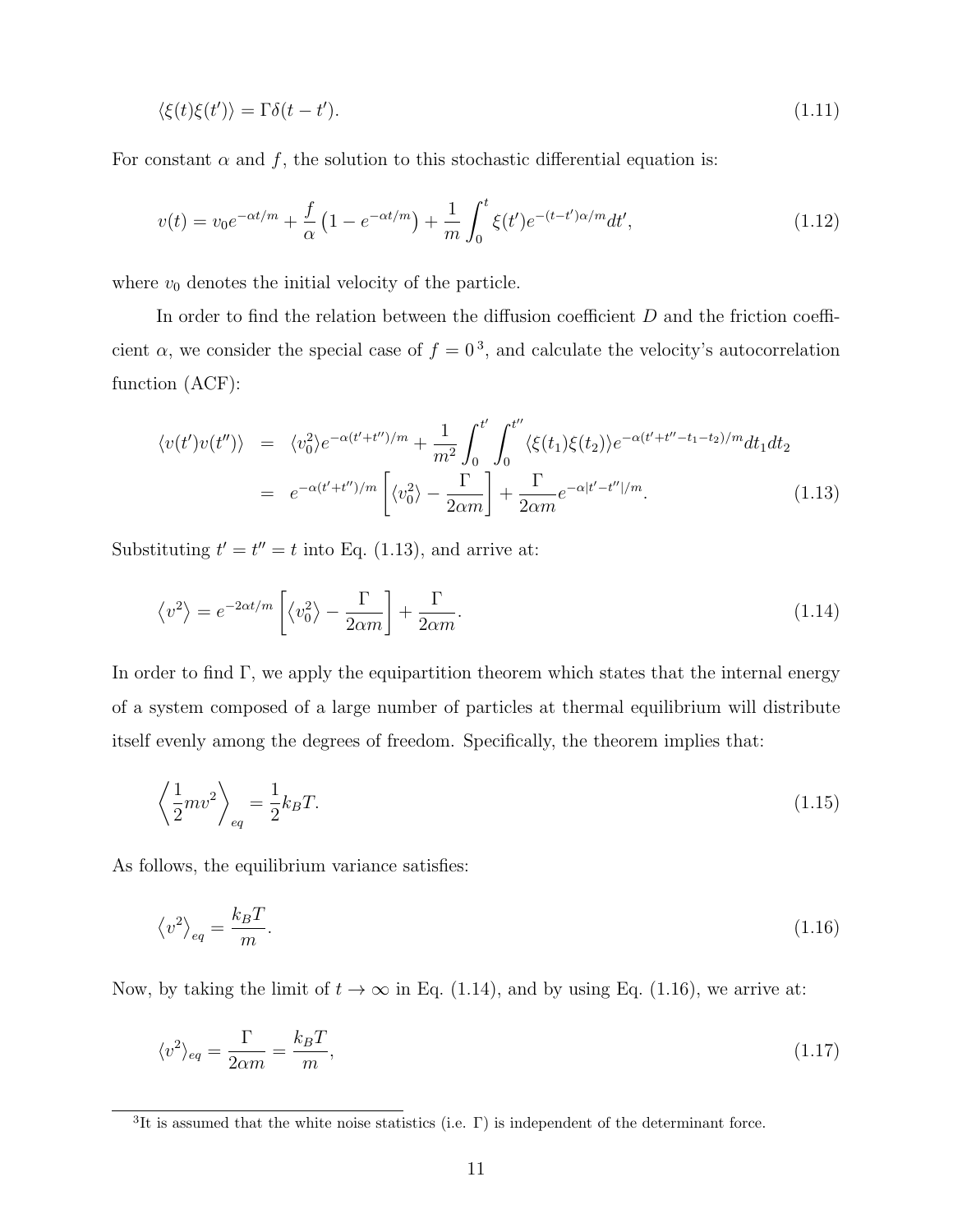which leads to  $\Gamma = 2\alpha k_B T$ , and the noise autocorrelation function [Eq. (1.11)] reads:

$$
\langle \xi(t)\xi(t')\rangle = 2\alpha k_B T \delta(t - t'). \tag{1.18}
$$

Eq. (1.18) describes the relationship between the thermal fluctuations and the friction of the medium in accordance to the *fluctuation-dissipation theorem*. Notice that if the initial velocity is drawn from the equilibrium Maxwell-Boltzmann distribution, i.e., satisfies Eq. (1.16), then the first term on the r.h.s. of Eq. (1.13) cancels out. Assuming that this is indeed the case then the velocity's ACF satisfies:

$$
\langle v(t')v(t'')\rangle = \frac{k_B T}{m} e^{-\alpha|t'-t''|/m}.\tag{1.19}
$$

From Eq. (1.19), we can identify the time scale in which a particle's velocity becomes uncorrelated, which is known as the *balistic time*  $\tau_b \sim m/\alpha$ . Time scales much shorter (longer) than  $\tau_b$  are referred to as the ballistic (diffusive) dynamic regimes.

The particle displacement  $\Delta x(t)$  is related to the velocity by integration:

$$
\Delta x(t) = x(t) - x_0 = \int_0^t v(t')dt',
$$
\n(1.20)

and from Eq.(1.10) we find that  $\langle \Delta x \rangle = 0$ . By squaring Eq. (1.20) and averaging over all the noise realizations, we arrive at:

$$
\langle \Delta x^2 \rangle = \int_0^t \int_0^t \langle v(t')v(t'') \rangle dt' dt''.
$$
\n(1.21)

Substituting Eq.  $(1.19)$  into Eq.  $(1.21)$  gives:

$$
\langle \Delta x^2 \rangle = \frac{k_B T}{m} \int_0^t \int_0^t e^{-\frac{|t'-t''|}{\tau_b}} dt' dt'' = \frac{2k_B T}{\alpha} \left[ t - \frac{m}{\alpha} \left( 1 - e^{-t/\tau_b} \right) \right]. \tag{1.22}
$$

Eq. (1.22) can be divided into two regions of interest:

$$
\langle \Delta x^2 \rangle = \begin{cases} \frac{k_B T}{m} t^2 = \langle v_0^2 \rangle_{eq} t^2 & t \ll \tau_b \\ \frac{\Omega L}{m} T \end{cases}
$$
 (1.23)

$$
\frac{2k_B T}{\alpha} t \qquad \qquad t \gg \tau_b \tag{1.24}
$$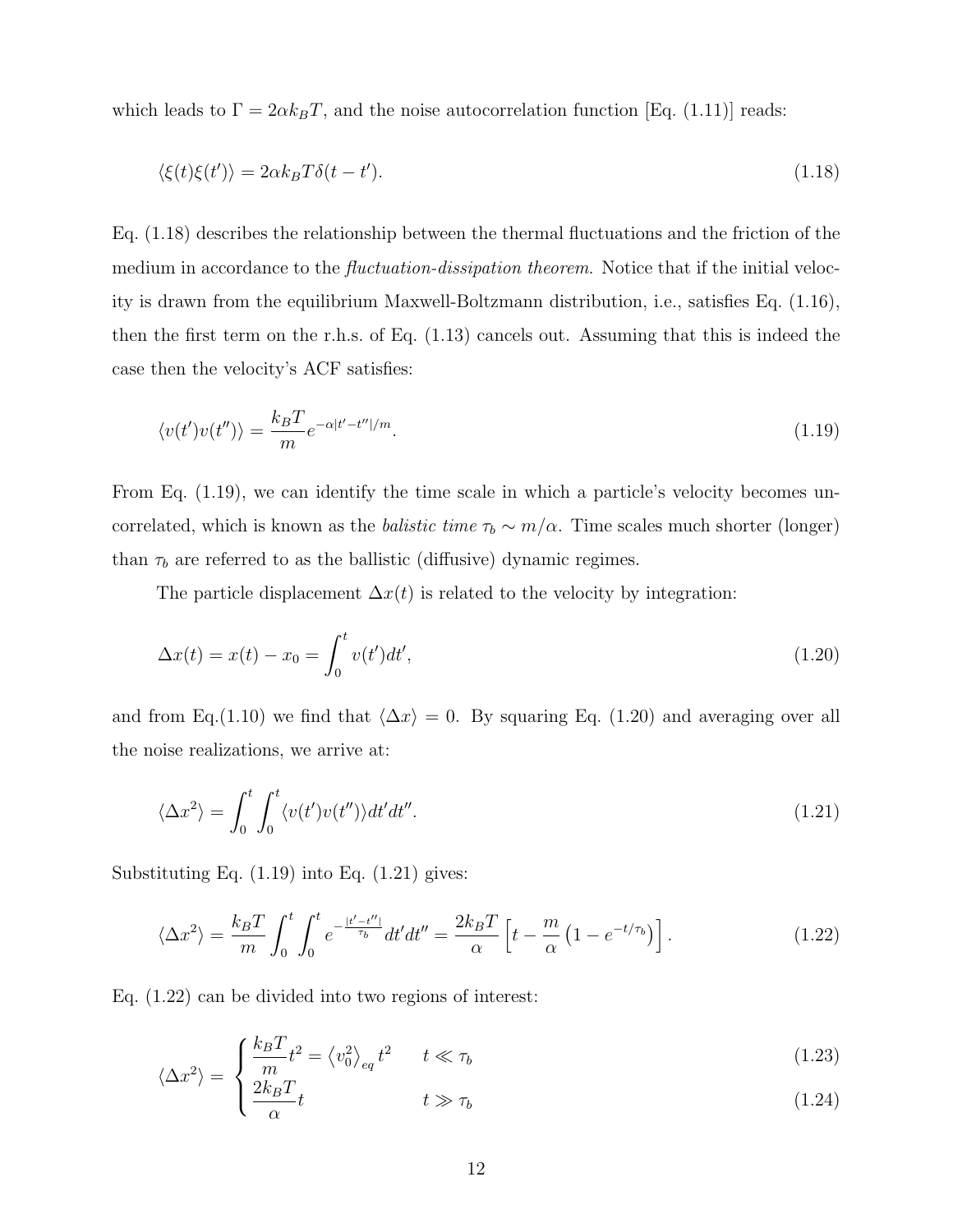Eqs. (1.23)-(1.24) show that the dynamics are diffusive (i.e.,  $\langle \Delta x^2 \rangle \sim t$ ) only at the large time scales of the diffusive regime. Only in this regime the Langevin and Smoluchowski descriptions of the dynamics are equivalent, and can be derived from one another [15]. By comparing Eq. (1.24) to Eq. (1.6) with  $d = 1$  we arrive at Einstein's relation:

$$
D = \frac{k_B T}{\alpha} = k_B T \mu,\tag{1.25}
$$

where the friction  $\alpha$  and the mobility  $\mu$  are inversely related:  $\alpha = 1/\mu$ .

In the balistic regime  $(t \ll \tau_b) \Delta x \simeq v_0 t$  and, thus,  $\Delta x^2 \simeq (v_0 t)^2$ . In Eq. (1.23) it is assumed that the initial velocity is drawn from the equilibrium Maxwell-Boltzmann distribution, i.e., satisfies Eq. (1.16).

### 1.3 Numerical Integration

#### 1.3.1 The G-JF algorithm

In most cases, the Smoluchowski equation [Eq. (1.8)] is either unsolvable analytically or may require many approximations in order to simplify the problem and make it analytically solvable. A useful way to obtain or verify such solutions is to use the correspondence between the diffusion equation and the associated Langevin equation. The PDF that solves the Smoluchowski equation can be calculated numerically, by simulating an ensemble of Langevin dynamics trajectories. In order to generate such trajectories, an algorithm for numerically integrating the Langevin equation (1.9) is required. Here we use the algorithm of Grønbech-Jensen and Farago (G-JF) [16, 17],which is known for producing accurate configurational equilibrium sampling of molecular systems. The method is based on the underdamped Langevin equation [i.e., including the inertial term on the l.h.s. of Eq. (1.9)], and (as discussed above) generates statistics that are equivalent to the overdamped Smlochowsky equation in the diffusive region ( $t \gg \tau_b$ ), i.e., after the short time scale inertial effects have been decayed. The G-JF algorithm advances the system each time by one time step from  $t_n$  to  $t_{n+1} = t_n + dt$ . Every time step the position and velocity of the particle at time  $t_n$ , denoted by  $x^n$  and  $v^n$  respectively, are calculated using the following set of discrete-time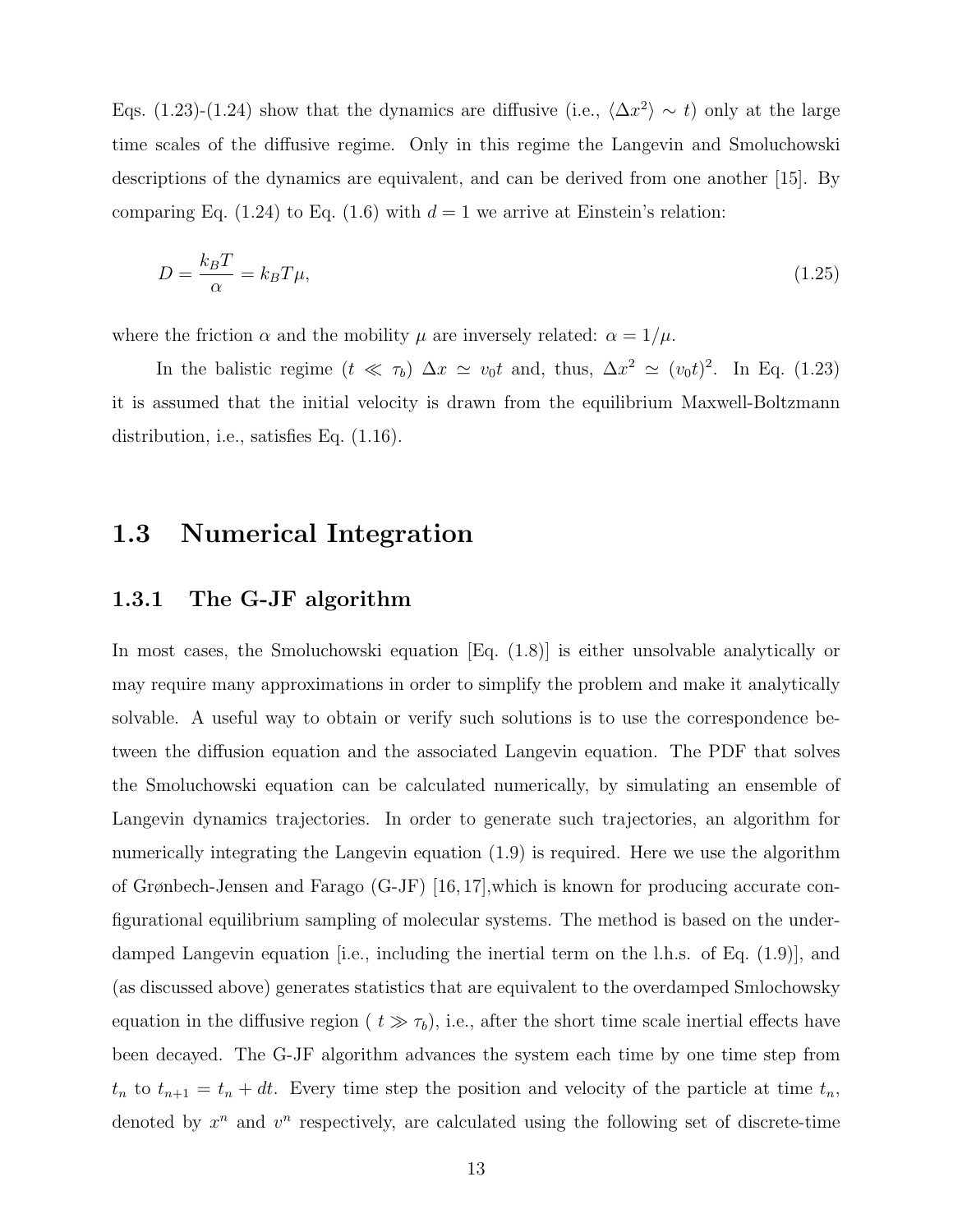equations:

$$
x^{n+1} = x^n + bdt v^n + \frac{bdt^2}{2m} f^n + \frac{bdt}{2m} \xi^{n+1}
$$
\n(1.26)

$$
v^{n+1} = av^n + \frac{dt}{2m} \left( af^n + f^{n+1} \right) + \frac{b}{m} \xi^{n+1}, \tag{1.27}
$$

where  $f^n = f(x^n)$  is the *deterministic* force acting on the particle,  $\xi^{n+1}$  is a Gaussian random number satisfying

$$
\langle \xi^n \rangle = 0 \; ; \; \langle \xi^n \xi^l \rangle = 2\alpha k_B T dt \delta_{n,l}, \tag{1.28}
$$

and the dampening coefficients of the algorithm are

$$
b = [1 + (\alpha dt/2m)]^{-1} \; ; \; a = [1 - (\alpha dt/2m)] b. \tag{1.29}
$$

#### 1.3.2 Simulating a coordinate dependent friction  $\alpha(x)$

If the friction varies in space,  $\alpha(x)$ , the above equations (1.26) and (1.27) must be complemented with a convention for choosing the value of  $\alpha$  to be used in Eqs. (1.28)-(1.29) at each time step. Choosing the appropriate convention is known in the literature as the "Itô-Stratonovich dilemma" after the two most commonly used conventions - the one of Itô  $[18]$ which uses the value of  $\alpha$  at the beginning of the time step, and the one of Stratonovich [19] which takes the average of the friction function at the initial and the end points. In the overdamped limit of the Langevin equation (i.e., when the left-hand side of Eq. (1.9) vanishes), neither of these two interpretations reproduce the equilibrium Boltzmann distribution. It is Hänggi's (isothermal) convention  $[20]$ , in which the friction is chosen from the end of the time step, which generates the correct equilibrium statistics.

For the underdamped Langevin equation, all (reasonable) conventions lead to the correct equilibrium description in the limit of  $dt \to 0^4$ . Here, we use the recently proposed inertial convention [12, 21] that assigns to  $\alpha^{n+1}$  the value of the spatial average of  $\alpha$  along

<sup>&</sup>lt;sup>4</sup>This is because the underdamped Langevin equation is second order in  $x$ , while the overdamped approximation is a first order equation. In the latter (overdamped) equation, the velocity is a stochastic (noisy) variable rather than a physical one.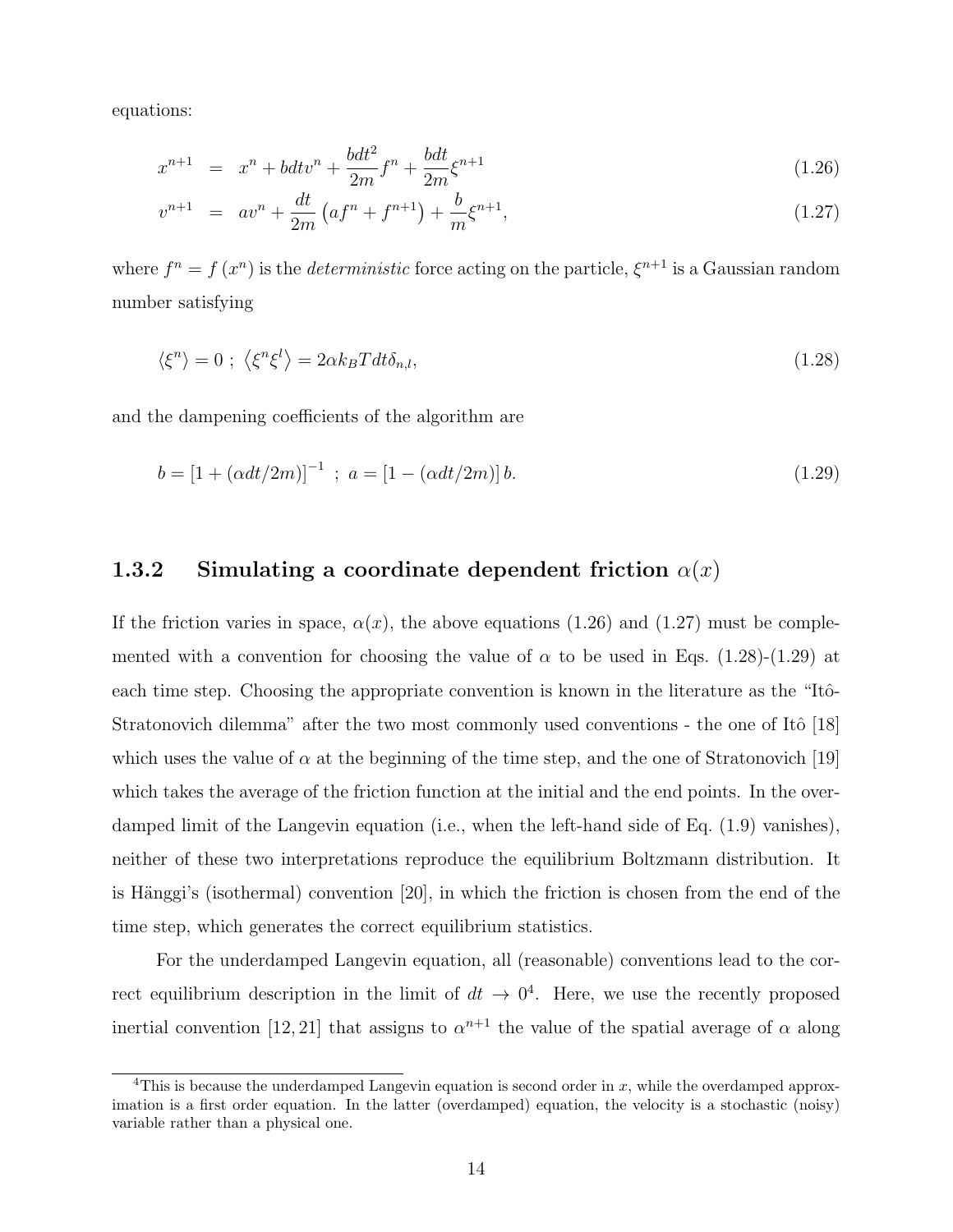the inertial trajectory from  $x^n$  to  $\tilde{x}^{n+1} = x^n + v^n dt$ 

$$
\alpha^{n+1} = \frac{\int_{x^n}^{\tilde{x}^{n+1}} \alpha(x) dx}{\tilde{x}^{n+1} - x^n} \approx \frac{\alpha(\tilde{x}^{n+1}) + \alpha(x^n)}{2},\tag{1.30}
$$

where the approximation in the r.h.s. is acceptable for slowly varying friction coefficients. The advantage of using the inertial convention is that it produces accurate computational results even for time steps that are not extremely small.

### 1.4 Periodic Systems

Brownian motion in a periodic systems constitutes one of the fundamental problems of particle transport with numerous applications in various fields of science and technology. Many classical examples of diffusion in periodic systems are found in the area of condensed matter physics, including diffusion of atoms in and on the surface of lattices [22, 23], and fluctuations of Josephson supercurrent through a tunneling junction [24]. In many situations, e.g., the cases of superionic conductors [25] and rotating dipoles in external fields [26], a constant force which biases the stochastic dynamics in a given direction is also present. In such scenarios, often referred to as diffusion in a tilted periodic potential, different types of dynamics are observed in the overdamped (high friction) regime depending on whether the total potential energy (the sum of periodic and linear potentials) has minima or not [27]. In the former case, the particle moves from one minimum to another and the solution is termed "locked"; in the latter case, the particle moves down the corrugated potential gradient and the solution in termed "running" [28].

The problem of diffusion in periodic systems is also relevant to the study of thermal ratchets [29]. Thermal ratchets employ a time-varying spatially-asymmetric periodic potential that drives isothermal systems out of equilibrium and allows for the rectification of the thermal noise in the form of a directed probability (particle) flux. Thermal ratchets attracted much renewed interest in the 1990s' as possible models for motor proteins [30]. Advances in various experimental techniques, most notably in optical trapping ("tweezers") devices, have led to novel experimental setups where some of the new theoretical concepts were tested [31]. Another closely-related problem attracting considerable recent attention is diffusion in cor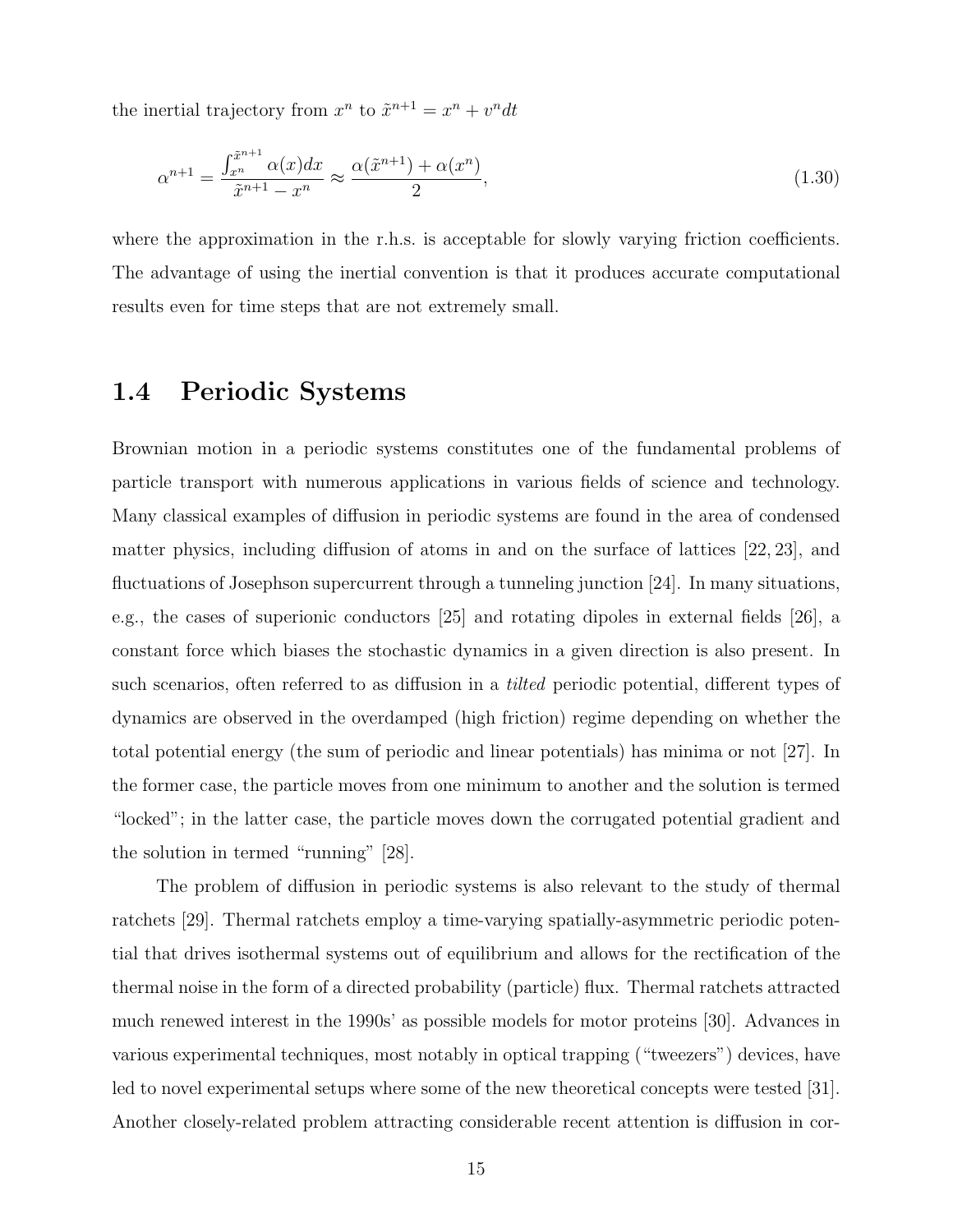rugated channels [32]. Understanding Brownian motion in confined geometries is important for the study of transport of materials in, e.g., zeolites [33] and microfluidic channels [34]. Such dynamics can be studied by considering a 1D Fick-Jacobs diffusion equation of a particle moving in the presence of an effective potential of mean force arising from the variations in the cross-sectional area of the channel [35, 36].

When describing the dynamics of a particle, one of the most interesting features is the effective diffusion coefficient defined by:

$$
D^* = \lim_{t \to \infty} \frac{\langle \Delta x^2 \rangle}{2t}.
$$
\n(1.31)

In periodic systems,  $D^*$  can be found by using the Lifson-Jackson (LJ) formula [37]:

$$
D^* = \frac{D}{\langle e^{-\beta U(x)} \rangle \langle e^{\beta U(x)} \rangle}.
$$
\n(1.32)

The effective diffusion coefficient  $D^*$  is smaller or equal to the medium diffusion coefficient D, since the particles tend to linger at the minima of the potential, which slows down their diffusivity. As the potential function flattens (i.e., the force  $f \to 0$ ),  $D^*$  approaches the medium coefficients  $D^* \to D$ . Eq. (1.32) applies for the special case of a constant diffusion coefficient. When generalizing to the case of a preiodic space dependent  $D(x)$ , the correct equation is the modified Lifson-Jackson equation (MLJ):

$$
D^* = \frac{D}{\langle e^{-\beta U(x)} \rangle \langle e^{\beta U(x)} / D(x) \rangle}.
$$
\n(1.33)

The LJ and MLJ formulas, which are derived from the Smoluchowski equation (1.8), are valid only when the potential barrier,  $\Delta U = U_{\text{max}} - U_{\text{min}}$  is not too high. In the high barrier limit,  $\beta \Delta U \gg 1$ , the particle only rarely escapes the vicinity of a potential minimum, and it advances to a neighboring cell with a characteristic time that scales as  $\tau \sim \exp(\beta \Delta U)$ . In this limit, the effective diffusion coefficient is expected to follow an Arrhenius-Kramer behavior [38]:  $D^* \sim De^{-\beta \Delta U}$ .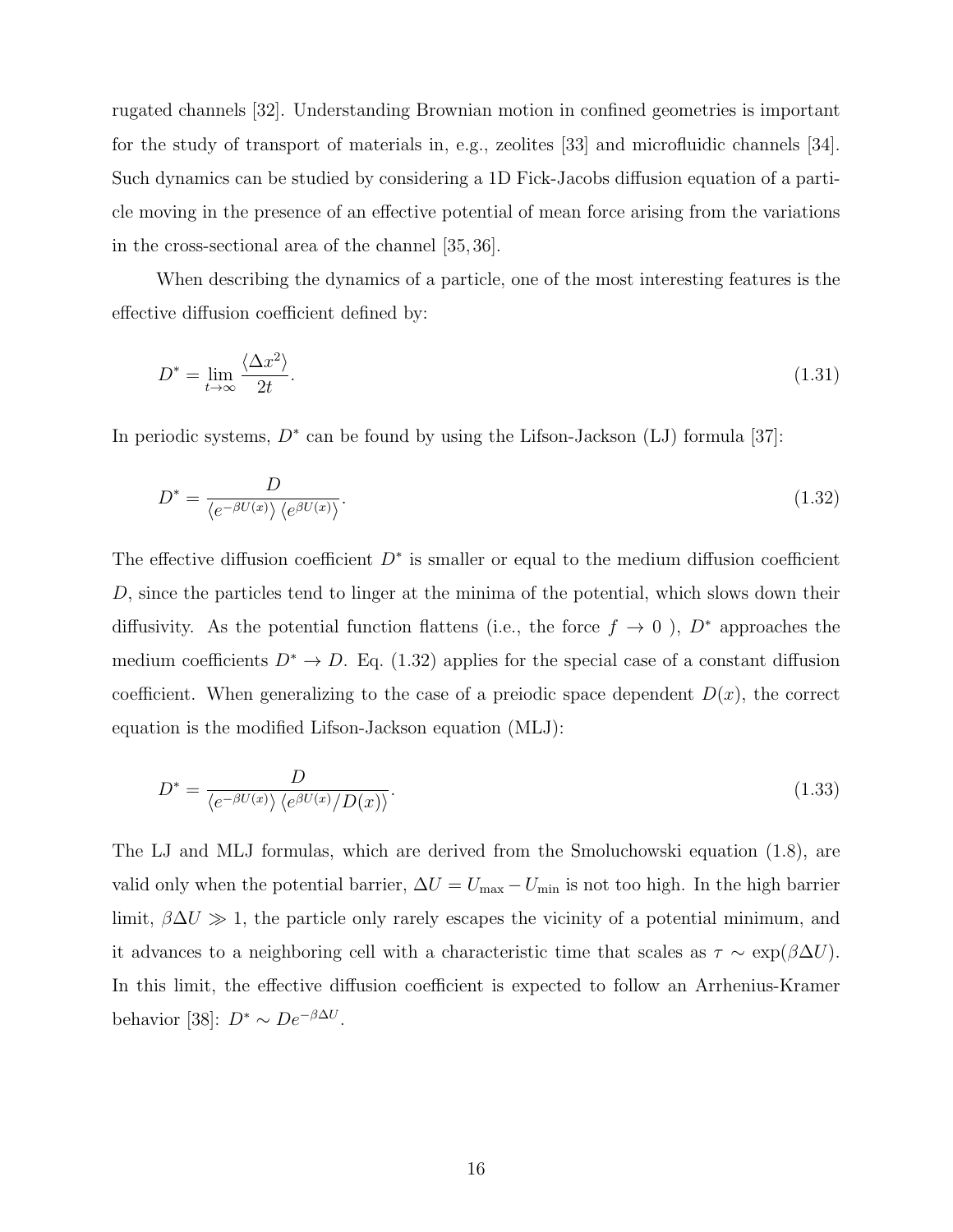### 1.5 Thesis Outline

This thesis is organized as follows. In chapter 2 we discuss the problem of single particle diffusion in a 1D medium with periodic potential and constant diffusion coefficient D. We present the asymptotic (at long times) solution to the Smoluchowski equation (1.8), and evaluate the effective diffusion coefficient  $D^*$  in the limits  $\Delta U \gg k_B T$  and  $\Delta U \ll k_B T$ . In chapter 3, we address the problem of diffusion in a two-dimensional (2D) periodic channel which is unbounded in the x direction, and restricted in the orthogonal direction  $0 < y <$  $A(x)$ , where  $A(x)$  is a periodic function. This situation can be mapped into a 1D diffusion equation of a particle moving under the action of a periodic potential of mean force  $U(x) =$  $-k_BT \ln[A(x)]$  with a (periodic as well) space-dependent diffusion coefficient  $D(x)$ . Chapter 4 summarizes the research work.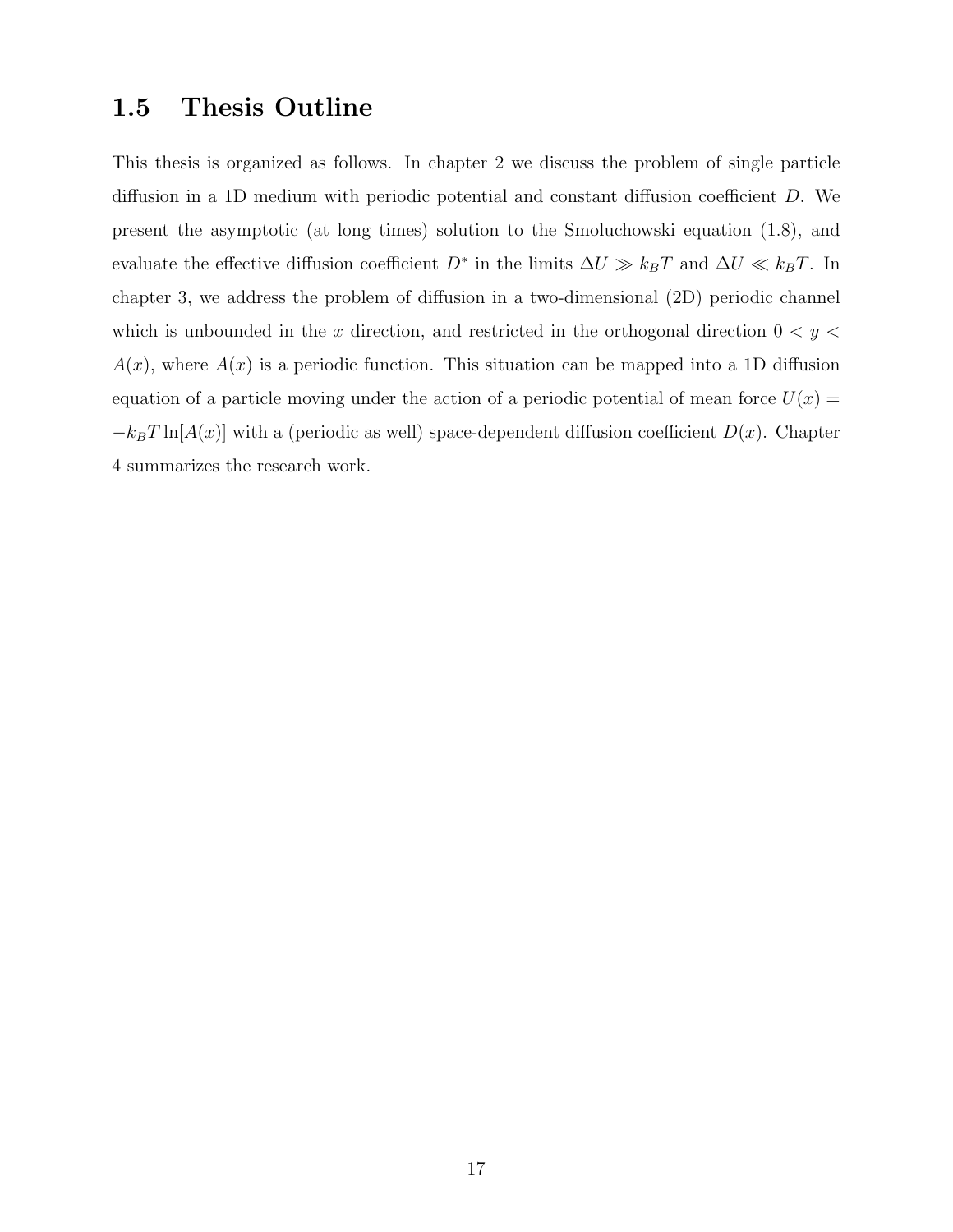## Chapter 2

## Diffusion in Periodic Potentials

### 2.1 Introduction

We consider 1D overdamped diffusion with constant diffusion coefficient D. The probability distribution function,  $P(x, t)$ , of finding the particle at coordinate x at time t can be found by solving the Smoluchowski equation (1.8)

$$
\frac{\partial P(x,t)}{\partial t} = D \frac{\partial}{\partial x} \left\{ e^{-\beta U(x)} \frac{\partial}{\partial x} \left[ e^{\beta U(x)} P(x,t) \right] \right\}.
$$
\n(2.1)

Throughout this work, we assume that  $U(x)$  is an even periodic function with period  $\lambda$  and consider a particle initially located at the origin, i.e.,  $P(x, t = 0) = \delta(x)$ , where  $\delta$  is the Dirac delta-function. From symmetry considerations, the mean displacement of the particle vanishes identically,  $\langle x \rangle = 0$ . The mean-squared displacement does not vanish but rather exhibits, at asymptotically large times, a linear growth with time characterizing the diffusive nature of the dynamics.

Despite the extensive theoretical literature on the problem of diffusion in periodic potentials, the general solution of Eq. (2.1) subject to the delta-function initial condition is not known. In this chapter, we close this gap in the literature and find an asymptotic (at large times) solution for the Smoluchowski equation for any even periodic potential function  $U(x)$ . We use Langevin dynamics simulations of a case-study to demonstrate excellent agreement between our analytical solution and the computed PDF. As part of our derivation, we independently arrive at the LJ formula  $(1.32)$ , derived from Eq.  $(2.1)$ , for the effective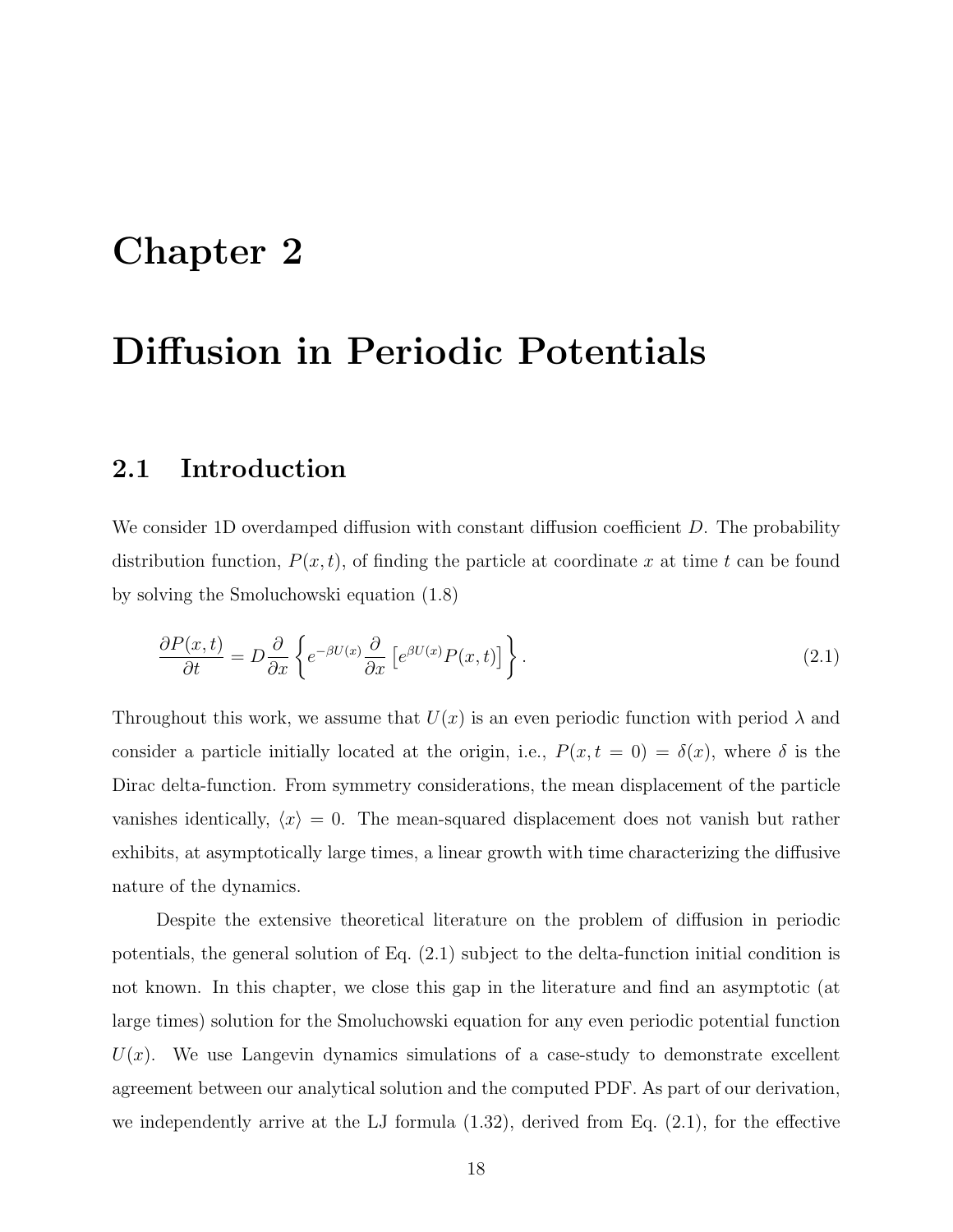diffusion coefficient  $D^*$ .

As discussed in section (1.2), Langevin dynamics are inertial at time scales much smaller than the ballistic time  $\tau_b = m/\alpha$ , during which the particle moves a characteristic distance  $l_b \sim v_{\text{th}} \tau_b$ , where  $v_{\text{th}} = \sqrt{k_B T/m}$  is the thermal velocity of the particle. The dynamics becomes diffusive at length scales much larger than  $l<sub>b</sub>$ . Moreover, the Smoluchowski Eq. (2.1) correctly describes the dynamics only if the spatial variations of the deterministic force  $f =$  $-dU/dx$  on length scales of the order of  $l<sub>b</sub>$  are much smaller than the characteristic friction force, i.e., for  $(m/\alpha^2)|df/dx| \ll 1$  [40]. In the case of a periodic force  $|df/dx| \sim \Delta U/\lambda^2$ , where  $\lambda$  is the periodicity, implying that Eq. (2.1) may not be valid when the periodic length of the potential becomes comparable to the ballistic length, or in the case when  $\Delta U \gg k_B T$ . We will later see that, indeed, in these limits, the LJ formula derived from Eq. (2.1) fails to depict correctly the effective diffusion coefficient  $D^*$ .

We notice that if  $U(x)$  is periodic then the Boltzmann's weight  $\exp[-\beta U(x)]$  is also a periodic function. We thus define the periodic function  $\eta(x)$ 

$$
1 + \epsilon \eta(x) = \frac{e^{-\beta U(x)}}{\langle e^{-\beta U(x)} \rangle},\tag{2.2}
$$

with the variable

$$
\epsilon = 1 - \frac{e^{-\beta U_{max}}}{\langle e^{-\beta U(x)} \rangle} \tag{2.3}
$$

satisfying  $0 \leq \epsilon < 1$ . The function  $\eta(x)$  has the following properties: (i)  $\langle \eta(x) \rangle = 0$ , and (ii)  $\min[\eta(x)]=1$ . With the definition of  $\epsilon$  and  $\eta(x)$ , the Smoluchowski equation (2.24) takes the form

$$
\frac{\partial P(x,t)}{\partial t} = D \frac{\partial}{\partial x} \left\{ \left[ 1 + \epsilon \eta(x) \right] \frac{\partial}{\partial x} \frac{P(x,t)}{\left[ 1 + \epsilon \eta(x) \right]} \right\},\tag{2.4}
$$

and LJ formula (1.32) reads

$$
D^* = \frac{D}{\langle \left[1 + \epsilon \eta(x)\right]^{-1} \rangle}.
$$
\n(2.5)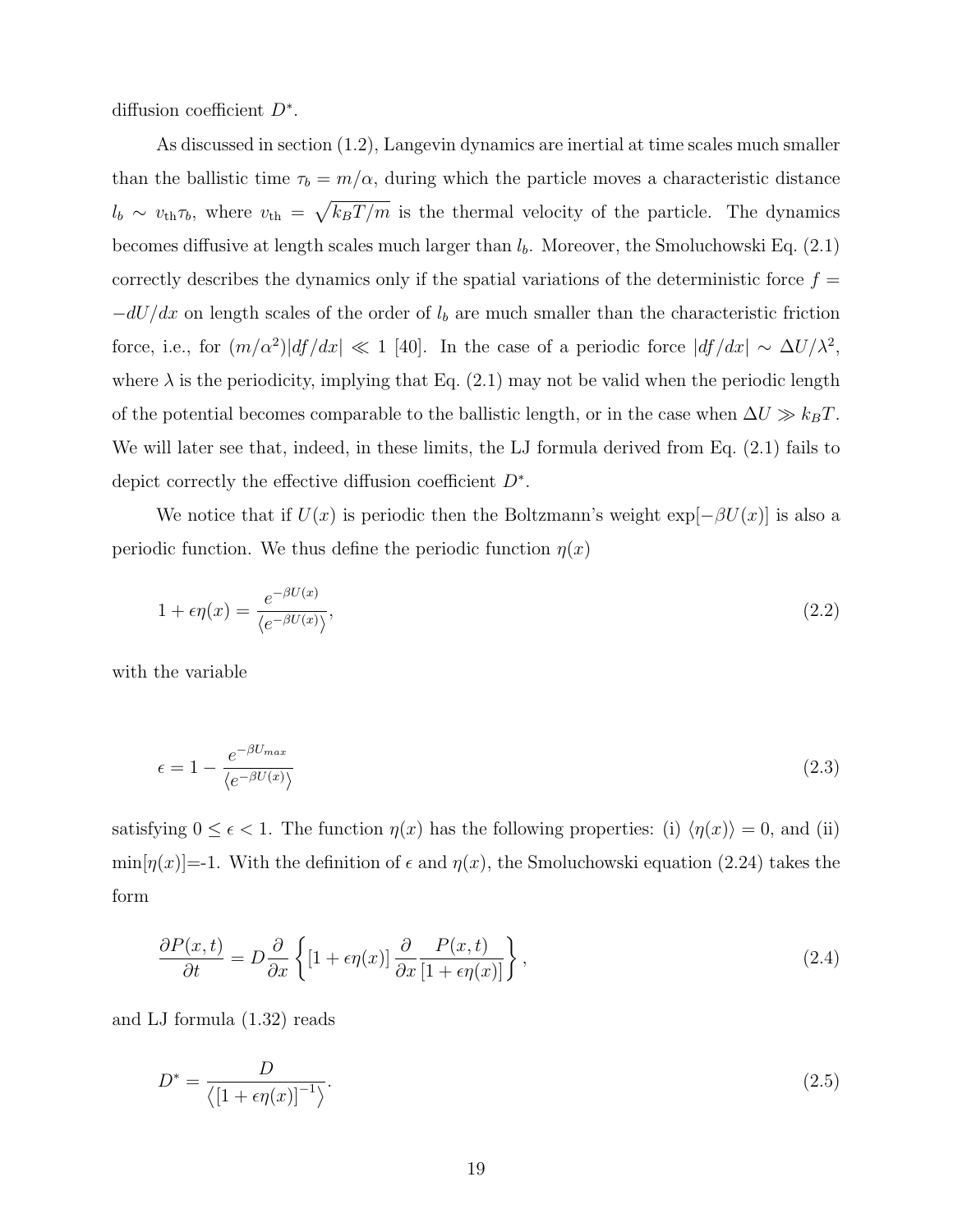In the high barrier limit  $\epsilon \to 1$ , we expect the Arrhenius-Kramer law which takes the form

$$
D^* \sim D(1 - \epsilon). \tag{2.6}
$$

#### 2.2 Langevin dynamics simulations

We simulate the dynamics of a particle of unity mass  $m = 1$  moving in a system with friction coefficient  $\alpha = 1$  at constant temperature  $k_B T = 1$ . For this choice of parameters the ballistic time  $\tau_b \sim m/\alpha = 1$  and ballistic length  $l_b \sim$ √  $mk_BT/\alpha = 1$ . As a numerical example, we consider the case where  $\eta(x) = \cos(2\pi x/\lambda)$   $(f(x) = -U'(x) = k_B T \epsilon \eta'(x)/[1 + \epsilon \eta(x)]$ . The particle's trajectory begins at  $x = 0$  with initial velocity which is drawn from the equilibrium Maxwell-Boltzmann distribution, and is numerically integrated using the G-JF algorithm with  $dt = 0.1$ , which is an order of magnitude smaller than  $\tau_b$ . The numerical results presented here are based on statistical averages of  $2 \times 10^8$  independent trajectories. Fig. 2.1(a) shows the ratio between  $\langle x^2 \rangle$  and 2t [see Eq. (1.31)] as a function of t for  $\epsilon = 0.5$ and  $\lambda = 50 \gg l_b$ . At asymptotically large times, this ratio converges to the effective diffusion coefficient  $D^* \simeq 0.863$  which is indeed smaller than the medium diffusion coefficient  $D = k_B T/\alpha = 1$ . The open circles in Fig. 2.1(b) show our computational results for  $D^*/D$ as a function of  $\epsilon$ , for  $\lambda = 50$ . The results exhibit excellent agreement with the solid line depicting the LJ formula (2.5) which, for the specific choice of  $\eta(x)$  discussed here, gives  $D^*/D =$ √  $1 - \epsilon^2$ . Very small deviations from the LJ formula are observed for  $\epsilon > 0.6$  when the potential barrier becomes larger  $[\exp(-\beta \Delta U) \lesssim 0.17]$ . In contrast, the results for  $\lambda = 2$ , which are plotted in Fig. 2.1(c), exhibit agreement with LJ formula only for  $\epsilon$  < 0.1. This behavior is expected since LJ formula is derived from the Smoluchowski equation, but the latter becomes invalid when  $\lambda$  is comparable to the ballistic length  $l_b$ . For  $\epsilon \to 1$ , we observe that  $D^*/D$  diminishes like  $(1 - \epsilon)$ , in accordance with Eq. (2.6).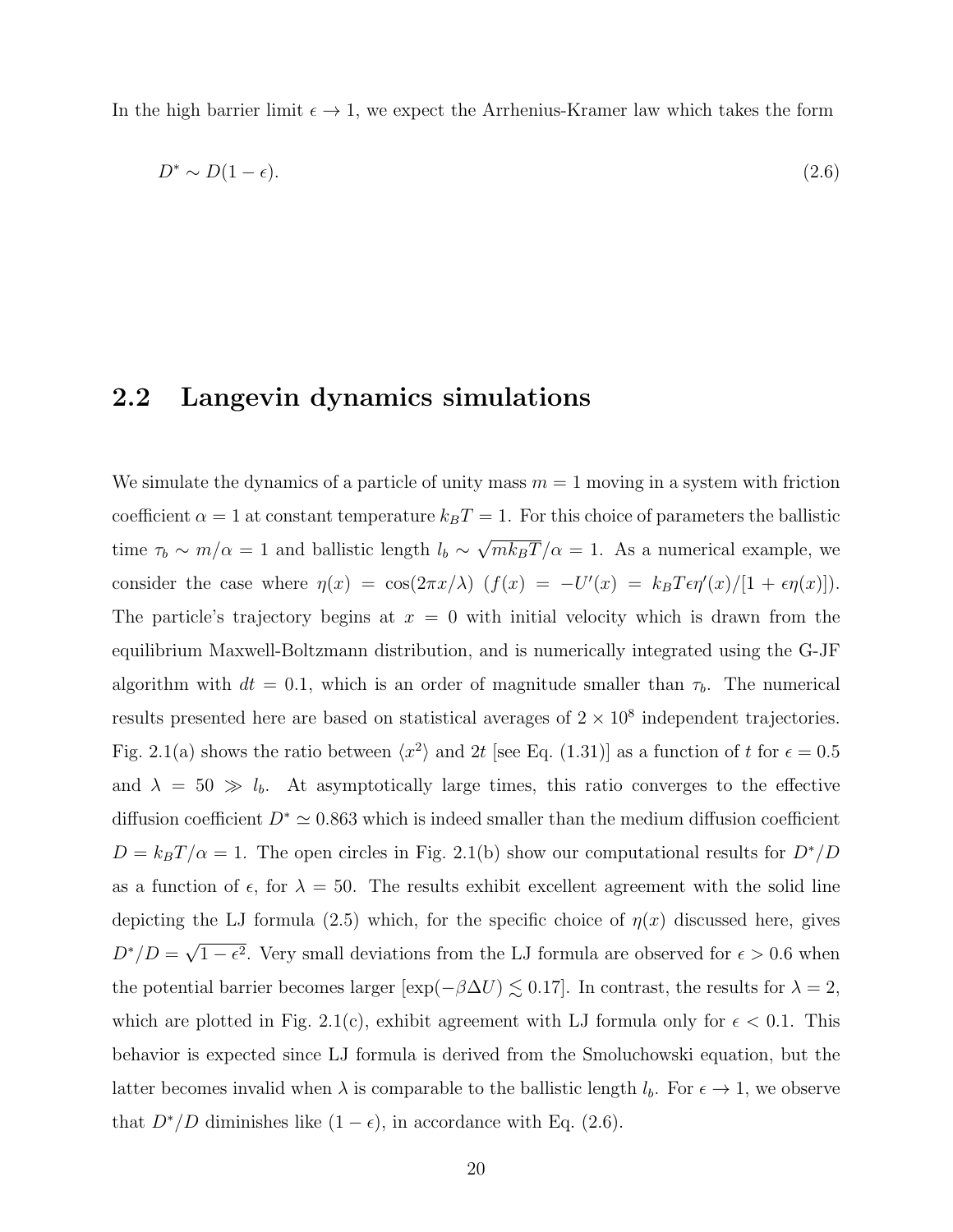

Figure 2.1: (a) The ratio between the mean squared displacement and twice the time,  $D^* =$  $\langle x^2 \rangle /2t$ , as a function of t for  $\epsilon = 0.5$  and  $\lambda = 50$ . At large times this ratio converges to  $D^* \simeq 0.863$  that matches the value for the effective diffusion coefficient  $D^*$  predicted by the LJ formula. (b) The effective diffusion coefficient  $D^*$  (normalized by the medium diffusion coefficient D) as a function of  $\epsilon$  for  $\lambda = 50$ . Circles - simulation results, solid curve - the LJ formula. (c) Same as (b) for  $\lambda = 2$ . The dashed line depicts the function  $(1 - \epsilon)$ .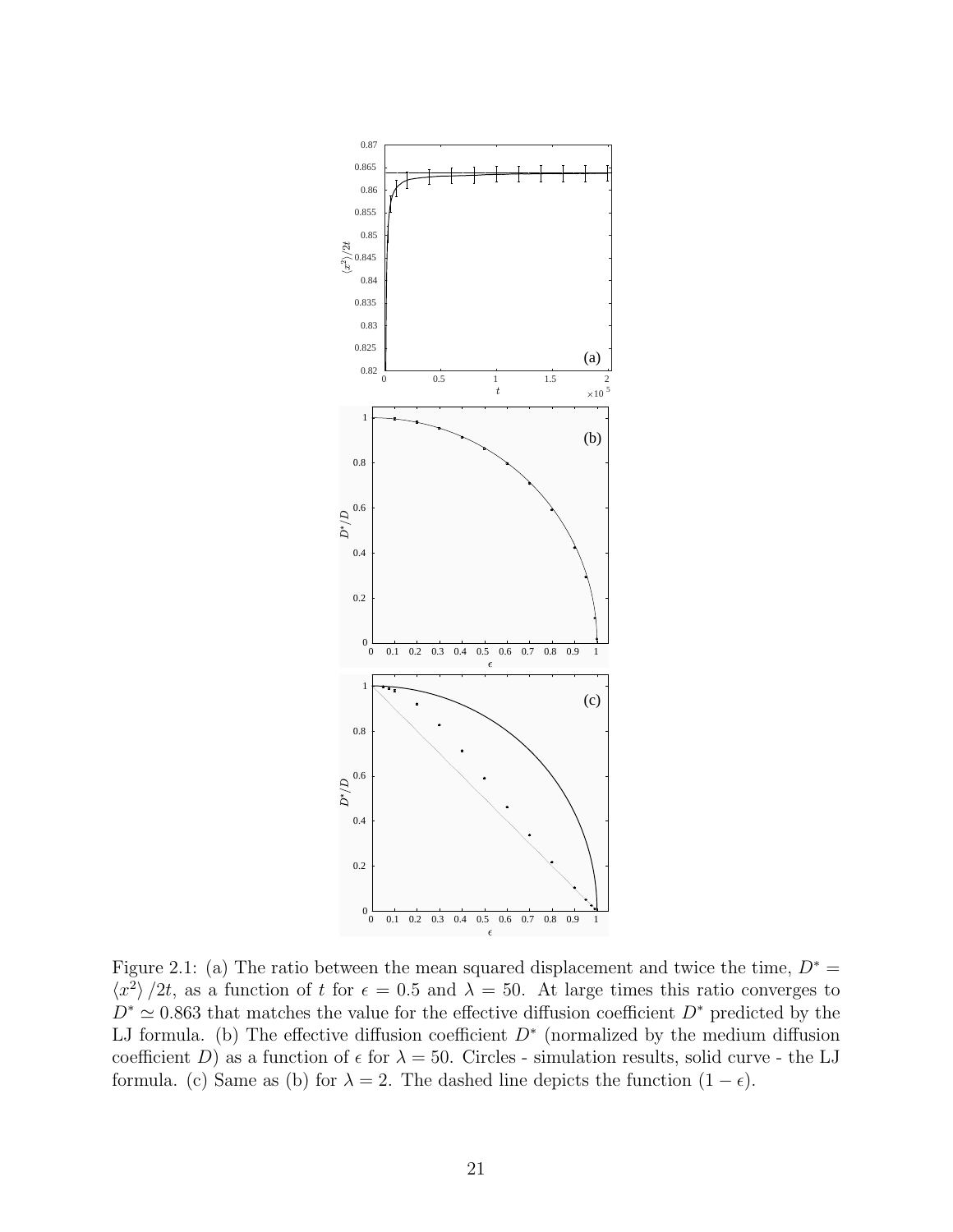

Figure 2.2: (a) The function  $\Pi(x,t)$  as a function of x for  $\epsilon = 0.5$  and  $\lambda = 50$ , at  $t = 10^4$ (squares) and and  $t = 5 \times 10^4$  (circles). The solid curves depict the Gaussian form  $G(x, D^*t)$  $\exp(-x^2/4D^*t)/$ √  $\overline{4\pi D^*t}$  with  $D^* = 0.863$ . (b) The function  $t \left[\Pi(x,t)/G(x,D^*t) - 1\right]$  as a function of x for  $t = 5 \times 10^4$  (red) and  $t = 2 \times 10^5$  (black). The light blue curve is the analytical approximation  $xg(x)/(4D^*)$  with  $g(x)$  given by Eq. (2.15). The inset shows a magnification of the region with the best agreement between the analytical approximation and numerical results.

Fig. 2.2(a) shows the PDF normalized by the Boltzmann factor,  $\Pi(x, t) = P(x, t)/[1 +$  $\epsilon \eta(x)$ , for  $\epsilon = 0.5$  and  $\lambda = 50$  at  $t = 10^4$  (squares) and  $t = 5 \times 10^4$  (circles). The graphs indicate that at large times, the function  $\Pi(x,t)$  is very well approximated by a Gaussian form (solid lines)  $G(x, D^*t) = \exp(-x^2/4D^*t)$ √  $\overline{4\pi D^*t}$ , where  $D^* = 0.863$  is the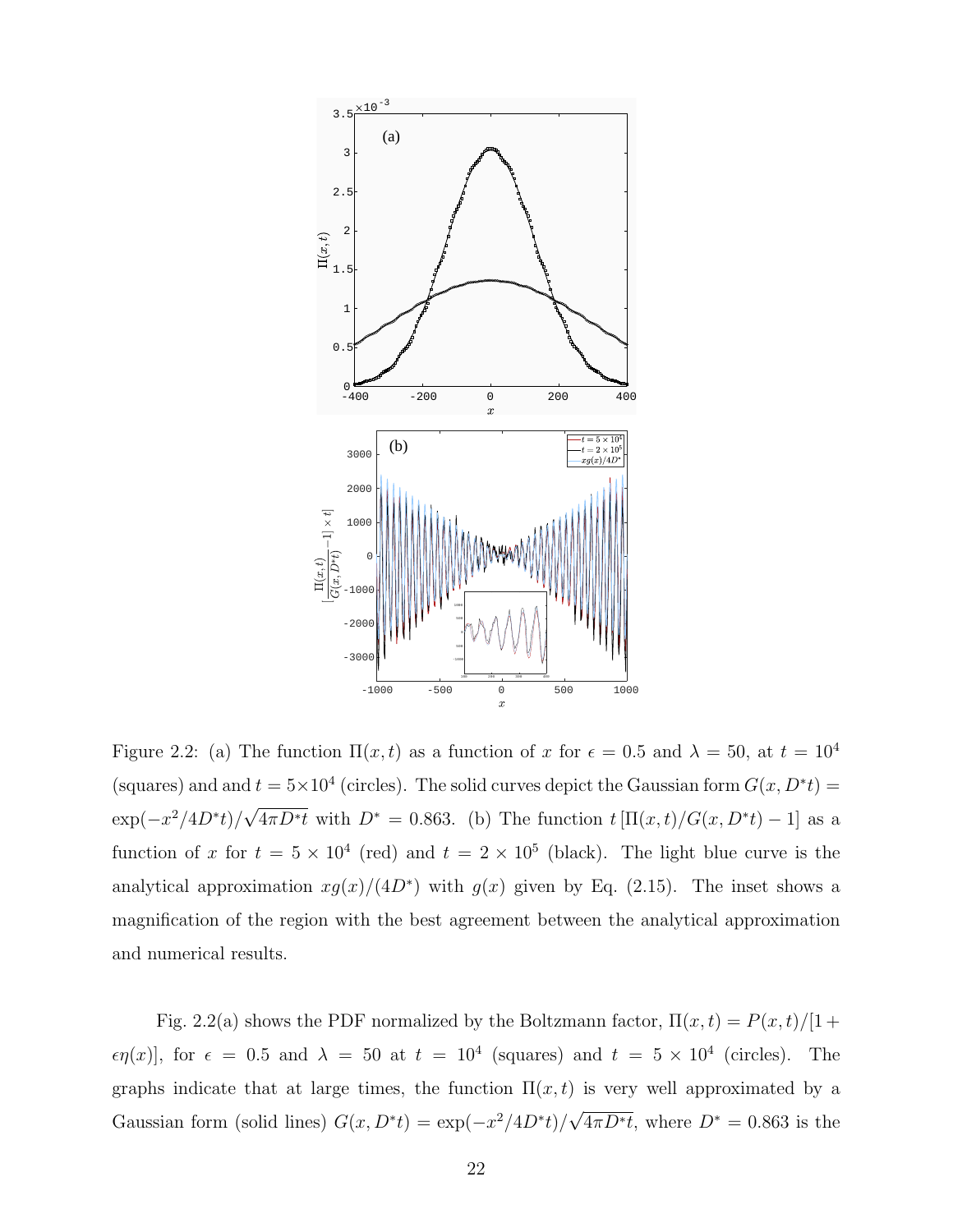effective diffusion coefficient for the corresponding values of  $\epsilon$  and  $\lambda$  (see above). This, however, is only an approximation, and it is straightforward to check that  $P(x, t) = [1 +$  $\epsilon \eta(x) G(x, D^*t)$  is not a solution of Eq. (2.4). Careful inspection of Fig. 2.2(a) reveals small undulations of  $\Pi(x,t)$  with wavelength  $\lambda$  around the Gaussian form. We thus speculate that the Gaussian form is the leading term in an expression including additional terms, and write  $P(x,t) = [1 + \epsilon \eta(x)]G(x, D^*t) [1 + q_0(x) + q_1(x,t)],$  where  $q_0(x)$  and  $q_1(x,t)$  denote, respectively, static and time-decaying corrections exhibiting oscillations with periodicity  $\lambda$ . The static term can be ruled out based on the simple argument that it contributes a term equal to  $G(x, D^*t) d\{[1 + \epsilon \eta(x)]q'_0(x)\}/dx$  on the right hand side of Eq. (2.4), and this term dominates the asymptotic behavior of  $\partial_t P(x, t)$  at long times. Since the Gaussian function  $G(x, D^*t)$  is positive, it follows that the long time limit of  $\partial_t P(x, t)$  has the same sign as the static function  $d\{[1+\epsilon\eta(x)]q_0'(x)\}/dx$  that oscillates between positive and negative values <sup>1</sup>. This, however, is impossible because the particle propagates to further distances with time and the probability density cannot accumulate at any point in space. Stated differently, for any  $x_0$ , the probability density  $P(x_0, t)$  must decay at large times, namely  $\partial_t P(x_0, t) < 0$  for some  $t > t_0$ . This property of  $P(x, t)$  precludes the possibility of a static correction  $q_0(x)$ and allows only a time-decaying term  $q_1(x, t)$ .

Insight into the form of the time-decaying correction can be gained from Fig. 2.2(b) where we plot the function  $t[\Pi(x,t)/G(x, D^*t) - 1] = tq_2(x,t)$  as a function of x for  $\epsilon = 0.5$ and  $\lambda = 50$ , at  $t = 5 \times 10^4$  (red) and  $t = 2 \times 10^5$  (black). While the collapse of the data for the different times is not perfect, it seems to indicate that the time-decaying correction may have the form  $q_1(x,t) \sim (x/t)g(x)$ , where  $g(x)$  is a scaling function with periodicity λ. This term decays at a rate  $t^{1/2}$  faster than the leading Gaussian form because of the scaling  $x \sim (D^*t)^{1/2}$ . (Larger values of x need not be considered because for  $x^2 \gg D^*t$ the PDF is practically zero.) The solution can be further refined by introducing a series of corrections  $P(x,t) = [1 + \epsilon \eta(x)]G(x, D^*t) [1 + q_1(x,t) + q_2(x,t) + \cdots],$  with each term decaying  $t^{1/2}$  faster than the previous one. Here, we attempt to find the first two leading

<sup>&</sup>lt;sup>1</sup>The last statement is incorrect when  $q'_0(x) = [1 + \epsilon \eta(x)]^{-1}$ . However, this possibility can be ruled out since in this case the average slope of  $q_0$  does not vanish, which implies that  $q_0(x)$  and, therefore, also the probability density  $P(x, t)$  obtain large negative values for some x.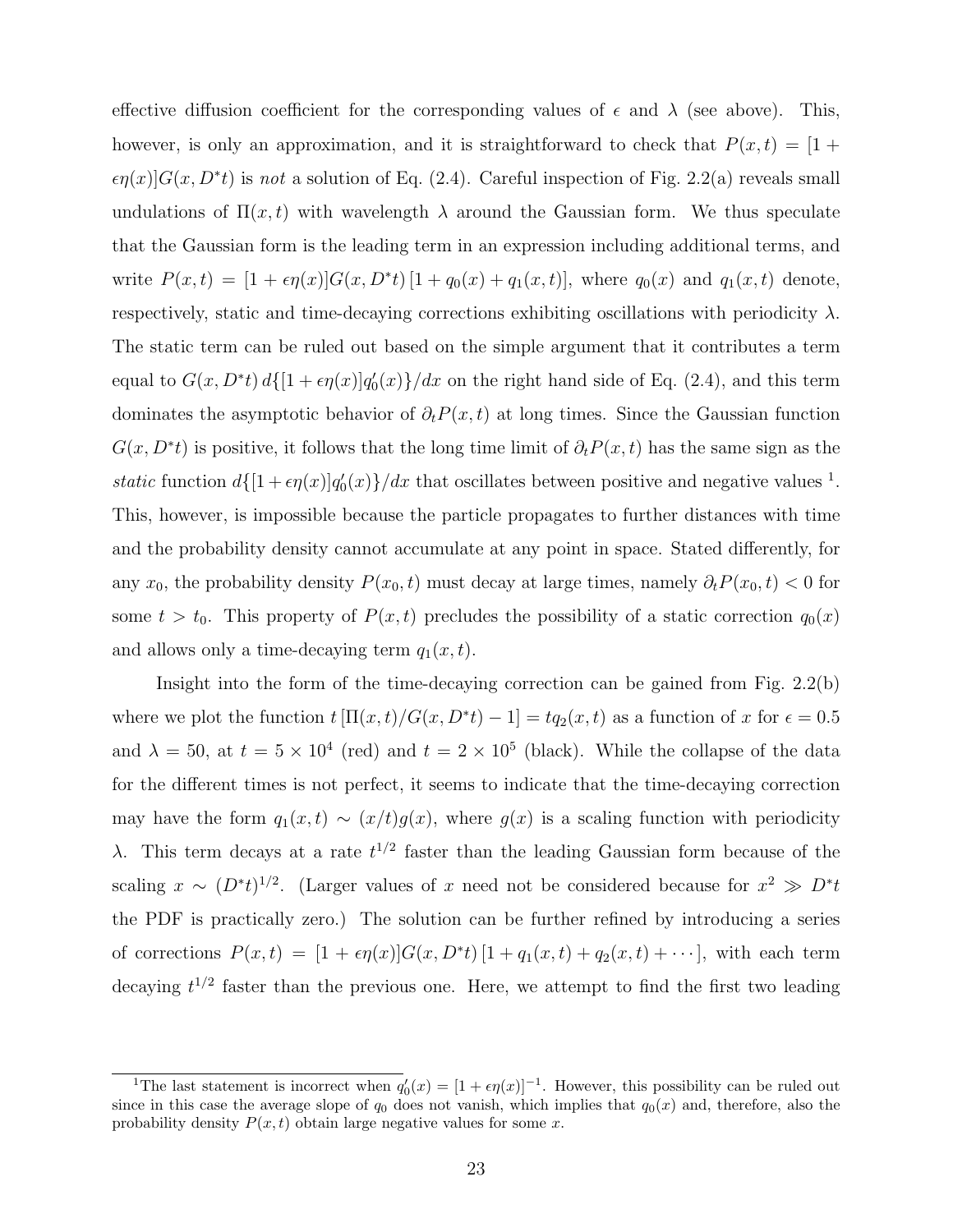corrections and, therefore, consider the following form <sup>2</sup>

$$
P(x,t) = \left\{ [1 + \epsilon \eta(x)] G(x, D^*t) \left[ 1 + \frac{\lambda x g(x)}{4D^*t} Q_1 \left( \frac{x^2}{4D^*t} \right) + \frac{\lambda^2 h(x)}{4D^*t} Q_2 \left( \frac{x^2}{4D^*t} \right) \right] \right\}, (2.7)
$$

where  $g(x)$  and  $h(x)$  are two dimensionless functions with periodicity  $\lambda$ , while  $Q_1$  and  $Q_2$  are polynomials in  $x^2/4D^*t$ . This solution constitutes the *asymptotic* solution to Smoluchowski equation (2.4) at large times  $t \gg \tau_b$ , up to order  $G(x, D^*t)/t \sim 1/t^{3/2}$ .

#### 2.3 The probability distribution:

We consider a symmetric system with an even function  $\eta(x)$ , which implies that the PDF is symmetric and, therefore,  $g(x)$  must be an odd function while  $h(x)$  is even. Both scaling functions are periodic with periodicity  $\lambda$  and have a finite amplitude. Thus,  $\eta'(x)$ , as well as  $g'(x)$  and  $h'(x)$ , are all of order  $1/\lambda$ . With this in mind, we substitute the solution (2.7) into Eq. (2.4). On the right hand side, we find terms that scale as like  $G(x, D^*t)(x/\lambda t)$ . These terms must cancel each other, which occurs provided that (i)  $Q_1 = const$  (which, by a proper definition of  $g(x)$ , can be arbitrarily set to unity), and (ii) the scaling function  $g(x)$ satisfies the ordinary differential equation

$$
[1 + \epsilon \eta(x)] \lambda g''(x) + \epsilon \eta'(x) [\lambda g'(x) - 2] = 0.
$$
\n(2.8)

Taking into account that  $q(x)$  is an odd function and therefore  $q(0) = 0$ , we readily arrive at the solution

$$
\lambda g(x) = kI \left[ \frac{1}{1 + \epsilon \eta(x)} \right] + 2x,\tag{2.9}
$$

where  $I[y(x)]$  denotes the primitive function of  $y(x)$  with  $I(x = 0) = 0$ . The constant k can be found from the requirement that  $g(x)$  is periodic. Thus,  $\int_0^{\lambda} g'(x)dx = g(\lambda) - g(0) = 0$ ,

<sup>&</sup>lt;sup>2</sup>We note that (because  $g(x)$  is a periodic function which also assumes negative values) the solution (2.7) becomes negative for some  $x \gg D^*t/\lambda$ , which is obviously impossible. At large times, this regime is found at the tail of the distribution function where PDF is, anyhow, negligible.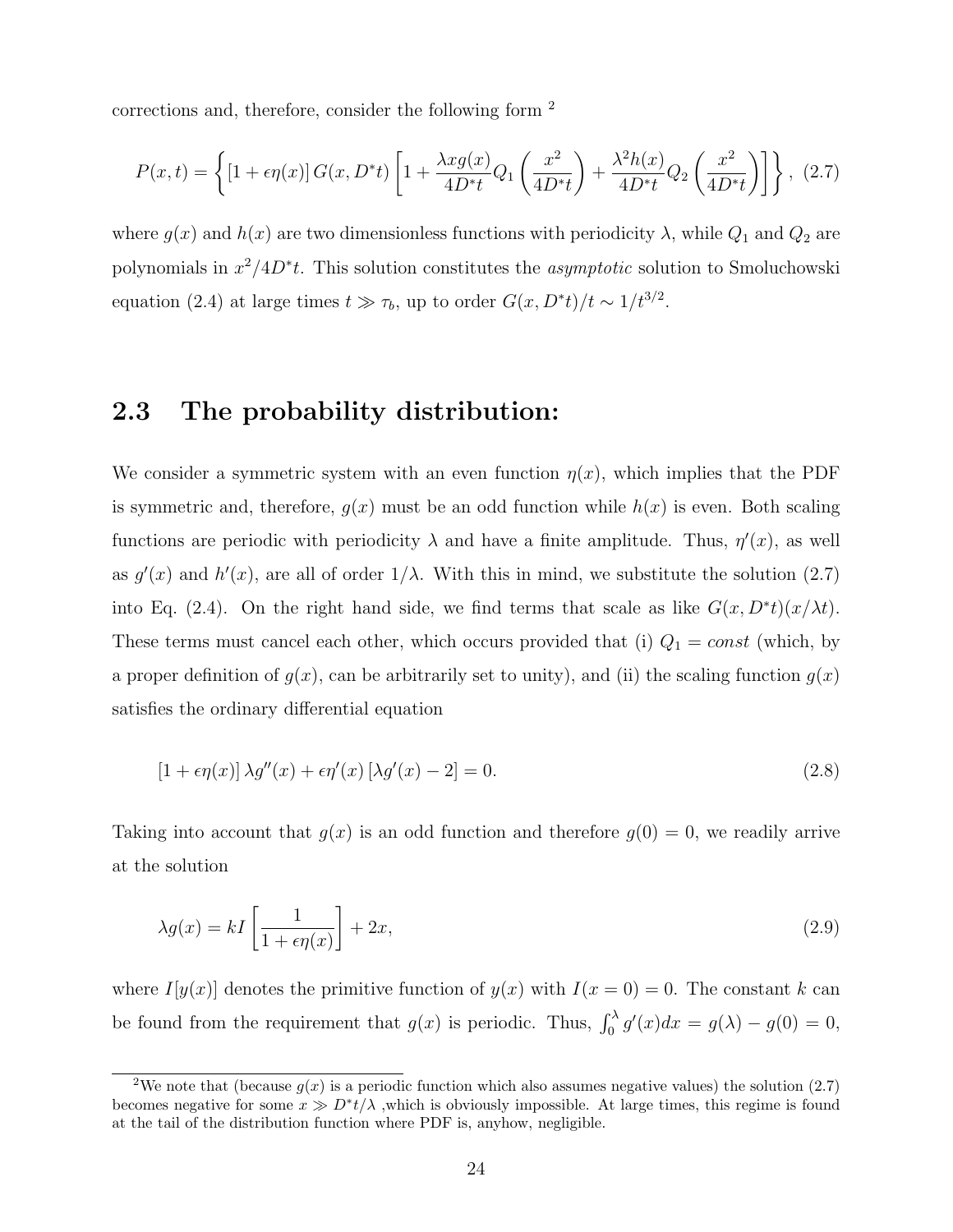which gives

$$
k = -\frac{2}{\langle \left[1 + \epsilon \eta(x)\right]^{-1} \rangle}.
$$
\n
$$
(2.10)
$$

We now proceed and find the function  $h(x)$  and the polynomial  $Q_2$  by comparing terms of the form  $G(x, D^*t)(x^2/4D^*t)^n/t$  (where *n* is an integer), on both sides of Eq. (2.4). From this comparison, we readily conclude that  $Q_2(x^2/4D^*t) = [1 + bx^2/(4D^*t)]$ . This leaves us with two different differential equations for the scaling function  $h(x)$  which cannot be solved simultaneously unless we set  $b = -2$ , in which case the equations coincide and read

$$
(1 + \phi) [1 + \epsilon \eta(x)] [\lambda^2 h''(x) + 2\lambda g'(x)] +
$$
  
\n
$$
(1 + \phi) \epsilon \eta'(x) [\lambda^2 h'(x) + \lambda g(x)] = 2\phi [1 + \epsilon \eta(x)],
$$
\n(2.11)

where  $\phi = D/D^* - 1$ . By defining the function  $\tilde{h}(x) = [1 + \epsilon \eta(x)] [\lambda^2 h'(x) + \lambda g(x)]$ , we arrive at the simple equation

$$
\tilde{h}'(x) = -\left[\frac{2}{1+\phi} + k\right] - \frac{2\epsilon\eta(x)}{1+\phi},\tag{2.12}
$$

which can be integrated once to yield  $\hat{h}(x)$ , from which the scaling function  $h(x)$  can be derived by performing yet another integration in x. Importantly, the fact that  $h(x)$  is an even periodic function with a finite amplitude imposes the relationship  $2/(1 + \phi) + k = 0$ from which  $D^*$  can be deduced. Using Eq.  $(2.10)$  we find

$$
D^* = \frac{D}{1+\phi} = -\frac{kD}{2} = \frac{D}{\langle [1+\epsilon \eta(x)]^{-1} \rangle},
$$
\n(2.13)

which is identical to the LJ formula (2.5). The scaling function  $h(x)$  is given by

$$
\lambda^2 h(x) = kI \left\{ \frac{I\left[\epsilon \eta(x)\right]}{1 + \epsilon \eta(x)} - I\left[\frac{1}{1 + \epsilon \eta(x)}\right] \right\} - x^2 + \lambda^2 C,\tag{2.14}
$$

where the constant C is determined by the normalization condition  $\int_{-\infty}^{\infty} P(x, t)dx = 1$  (which must be satisfied up to an order of  $1/t$ .

Returning to our simulation results above for  $\eta(x) = \cos(2\pi x/\lambda)$ , the corresponding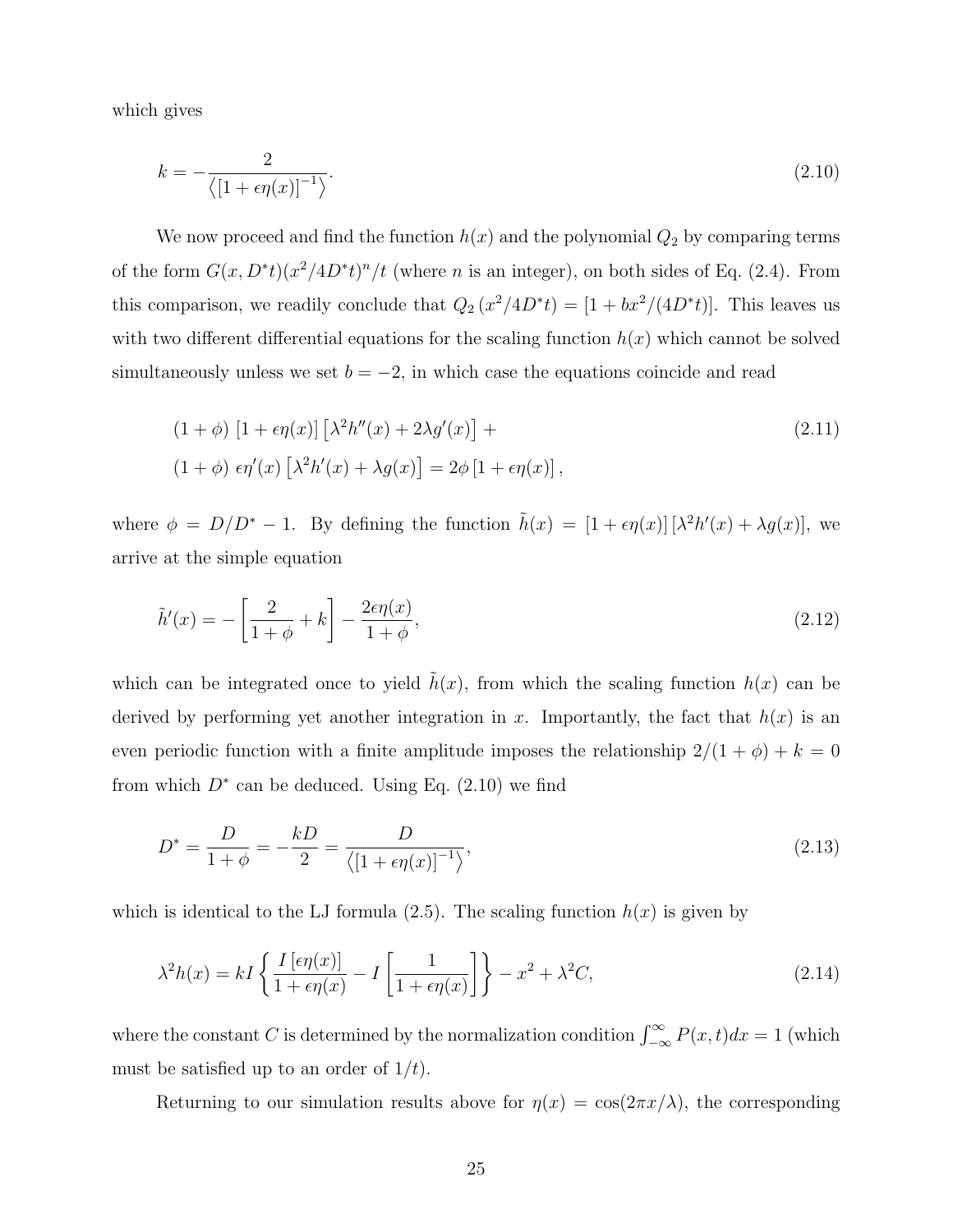scaling function  $g(x)$  can be found

$$
g(x) = -\frac{2}{\pi} \arctan\left[\sqrt{\frac{1-\epsilon}{1+\epsilon}} \tan\left(\frac{\pi x}{\lambda}\right)\right] + \frac{2x}{\lambda},\tag{2.15}
$$

where the arctan function is interpreted such that it returns a value between  $-\pi/2$  and  $\pi/2$ which is then shifted by an integer number of  $\pi$  in order that  $g(\lambda/2 + n\lambda) = 0$  (where n is an integer). We were unable to find the scaling function  $h(x)$ ; however, we take advantage of the fact that it represents a correction to the Gaussian form of  $\Pi(x,t)$  which is asymptotically smaller than the one involving the function  $g(x)$  [see Eq. (2.7)], and use the approximation  $t[\Pi(x,t)/G(x, D^*t) - 1] \simeq xg(x)/(4D^*)$ . This approximation, which is plotted in Fig. 2.2(b) in light blue, shows a good fit to the simulation results. The deviations, which can be attributed to the higher order correction term in Eq. (2.7), are particularly small for  $x^2 \simeq$  $2D^*t$  - see inset in Fig. 2.2(b).

#### 2.4 Coordinate-dependent diffusion coefficient

Let us now consider the same system, but with a space-dependent diffusion periodic function,  $D(x)$ , with periodicity  $\lambda$  similar to that of  $\eta(x)$ . In the next chapter we will discuss the connection of this 1D equation to the problem of diffusion in 2D periodic channels. We now need to solve the Smoluchowski equation (1.8), the solution of which has the same general form as in Eq. (2.7). Focusing on the leading time-decaying term, we write

$$
P(x,t) = [1 + \epsilon \eta(x)]G(x, D^*t)\left[1 + \frac{\lambda x g(x)}{4D^*t}\right],
$$
\n(2.16)

which is correct up to order  $\mathcal{O}(G/t^{1/2}) \sim \mathcal{O}(1/t)$  provided that the correct function  $g(x)$  is found. This is done by substituting the solution (2.7) into Eq. (1.8) and comparing terms that scale like  $G(x, D^*t)(x/t)$ , which yields the following differential equation

$$
\{D(x)[1 + \epsilon \eta(x)](g' - 2)\}' = 0.
$$
\n(2.17)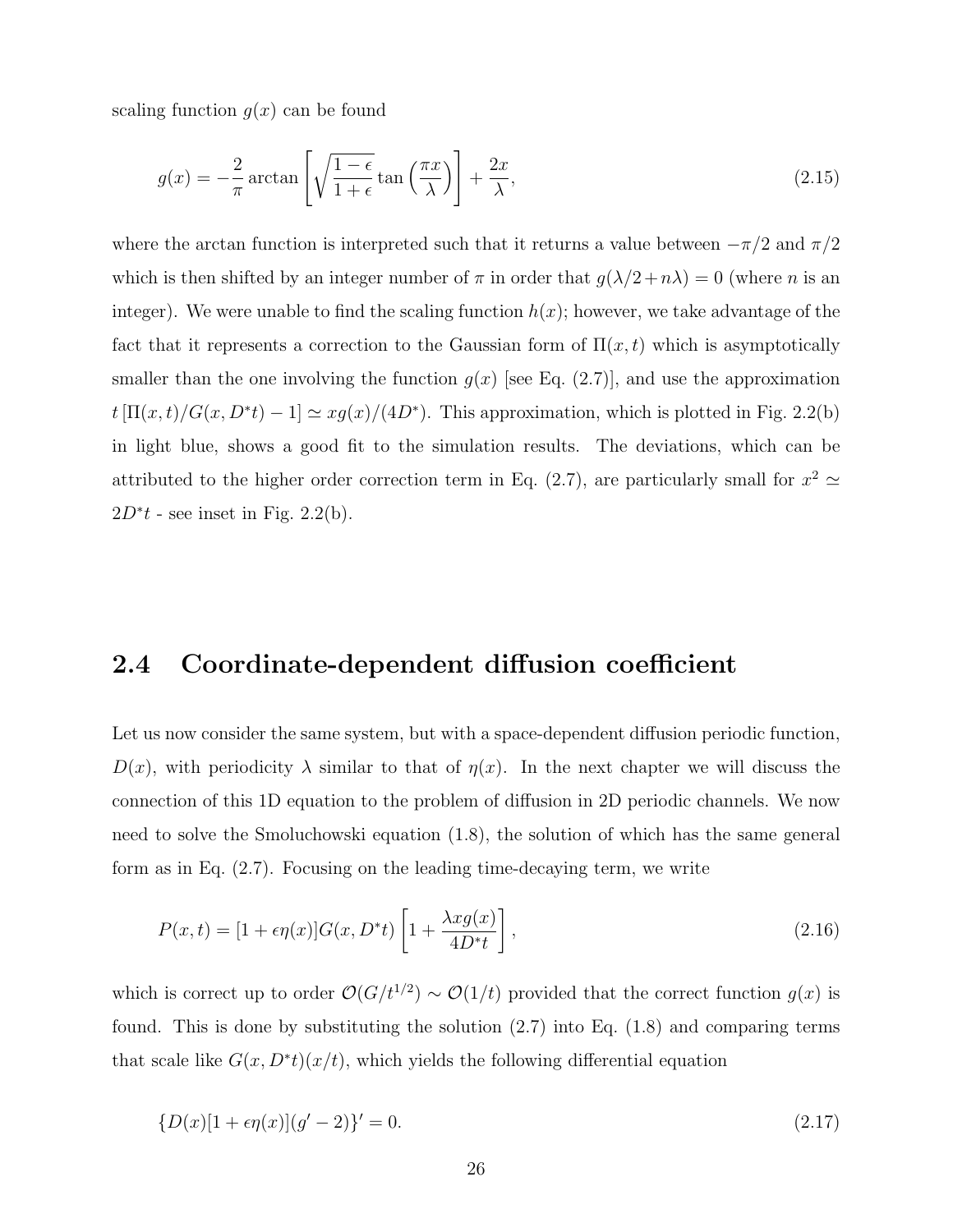Integrating this equation once with respect to  $x$  gives

$$
g' = 2 + \frac{c_1}{[1 + \epsilon \eta(x)] D(x)}.
$$
\n(2.18)

The constant  $c_1$  can be determined by acknowledging that  $g(x)$  is periodic and, therefore,

$$
0 = g(\lambda) - g(0) = \int_0^{\lambda} g'(x) dx = 2\lambda + c_1 \int_0^{\lambda} \frac{dx}{[1 + \epsilon \eta(x)] D(x)}.
$$
 (2.19)

Thus, the constant  $c_1$  is given by:

$$
c_1 = -\frac{2}{\langle \{ [1 + \epsilon \eta(x)] D(x) \}^{-1} \rangle}.
$$
\n(2.20)

Integrating Eq.  $(2.18)$  once again with respect to x gives

$$
g(x) = 2x - \frac{2}{\langle \{ [1 + \epsilon \eta(x)] D(x) \}^{-1} \rangle} I\left[\frac{1}{D(x)[1 + \epsilon \eta(x)]}\right],
$$
\n(2.21)

which reduces to (2.9) when  $D(x) = const.$  Notice that when the diffusion coefficient depends on the coordinate x, the effective diffusion coefficient  $D^*$  is given by the modified Lifson Jackson (MLJ) formula (1.33), which in terms of  $\eta(x)$  reads

$$
D^* = \frac{1}{\langle D(x)[1 + \epsilon \eta(x)]\rangle} \tag{2.22}
$$

which reduces to  $(2.5)$  when  $D(x) = const$ , and allows one to also write

$$
g(x) = 2x - 2D^*I\left[\frac{1}{D(x)[1 + \epsilon \eta(x)]}\right].
$$
\n(2.23)

#### 2.5 Diffusion in a tilted periodic potential

Another interesting problem is when a particle diffuses in a medium with constant diffusivity D, under the action of both a periodic potential  $U(x)$  and a constant force f, the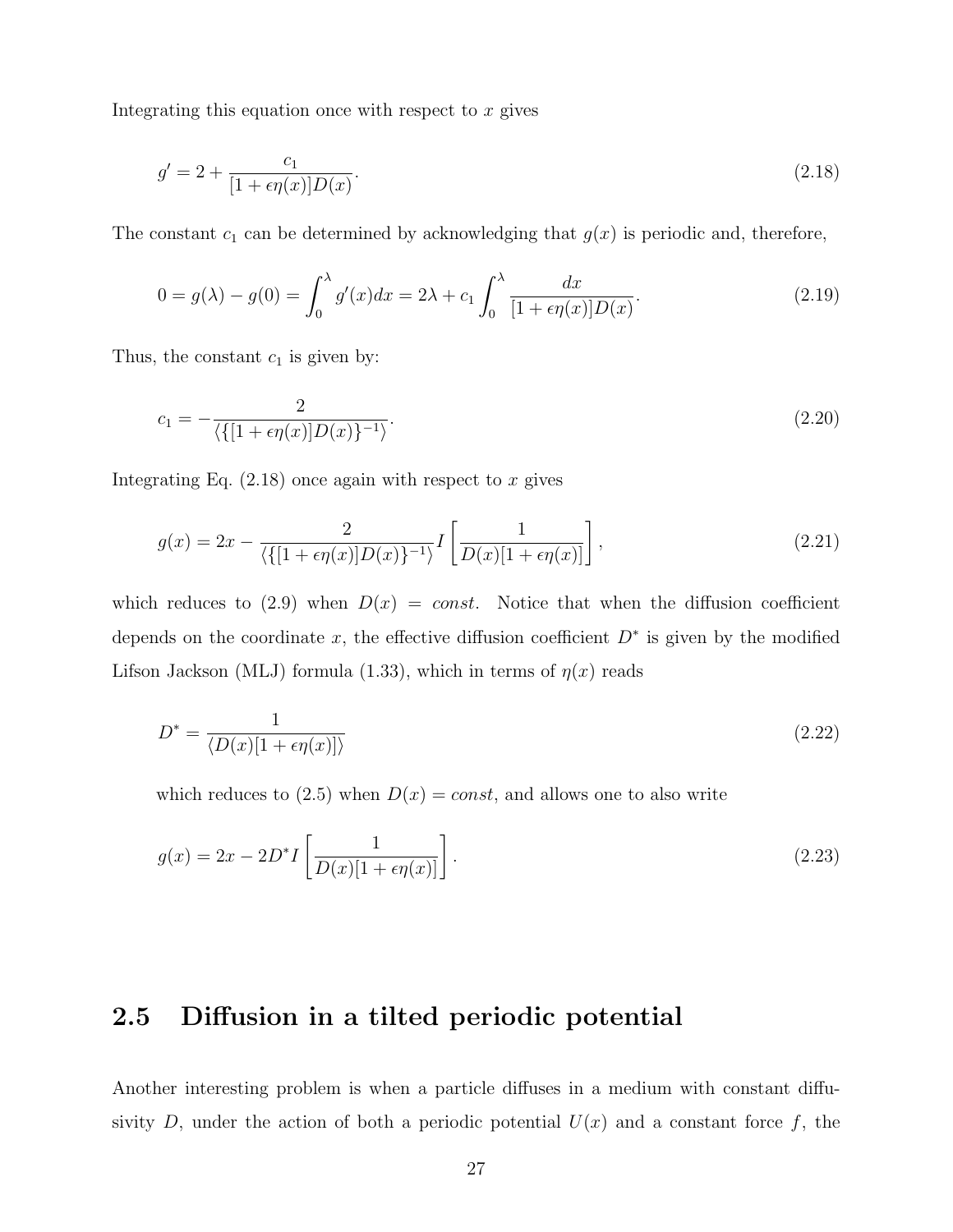

Figure 2.3: The function  $\sqrt{t}\Pi(x,t)$  vs. x for  $\eta(x) = \cos(2\pi x)$ ,  $\epsilon = 0.5$ ,  $\lambda = 50$  and  $f = 0.005$ , at  $t = 5 \times 10^4$  (red) and  $t = 2 \times 10^5$  (black).

Smoluchowski equation reads

$$
\frac{\partial P(x,t)}{\partial t} = D \frac{\partial}{\partial x} \left\{ e^{-\beta (U(x)-fx)} \frac{\partial}{\partial x} \left[ e^{\beta (U(x)-fx)} P(x,t) \right] \right\}
$$

$$
= -\mu f \frac{\partial P}{\partial x} + D \frac{\partial}{\partial x} \left\{ \left[ 1 + \epsilon \eta(x) \right] \frac{\partial}{\partial x} \frac{P(x,t)}{\left[ 1 + \epsilon \eta(x) \right]} \right\},\tag{2.24}
$$

where  $\mu = D/k_BT$ , while  $\eta(x)$  and  $\epsilon$  are defined similarly to Eq. (2.2).

In Fig. 2.3, we present Langevin dynamics simulations results of the same system as in Fig. 2.2 of the non-tilted potential with an additional constant force  $f = 0.005$ . The graph shows  $\sqrt{t}\Pi(x,t) = \sqrt{t}P(x,t)/[1+\epsilon\eta(x)]$  as a function of x at different times  $[t = 5 \times 10^4$ (red) and  $t = 2 \times 10^5$  (black). The two main differences with respect to the case  $f = 0$ considered previously: (i) The Gaussian "moves" at constant velocity  $f\mu^*$ , where  $\mu^* \neq \mu$  is the effective mobility coefficient satisfying  $\mu^* \to D^*/k_BT$  for  $f \to 0$  [41]. (ii) The oscillations of the PDF around the Gaussian form do not decay with time and have the periodicity  $\lambda$ of the potential  $U(x)$ . This implies that the corrections to the Gaussian form also include a static term  $q_0(x)$  missing when  $f = 0$ . Thus, we speculate that the solution takes the form

$$
P(x,t) = [1 + \epsilon \eta(x)] G (x - \mu^* f t, D^* t) [1 + q_0(x) + q_1(x,t) + q_2(x,t) + \cdots], \qquad (2.25)
$$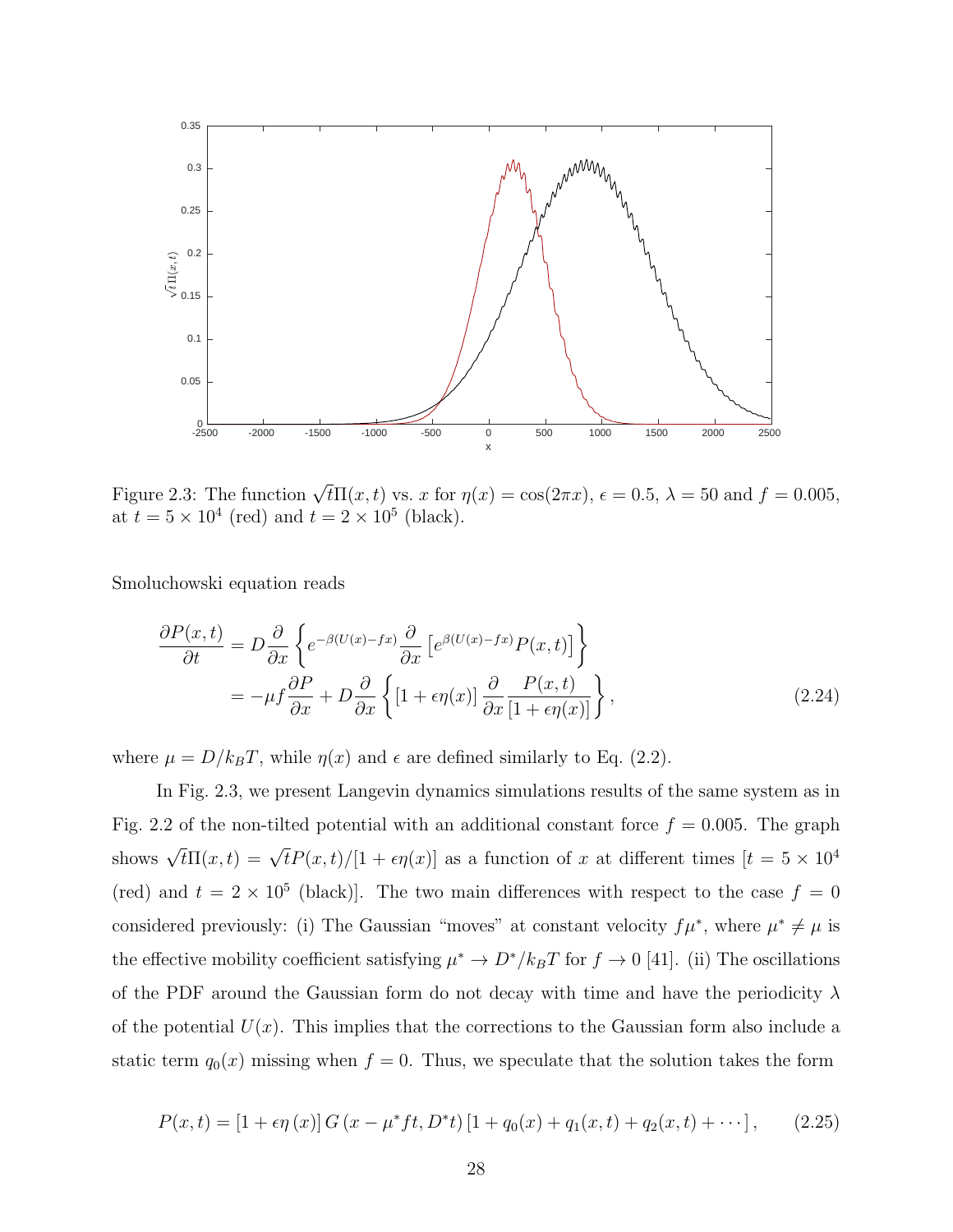where  $G(x - \mu^* ft, D^* t) = \exp[-(x - \mu^* ft)^2 / 4D^* t]$ √  $4\pi D^*t$  denotes the "running" Gaussian, while  $q_1$  and  $q_2$  are the time decaying corrections of order  $1/t^{1/2}$  and  $1/t$ , respectively, having the same general form as in Eq. (2.7).

Upon substituting the solution (2.25) into Eq. (2.24) and comparing terms of similar order, we first arrive at the following differential equation for the static term  $q_0(x)$ 

$$
\frac{\partial}{\partial x}\left\{[1+\epsilon\eta\left(x\right)]\left[\beta f+\beta f q_0\left(x\right)-q_0'\left(x\right)\right]\right\}=0.\tag{2.26}
$$

From the requirements that (i)  $q_0(x)$  does not diverge exponentially for  $x \to \infty$ , and that (ii)  $P(x,t)$  is normalized to unity at any time (including for  $t \to \infty$ , when the time-decaying terms become irrelevant), we arrive at

$$
q_0(x) = \beta f e^{\beta f x} I \left[ e^{-\beta f x} \left( \frac{c_1}{1 + \epsilon \eta(x)} + 1 \right) \right],
$$
\n(2.27)

and

$$
c_1 = \left\{ \beta f \left\{ \left[ 1 + \epsilon \eta \left( x \right) \right] e^{\beta f x} I \left[ \frac{e^{-\beta f x}}{1 + \epsilon \eta(x)} \right] \right\} \right\}^{-1}.
$$
\n(2.28)

The first time-decaying correction  $q_1(x)$  can be now found by solving the equation obtained from the terms that scale as  $1/t^{1/2}$ . This equation involves the already found static scaling function  $q_0(x)$ . Then, the second correction,  $q_2(x)$ , can be found from the equation corresponding to the terms proportional to  $1/t$ , which involves  $q_0(x)$  and  $q_1(x)$  (and so on). Notice that the form of  $q_0$  (2.27) does not give any information on the effective parameters  $\mu^*$  and  $D^*$ . These will be found from the equations for  $q_1$  and  $q_2$ , respectively.

#### 2.6 Summary

In this chapter, we derived an asymptotic (at large times) expression for the PDF of a particle diffusing in a periodic potential energy landscape  $U(x)$ . The solution, which is given by Eq. (2.7), is correct to order  $O(t^{-3/2})$ . Faster decaying corrections can, in principle, be systematically derived by comparing, on both sides of Eq.  $(2.4)$ , terms of order  $O(t^{-2})$ ,  $O(t^{-5/2})$  .... This will require solving increasingly complicated differential equations in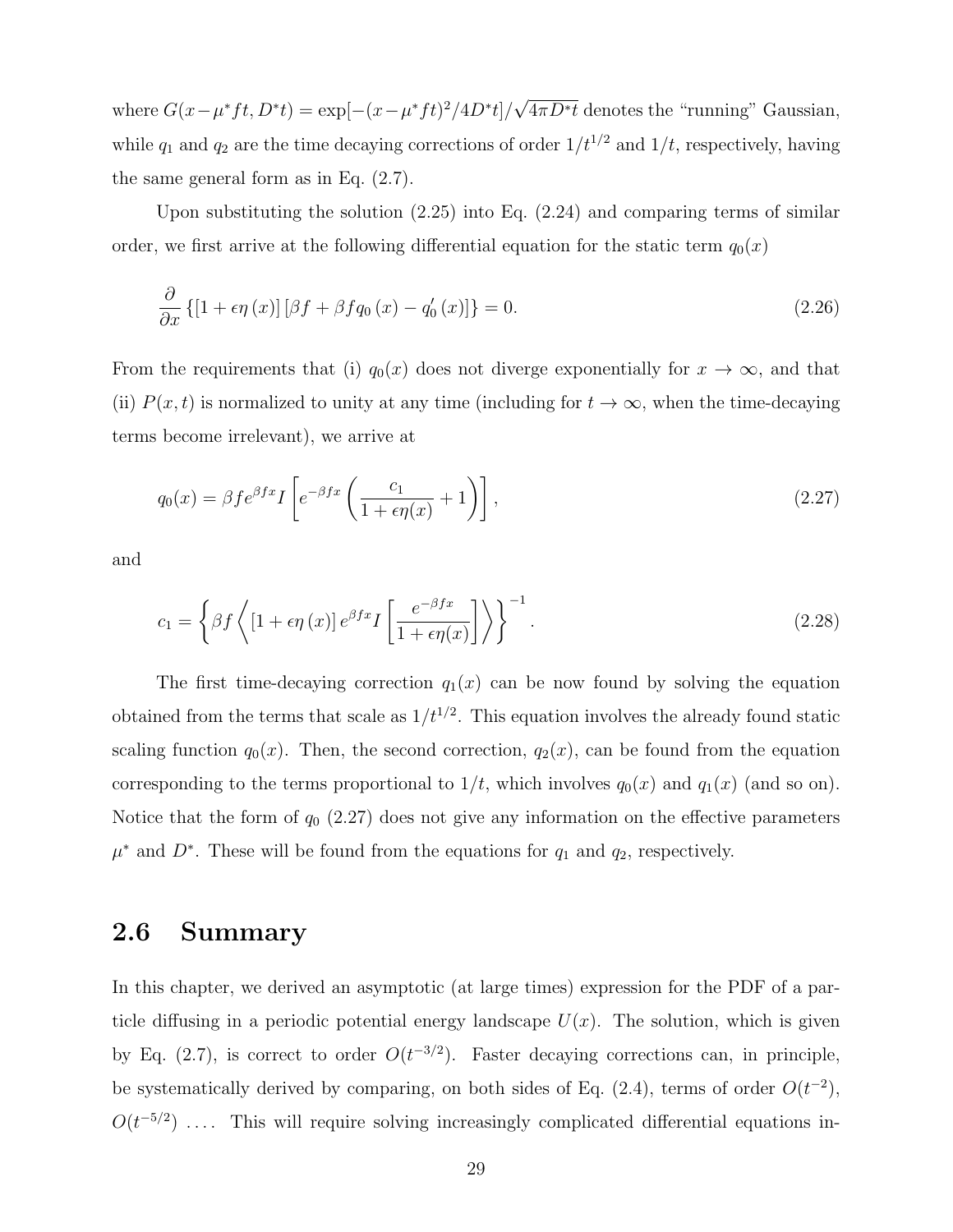volving the scaling functions of slower decaying terms. We continued by showing that this approach can also be applied to the case of a coordinate dependent diffusion coefficient  $D(x)$ , a fact that we will take advantage of in the next chapter in order to project the problem of a 2D channel into an effective 1D description. Finally, we have briefly examined the question of diffusion in a tilted periodic potential, and how our approach can be modified to solve such problems.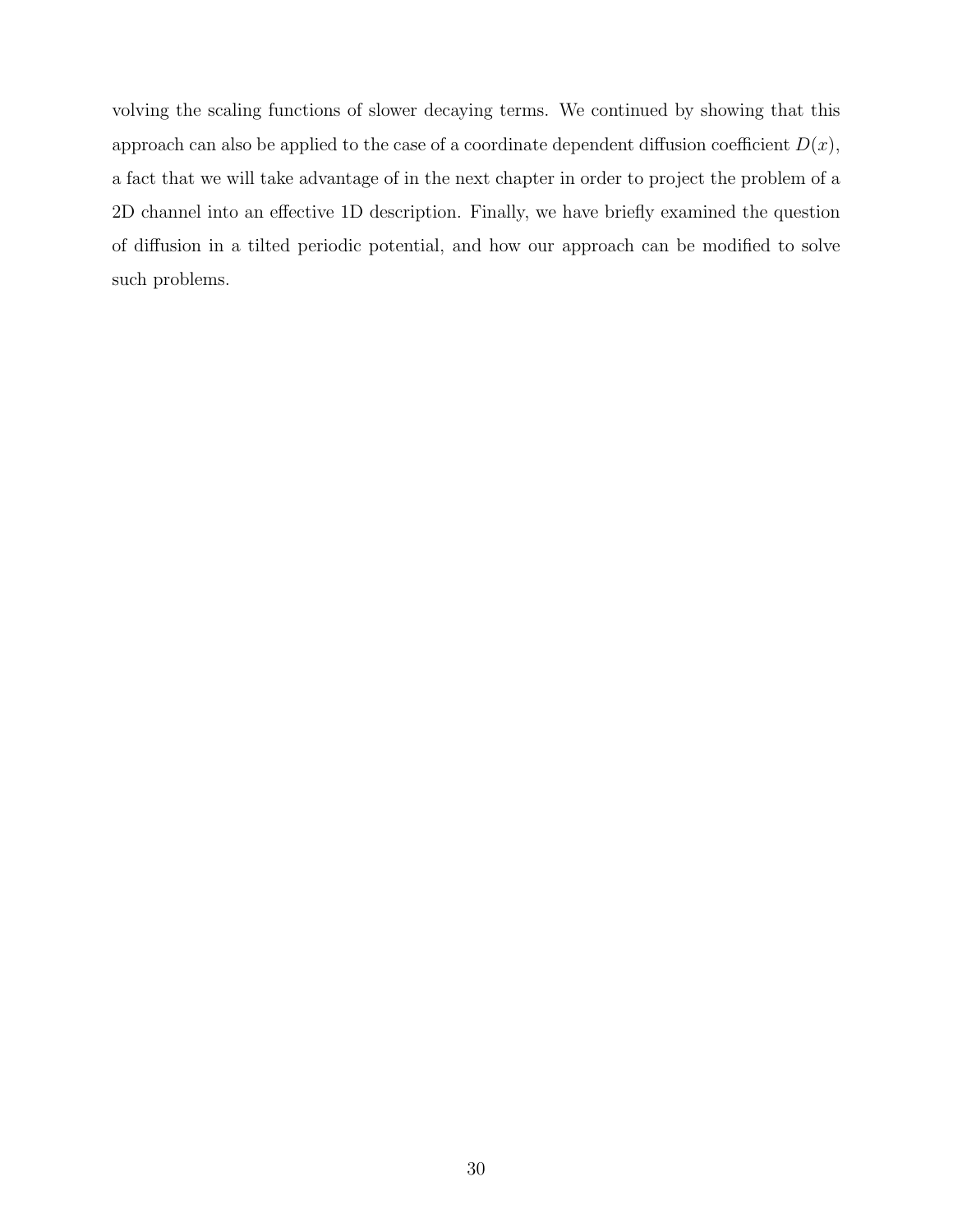## Chapter 3

## Diffusion in Periodic Channels

### 3.1 Introduction

In this chapter we address the problem of diffusion in a 2D corrugated channel, which is a special class of periodic systems where there is in fact no potential [42]. We consider a particle moving in an open channel whose long axis lies along the x-direction ( $-\infty < x < \infty$ ). In the perpendicular y direction, the channel is bounded between  $0 \le y \le A(x)$ , where  $A(x)$  is a periodic function with wavelength  $\lambda$ . The 2D problem may be mapped onto an effective 1D picture of a particle diffusing in an effective potential of mean force. This potential is derived from the collisions with the reflecting walls of the channel [as depicted by fig. (3.1)], and satisfies  $\langle f_x \rangle = -dU_{ent}/dx$ . Fig. (3.1) illustrates a periodic channel, where the mean force  $\langle f_x \rangle$  biases the dynamics of the particle and forces it towards the areas where the channel height is maximal. (The arrows indicate the direction in which the mean force pushes the particles.) The entropy S, is related to the number of possible states  $\Omega$  by  $S = k_B \ln(\Omega)$ , and  $\Omega$  is proportional to the height of the channel  $\Omega \sim A(x)$ . Therefore, the entropy scales as

$$
S = k_B \ln[A(x)]. \tag{3.1}
$$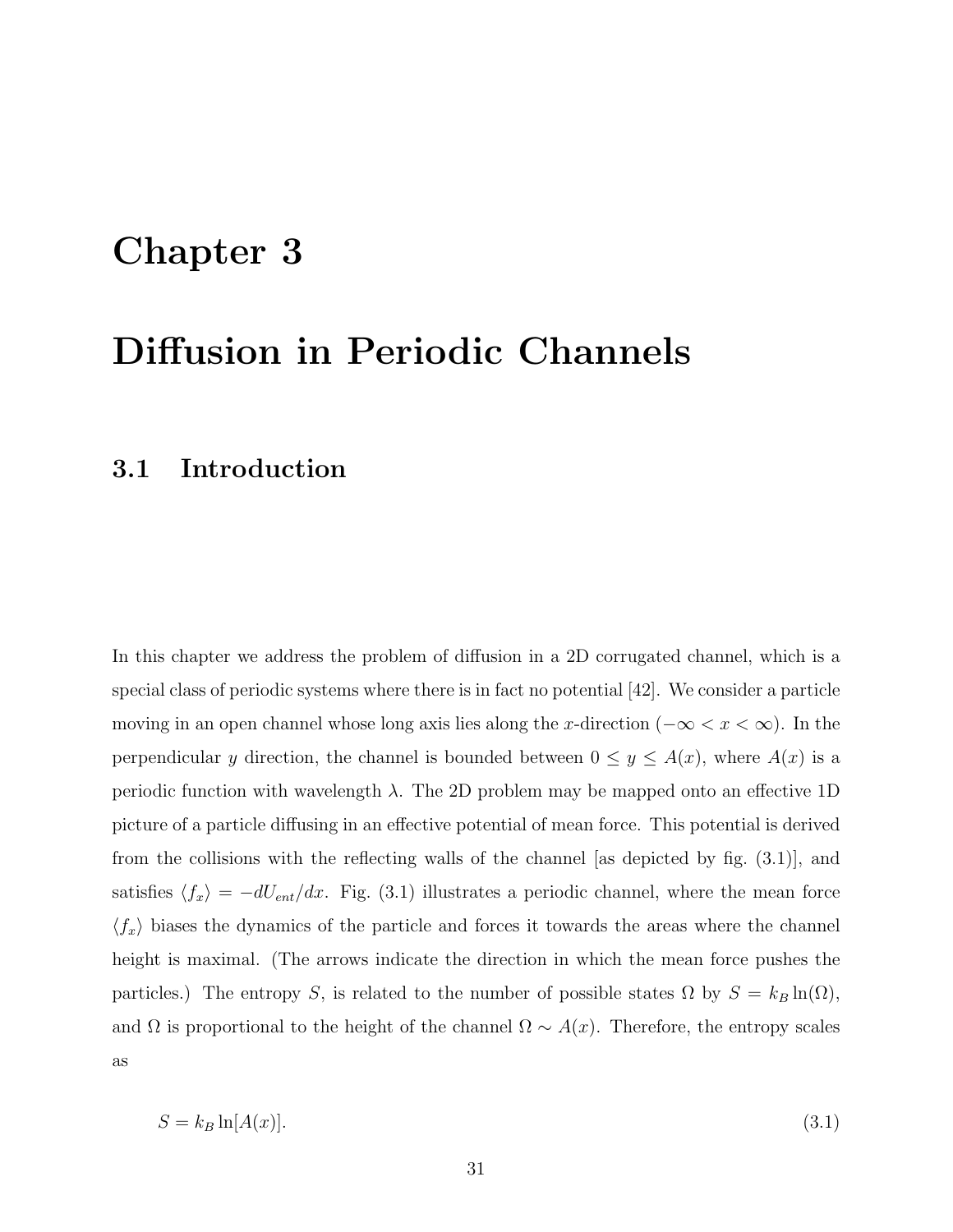

Figure 3.1: An illustration of a two dimensional periodic channel. The arrows indicate the direction of the mean force  $f_+$  and  $f_-\$ respectively (which is perpendicular to the reflecting wall).  $f_{+}$  ( $f_{-}$ ) is the force where the slope of the wall is most positive (negative) and thus the absolute value of the x coordinate of the mean force  $f_x$  is maximal.

In order to take into account the entropy, we calculate the Helmholtz free energy, which satisfies [43]:

$$
F(x) = U(x) - TS(x) = U(x) - k_B T \ln[A(x)].
$$
\n(3.2)

When no potential exists in the channel,  $U(x) = 0$ , we identify the entropic potential as follows:

$$
U_{ent}(x) = F(x) = -k_B T \ln[A(x)].
$$
\n(3.3)

The 2D probability density,  $\rho(x, y, t)$ <sup>1</sup>, satisfies the diffusion equation

$$
\frac{\partial \rho(x, y, t)}{\partial t} = D \nabla^2 \rho(x, y, t). \tag{3.4}
$$

<sup>&</sup>lt;sup>1</sup>In chapter 1 we noted the multi-dimensional PDF as  $P(\mathbf{r}, t)$ . In this chapter we refer to the 2D PDF as  $\rho(x, y, t)$ , and use  $P(x, t)$  to denote the projected 1D PDF.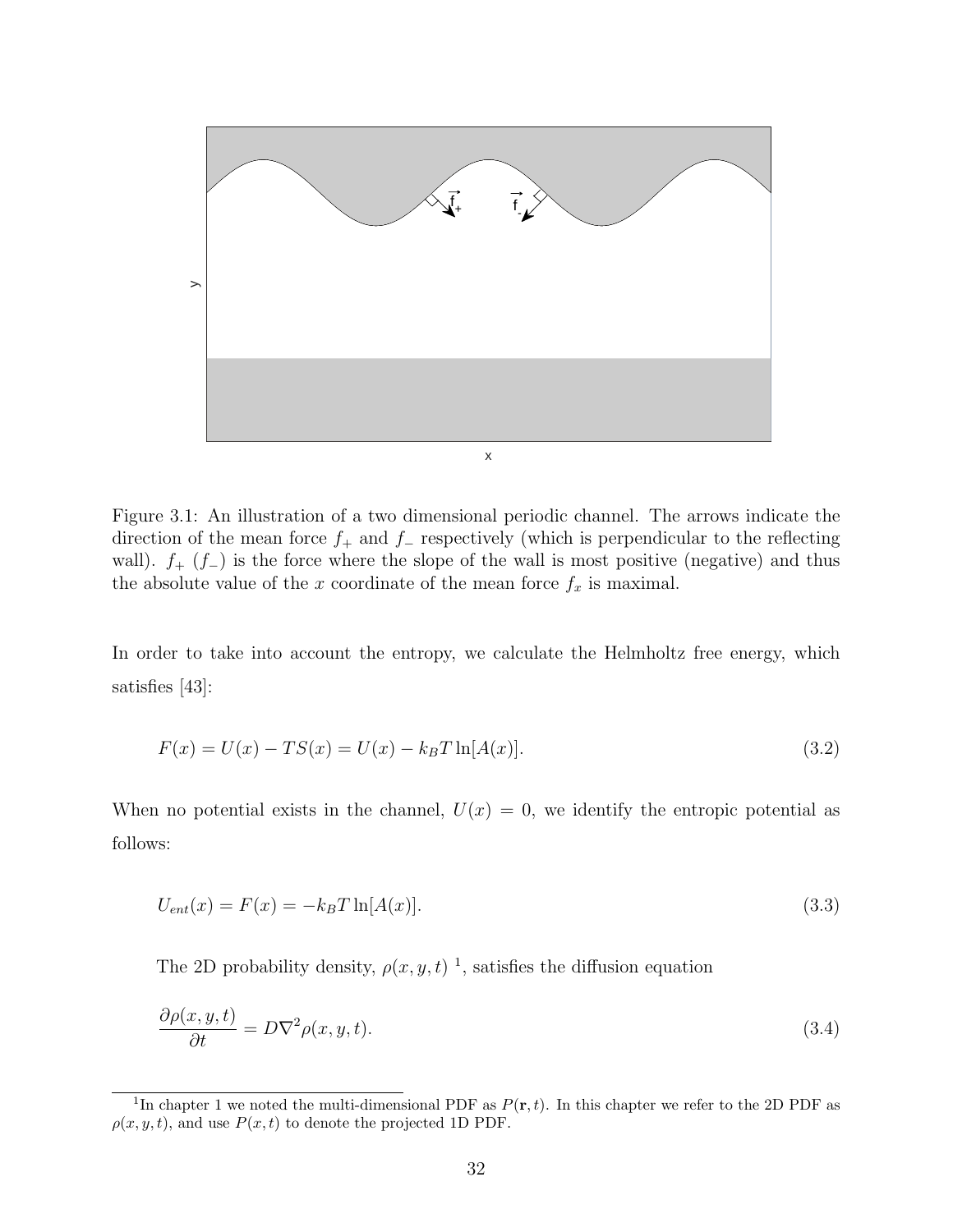Equation (3.4) must be solved subject to reflecting (Neumann) boundary conditions on the walls of the channel (see Fig. 3.1)

$$
\frac{\partial \rho(x, y, t)}{\partial y}|_{y=0} = 0 \tag{3.5}
$$

and

$$
\frac{\partial \rho(x, y, t)}{\partial y}|_{y = A(x)} = A'(x) \frac{\partial \rho(x, y, t)}{\partial x}.
$$
\n(3.6)

As the motion is limited to the longitudinal x-direction, one is naturally interested in the 1D PDF

$$
P(x,t) = \int_0^{A(x)} \rho(x,y,t) \, dy. \tag{3.7}
$$

It has been suggested that  $P(x, t)$  may be found by solving the 1D Smoluchowski equation describing Brownian dynamics under the action of an entropic potential of mean force as describes by Eq. (3.3)

$$
\frac{\partial P(x,t)}{\partial t} = D \frac{\partial}{\partial x} \left\{ e^{-\beta U_{ent}(x)} \frac{\partial}{\partial x} \left[ \frac{P(x,t)}{e^{-\beta U_{ent}(x)}} \right] \right\} = D \frac{\partial}{\partial x} \left\{ A(x) \frac{\partial}{\partial x} \left[ \frac{P(x,t)}{A(x)} \right] \right\}.
$$
 (3.8)

This is Eq. (2.4) with  $A(x)/A_0 = 1+\epsilon \eta(x)$ , and the mean hight of the channel  $A_0 = \langle A(x) \rangle =$  $(\lambda)^{-1} \int_0^{\lambda} A(x) dx$ . Eq. (3.8) is also known as Fick-Jacobs (FJ) equation [47]. Strictly speaking, the 1D description provided by the FJ equations holds only when the two-dimensional probability density is uniform along the y-direction, i.e., when  $\rho(x, y, t) = P(x, t)/A(x)$ , which is generally not the case. Since the agreement between the solution of FJ equation (3.8) and simulation results may be quite poor [48,49], a modified version of the FJ equation with a coordinate-dependent diffusion coefficient,  $D(x)$ , has been considered

$$
\frac{\partial P(x,t)}{\partial t} = \frac{\partial}{\partial x} \left\{ D(x)A(x)\frac{\partial}{\partial x} \left[ \frac{P(x,t)}{A(x)} \right] \right\},\tag{3.9}
$$

which is Eq. (1.8) in 1D with  $\exp[-\beta U(x)] = A(x)$ , and  $D(x)$  is supposedly a function of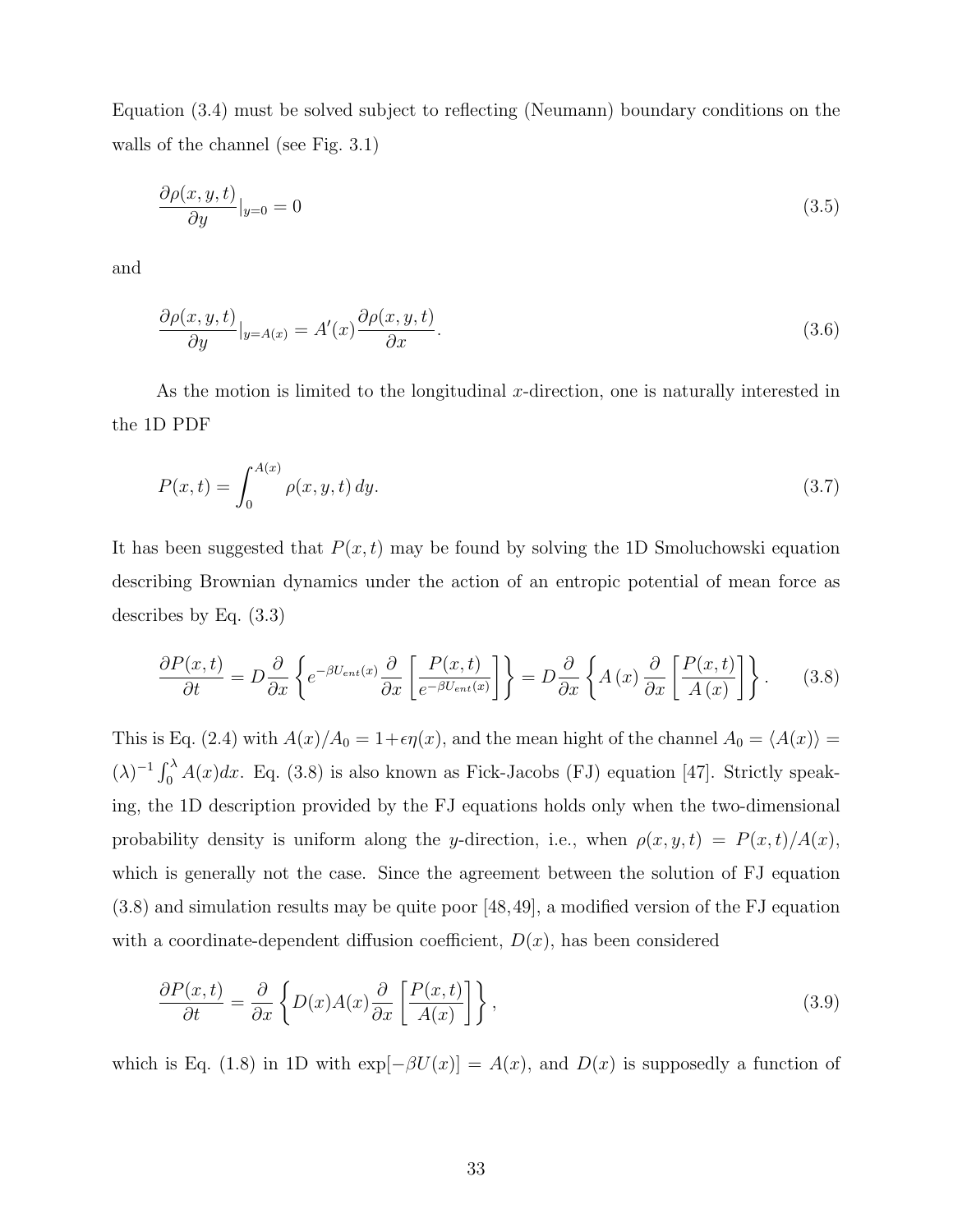$A(x)$  and its derivatives <sup>2</sup>.

Eq. (3.9) was first derived by Zwanzig [32], by analyzing the temporal evolution of the deviations in the local density from uniformity,  $\delta \rho(x, y, t) = \rho(x, y, t) - P(x, t)/A(x)$ . From the analysis, Zwanzig concluded that the introduction of a spatially-dependent diffusion coefficient can improve the agreement between the 2D and 1D descriptions, and he proposed the following expression for  $D(x)$ 

$$
D_{\mathcal{Z}}(x) = \frac{D}{1 + A'^2(x)/3}.\tag{3.10}
$$

Notice that the reduction of the 2D diffusion equation (3.4) to an effective 1D equation (3.9) cannot yield exact results since the 2D diffusion process projected onto the x direction is not Markovian and thus cannot be described by a 1D diffusion equation with local diffusion coefficient  $D(x)$  [50]. Nevertheless, Zwanzig's framework of Eq. (3.9) for depicting transport in corrugated channels has become popular and other expressions for  $D(x)$  have been proposed, for instance,

$$
D_{\rm RR}(x) = \frac{D}{\left[1 + A'^2(x)\right]^{1/3}},\tag{3.11}
$$

and

$$
D_{\rm KP}(x) = D \frac{\arctan\left[A'(x)\right]}{A'(x)},\tag{3.12}
$$

which were suggested, respectively, by Reguera and Rubi (RR) [35] and by Kalinay and Percus (KP) [36]. All the above three formulas for  $D(x)$  (i) satisfy  $D(x)/D \sim 1 - A'^2(x)/3$ for  $A'(x) \ll 1$ , and (ii) ignore the higher order derivatives of  $A(x)$ . The latter property of these expressions is not mathematically well justified. In fact, the expression of KP (3.12) was derived using a mapping formalism [51] that generates a series of expressions that include increasingly higher order derivatives of  $A(x)$ . Unfortunately, the formalism involves a complicated differential operator containing derivatives of all orders, which makes it rather impractical. An alternative analytical approach has been more recently introduced, which is

<sup>&</sup>lt;sup>2</sup>The framework of Eq.  $(3.9)$  employing a local diffusion coefficient is applicable for continuous functions  $A(x)$  only, see discussion in M. Mangeat, T. Guérin and D. S. Dean, J. Chem. Phys. 149 124105 (2018).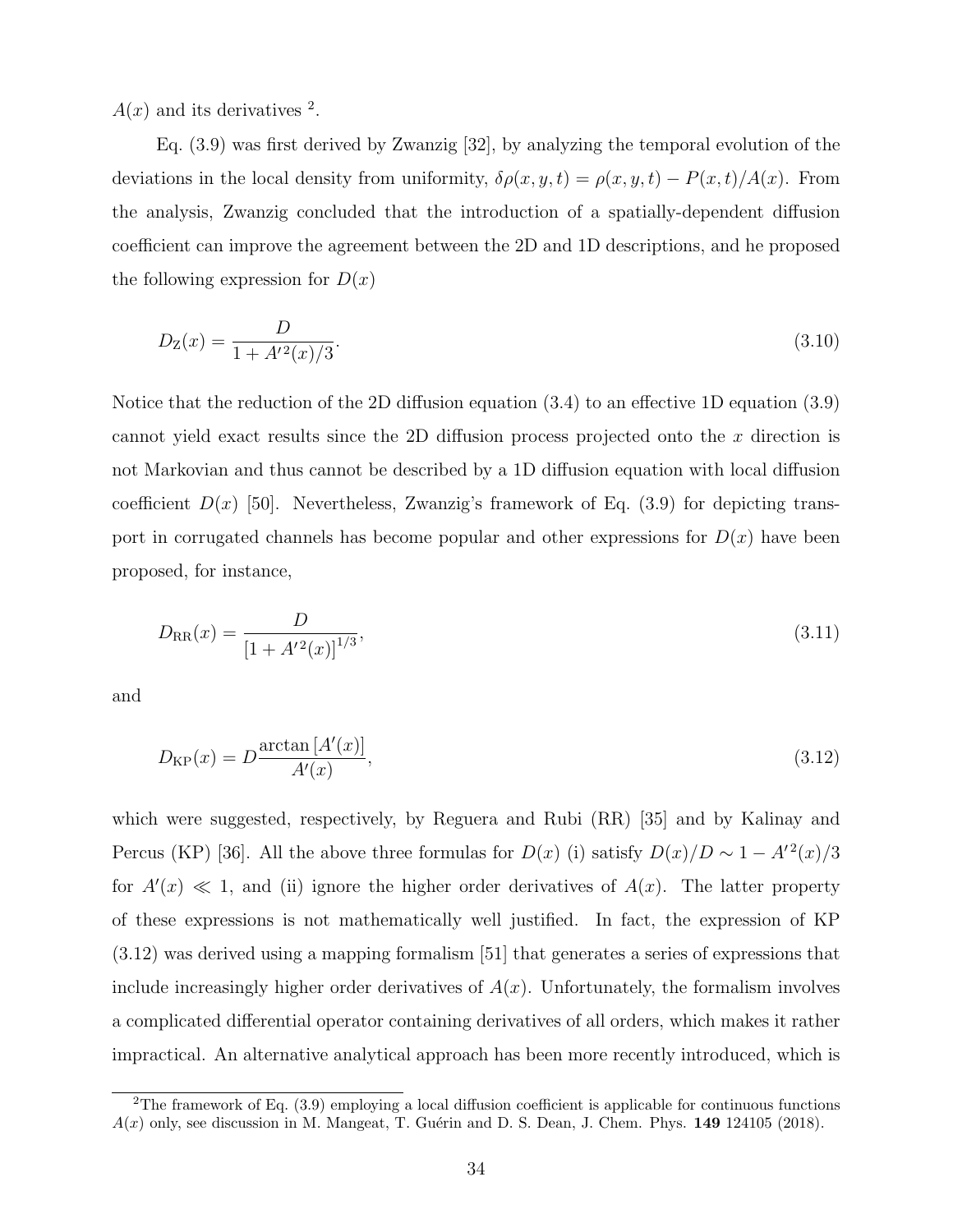based on formulation of the 2D problem in the complex plane [52]. The derivation, via this route, of expressions for  $D(x)$  that take higher order derivatives into account is still highly non-trivial; however, the method has been recently exploited successfully for the derivation of a series of expressions for the effective diffusion coefficient  $D^*$  in periodic channels [50].

In this chapter, we consider dynamics in channels with periodic cross-sectional area  $A(x)$ . We derive a series of approximations for  $D(x)$ , successively taking into account higher order derivatives of  $A(x)$ . In contrast to almost all previous studies of the problem (an exception is ref. [53]), our derivation is not based on calculations of the steady-state PDF, but rather on the solution of the time-dependent Smoluchowski equation with delta-function initial conditions  $P(x, 0) = \delta(x)$ . Similarly to [36], each new term in the series of expressions for  $D(x)$  requires the calculation of an exponentially increasing number of derivatives of functions of  $A(x)$ ; but in contrast to [36], the differentiations that need to be performed at each step are clearly expressed and not formulated with differential operators that are hard to interpret. The leading approximation coincides with Zwanzig's formula (3.10). We explicitly give expressions for  $D(x)$  up to the fourth approximation involving the 7th derivative of  $A(x)$ . Finally, we use computer simulations of a case study to evaluate the importance of the higher order corrections. For slowly varying (long wavelength) channels, the contribution of the higher order derivatives appear to be rather small and unimportant, and the agreement between the 1D and 2D simulations is excellent. As the periodicity decreases, the higher order corrections may exhibit instability, leading, locally, to  $D(x) > D$ , and stronger deviations are found between the effective diffusion coefficient computed in the 1D and 2D simulations.

This chapter is organized as follows: In section 3.2 we consider the 2D problem. First, in subsection 3.2.1, we derive an expression for the 2D density,  $\rho(x, y, t)$ , in the form of an expansion in even powers in  $y$ . Then, in subsection 3.2.2, the 2D density is projected onto the x direction, and by comparison with the PDF derived in section 2.4, we arrive at the expansion for  $D(x)$  in subsection 3.2.3. The first few terms in this expansion are calculated in subsection 3.2.4. In section 3.3, we use computer simulations to test the newly derived approximations for  $D(x)$ , and in section 3.4 we summarize our results.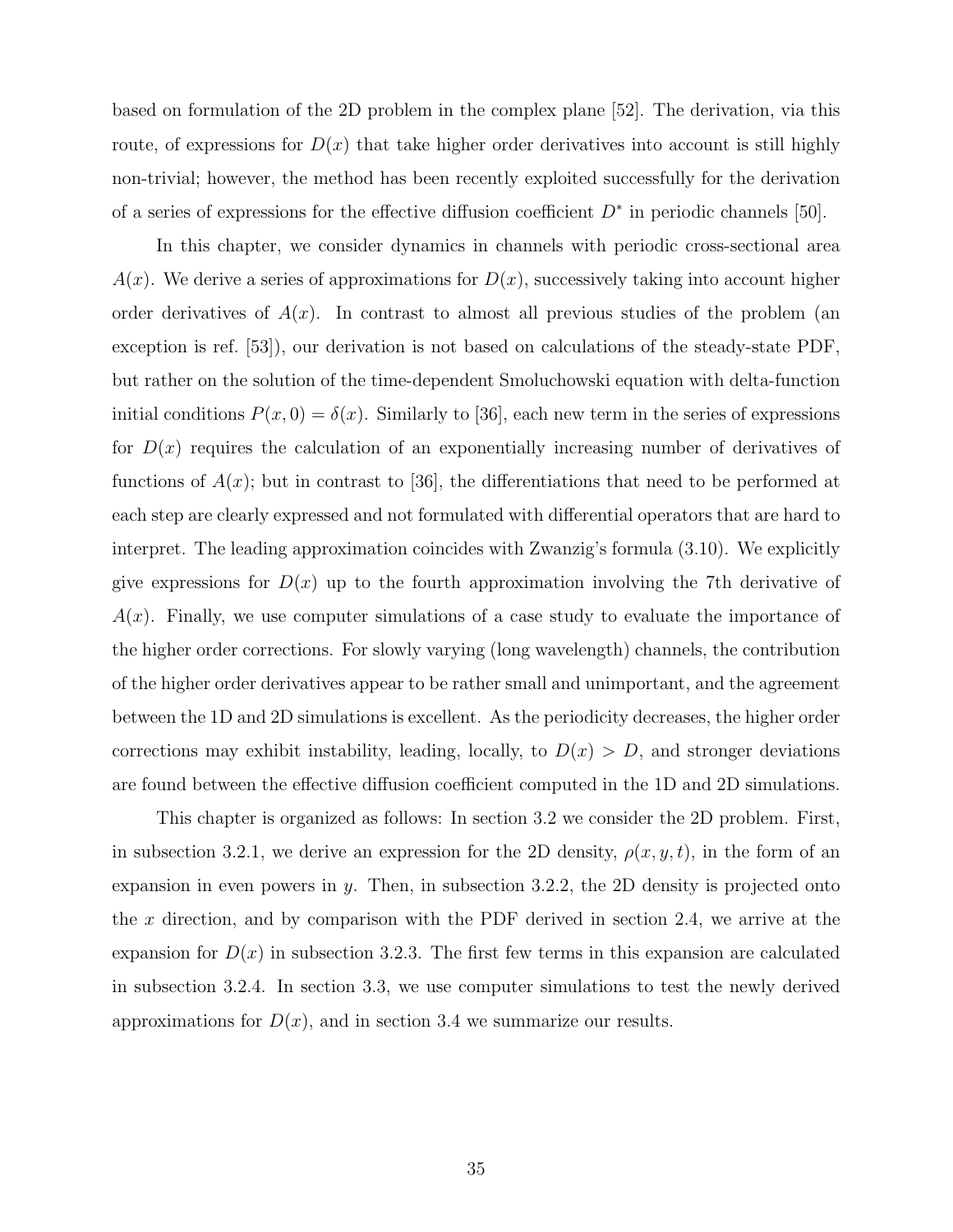#### 3.2 Diffusion in a two-dimensional periodic channel

#### 3.2.1 The two-dimensional density

In section 2.4 we presented the solution of the modified FJ equation for a given diffusion function  $D(x)$ . It is given by Eq. (2.16) [with  $D^*$  and  $g(x)$  given by Eqs. (1.33) and (2.23), respectively], and it is correct up to order  $\sim \mathcal{O}(1/t)$  at large times. The goal now is to find an expression for  $D(x)$ , for which this solution provides the best approximation to the true projected PDF. The latter is obtained, via Eq. (3.7), from the 2D density,  $\rho(x, y, t)$ , that solves the 2D diffusion equation (3.4) with the reflecting boundary conditions (3.5) and (3.6) at the walls of the channel. The fact that the projected 1D PDF takes the asymptotic (large t) form of Eq.  $(2.16)$  implies that the 2D density has following asymptotic form

$$
\rho(x, y, t) = \frac{G(x, D^*t)}{A_o} \left[ 1 + \frac{\lambda x}{4D^*t} \sum_{n=0}^{\infty} f_n(x) y^{2n} \right],
$$
\n(3.13)

where  $f_n(x)$  are some functions to be determined. Only even powers of y are included in this expression due to the invariance of the equation and the boundary conditions with respect to reflection around the x axis  $(y \leftrightarrow -y)$ .

We note here that although Eqs.  $(2.16)$  and  $(3.13)$  represent solutions that are only asymptotically correct and that they miss higher order time-decaying terms, these forms are sufficient for the sake of the task in hand which is to find the best choice of  $D(x)$ . This is because, as hinted by Eq. (2.21), the information needed for the determination of  $D(x)$  is encompassed in the leading asymptotic correction.

We proceed by first noting that expression (3.13) satisfies automatically the boundary condition (3.5) at  $y = 0$ . We then follow a route similar to the one presented in section 2.4 for the determination of  $g(x)$ , and substitute expression (3.13) in Eq. (3.4). By comparing terms of the form  $G(x, D^*t)(xy^{2n}/t)$  on both sides of the equation we arrive at the following recurrence relation (for  $n \geq 1$ )

$$
f''_{n-1}(x) + 2n(2n-1)f_n(x) = 0,
$$
\n(3.14)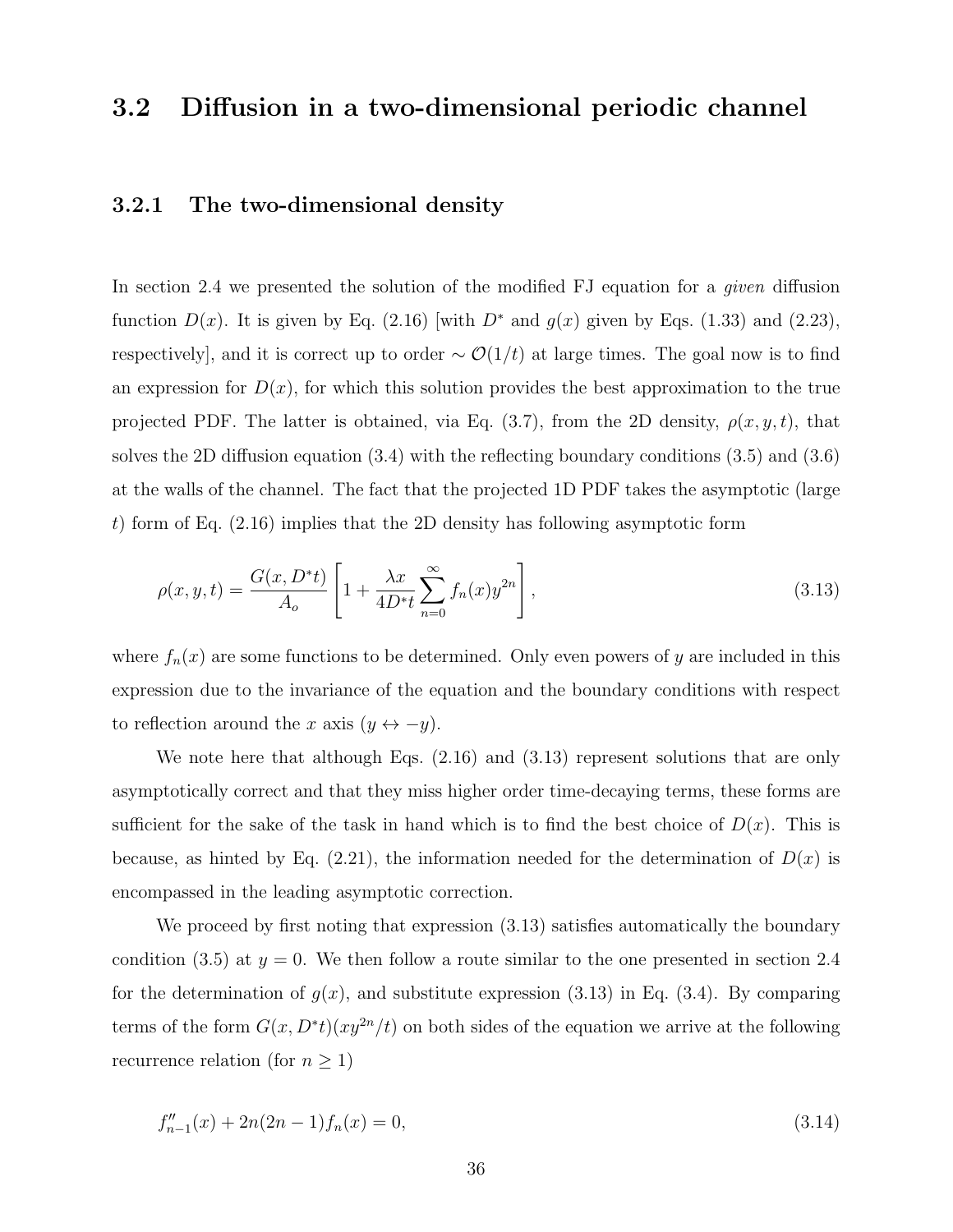which can be successively solved to yield

$$
f_n(x) = \frac{(-1)^n}{(2n)!} f_0^{(2n)}(x),\tag{3.15}
$$

where (throughout this thesis)  $f_0^{(m)}$  $C_0^{(m)}(x)$  denotes the derivative of order m of the function  $f_0(x)$ .

The function  $f_0$  [from which all other functions  $f_n$  can be derived via relation (3.15)] can be found from the remaining boundary condition at  $y = A(x)$ . This is done by substituting expression (3.13) in (3.6) and, again, comparing only terms proportional to  $G(x, D^*t)(x/t)$ . This leads to the following equation

$$
\sum_{n=1}^{\infty} 2n f_n(x) \left[ A(x) \right]^{2n-1} = A'(x) \left\{ -\frac{2}{\lambda} + \sum_{n=0}^{\infty} f'_n(x) \left[ A(x) \right]^{2n} \right\},\tag{3.16}
$$

which by using relation  $(3.15)$  can be also written in the form

$$
\sum_{n=1}^{\infty} \frac{(-1)^n f_0^{(2n)}(x) \left[A(x)\right]^{2n-1}}{(2n-1)!} = A'(x) \left\{ -\frac{2}{\lambda} + \sum_{n=0}^{\infty} \frac{(-1)^n f_0^{(2n+1)}(x) \left[A(x)\right]^{2n}}{(2n)!} \right\}, \quad (3.17)
$$

involving only the function  $f_0(x)$ . Finally, we define the function

$$
\psi(x) = f_0'(x) - \frac{2}{\lambda},\tag{3.18}
$$

and rewrite Eq. (3.17) as

$$
\sum_{n=1}^{\infty} \frac{(-1)^n \psi^{(2n-1)}(x) \left[A(x)\right]^{2n-1}}{(2n-1)!} = A'(x) \left[ \sum_{n=0}^{\infty} \frac{(-1)^n \psi^{(2n)}(x) \left[A(x)\right]^{2n}}{(2n)!} \right].
$$
 (3.19)

#### 3.2.2 The projected one-dimensional PDF

By using Eqs.  $(3.13)$  and  $(3.15)$  in Eq.  $(3.7)$  we arrive at

$$
P(x,t) = \int_0^{A(x)} \rho(x,y,t) dy = \frac{G(x,D^*t)A(x)}{A_0} \left\{ 1 + \frac{\lambda x}{4D^*t} \sum_{n=0}^{\infty} \frac{(-1)^n f_0^{(2n)}(x) [A(x)]^{2n}}{(2n+1)!} \right\}.
$$
\n(3.20)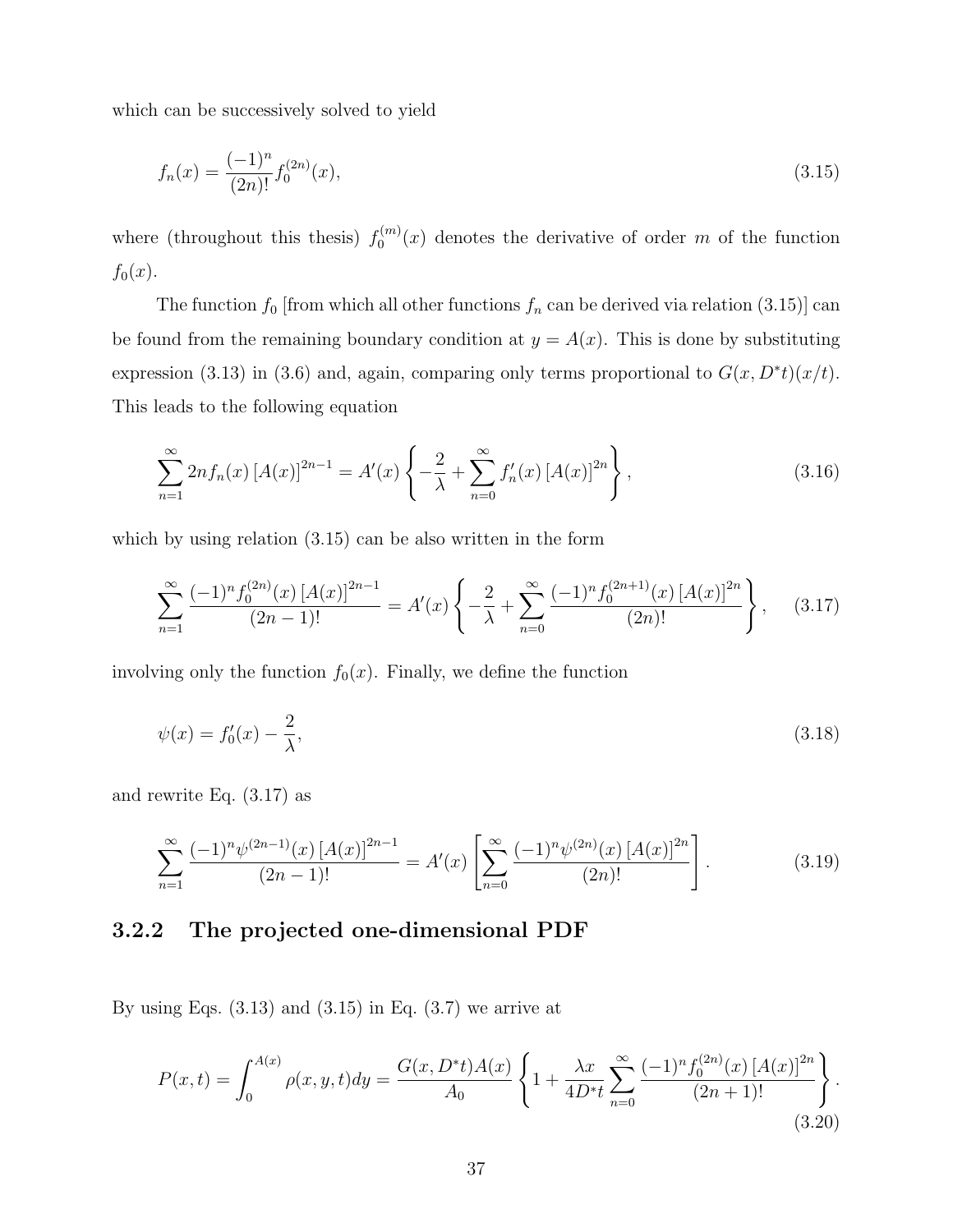This form has to be compared to Eq. (2.16) with  $1 + \epsilon \eta(x) = A(x)/A_0$ :

$$
P(x,t) = \frac{G(x, D^*t)A(x)}{A_0} \left[ 1 + \frac{\lambda x g(x)}{4D^*t} \right].
$$
 (3.21)

From the comparison we conclude that

$$
g(x) = \sum_{n=0}^{\infty} \frac{(-1)^n f_0^{(2n)}(x) [A(x)]^{2n}}{(2n+1)!}.
$$
\n(3.22)

#### 3.2.3 The spatially-dependent diffusion coefficient

The coordinate-dependent diffusivity  $D(x)$  can be now identified by writing the function  $g(x)$ in Eq.  $(3.22)$  in the form of Eq.  $(2.23)$ . Thus, we wish to find the function  $D(x)$  satisfying

$$
\sum_{n=0}^{\infty} \frac{(-1)^n f_0^{(2n)}(x) [A(x)]^{2n}}{(2n+1)!} = 2x - 2A_0 D^* I \left[ \frac{1}{D(x)A(x)} \right].
$$
\n(3.23)

Differentiating Eq.  $(3.23)$  with respect to x gives

$$
\frac{2A_0 D^*}{A(x)D(x)} = 2 - \left\{ \sum_{n=0}^{\infty} \frac{(-1)^n f_0^{(2n)}(x) [A(x)]^{2n}}{(2n+1)!} \right\}',\tag{3.24}
$$

and by using Eq. (3.18) we may also write

$$
\frac{2A_0 D^*}{A(x)D(x)} = -\psi(x) - \left\{ \sum_{n=1}^{\infty} \frac{(-1)^n \psi^{(2n-1)}(x) [A(x)]^{2n}}{(2n+1)!} \right\}'.
$$
\n(3.25)

By reciprocating Eq. (3.25) we finally arrive at

$$
D(x) = -\frac{2A_0 D^*}{A(x)\left[\psi(x) + \left\{\sum_{n=1}^{\infty} \frac{(-1)^n \psi^{(2n-1)}(x)[A(x)]^{2n}}{(2n+1)!}\right\}'\right]}.
$$
\n(3.26)

In order to find  $D(x)$  from Eq. (3.26), we now need to find the function  $\psi(x)$  by solving Eq. (3.19). Unfortunately, this equation involves derivatives of  $\psi(x)$  of any order and, therefore, cannot be solved. In what follows we present a set of approximations for  $\psi(x)$ and  $D(x)$ . Notice, that Eq. (3.19) is a homogeneous differential equation and, therefore, the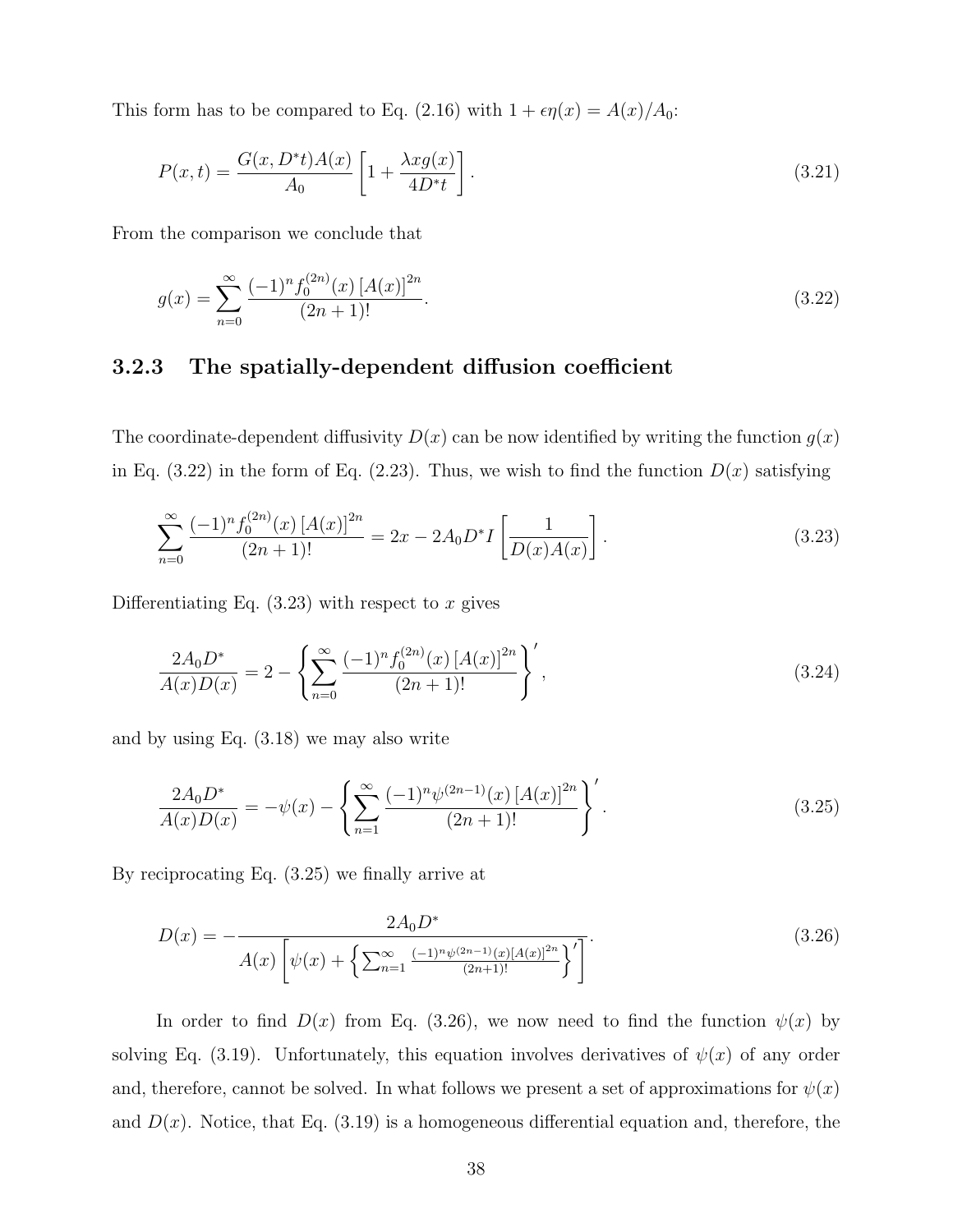function  $\psi(x)$  can be determined up to a multiplicative constant. Therefore, we will rewrite Eq. (3.26)

$$
D(x) = \frac{A_0 \mathcal{D}}{A(x) \left[ \psi(x) + \left\{ \sum_{n=1}^{\infty} \frac{(-1)^n \psi^{(2n-1)}(x) [A(x)]^{2n}}{(2n+1)!} \right\}^{\prime} \right]},
$$
\n(3.27)

where  $\mathcal D$  is some diffusion coefficient that depends on the choice of the multiplicative constant in the definition of  $\psi(x)$ . The diffusion constant D will be determined by other considerations.

#### 3.2.4 Series expansion

The function  $\psi(x)$  is periodic with wavelength  $\lambda$ . Introducing the dimensionless parameter  $\omega = A_0/\lambda \sim A'$  which becomes vanishingly small for narrow and slowly varying channels, we can formally write the function  $\psi(x)$  as an expansion in terms of increasing orders of  $\omega$ , namely

$$
\psi(x) = \psi_0(x) + \psi_1(x) + \psi_2(x) + \cdots , \qquad (3.28)
$$

where

$$
\psi_n(x) \sim \omega^{2n} \tag{3.29}
$$

The scaling behavior (3.29) follows from the fact to be shown henceforth that  $\psi_{n+1} \sim A^2 \psi''_n \sim$  $A^2\psi_n/\lambda^2 \sim \omega^2\psi_n$ .

In order to obtain the *n*-th function  $\psi_n(x)$ , we need to identify the terms in Eq. (3.19) of order  $\omega^{2n+1}$ .

#### 3.2.4.1 The zeroth approximation.

In this approximation  $\psi(x) = \psi_0(x)$ , and only the first terms in the sums on both sides of Eq. (3.19) are kept. Thus we have the equation

$$
-\psi_0'(x)A(x) = \psi_0(x)A'(x),
$$
\n(3.30)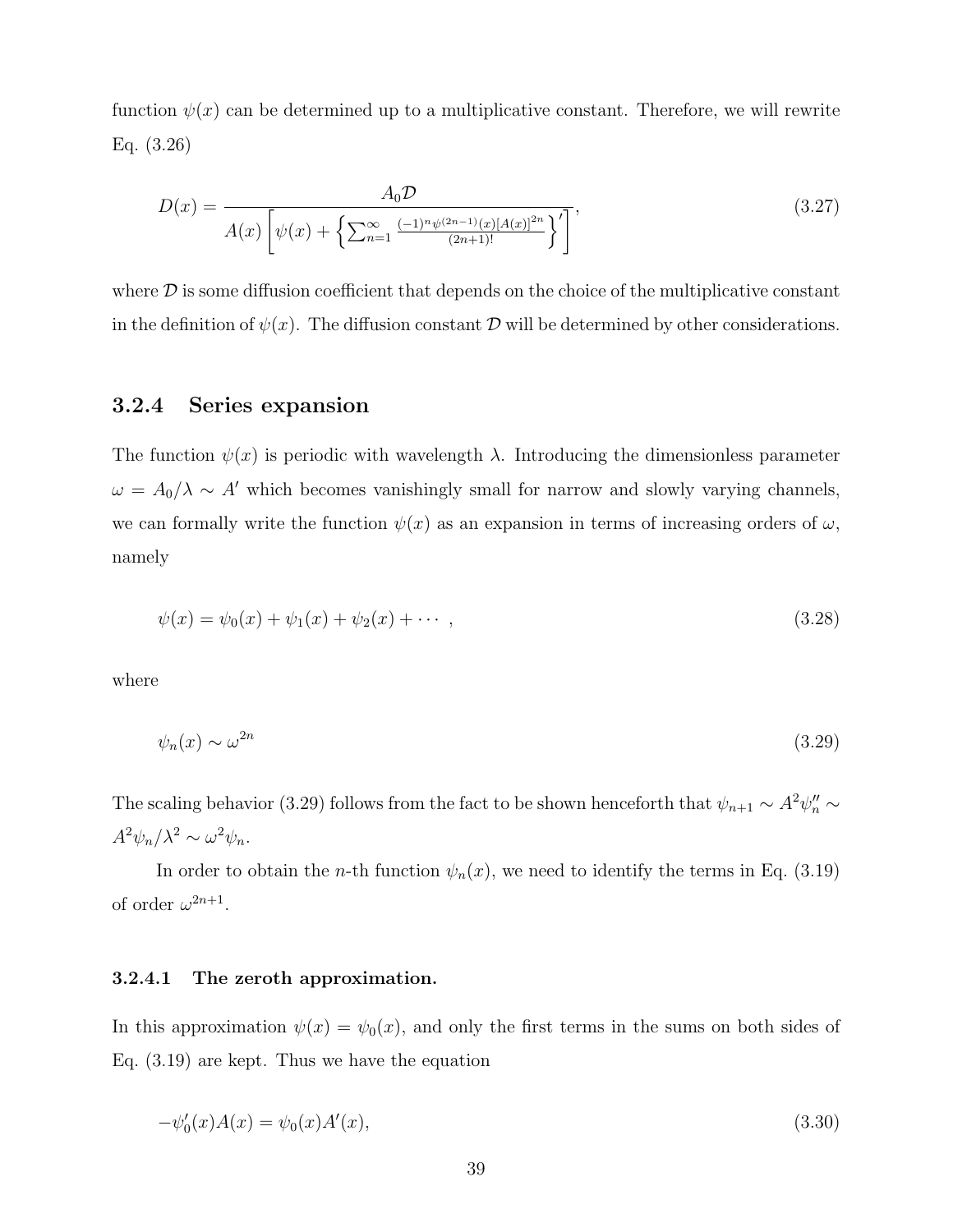with terms of order  $\sim \omega$  on both sides, and with the solution

$$
\psi_0(x) = \frac{A_0}{A(x)}.\tag{3.31}
$$

Notice that in order to keep the function  $\psi$  dimensionless, we pick  $A_0$  as our choice for the "arbitrary" multiplicative constant in its definition [see discussion around Eq. (3.27) above].

The zeroth approximation of  $D(x)$  is obtained by substituting  $\psi = \psi_0(x)$  in Eq. (3.27) and keeping only the leading term in the square brackets in the denominator. This gives

$$
D(x) = \frac{A_0 \mathcal{D}}{A(x)\psi_0(x)} = \mathcal{D}.\tag{3.32}
$$

Since the zeroth approximation of  $D(x)$  must converge to the correct value in the limit  $\omega \to 0$ , which corresponds to the case of a flat channel, we must set  $\mathcal{D} = D$ . Let us denote the *n*-th approximation of  $D(x)$  by  $D_n(x)$ . Thus, to zero order in  $\omega$ 

$$
D_0(x) = D_0 = D,\t\t(3.33)
$$

which upon substitution in the modified FJ equation  $(3.9)$ , reduce it to the form of the original FJ equation (3.8). To highlight that the zeroth approximation coincides with the medium diffusion coefficient, we will henceforth denote the latter as  $D_0$ .

#### 3.2.4.2 The first approximation

To a first approximation,  $\psi(x) = \psi_0(x) + \psi_1(x)$ , where  $\psi_0(x)$  is given by Eq. (3.31). The function  $\psi_1(x)$  is found by solving the following equation

$$
-\psi_1'(x)A(x) + \frac{1}{3!}\psi_0^{(3)}(x)A^3(x) = A'(x)\left[\psi_1(x) - \frac{1}{2!}\psi_0''(x)A^2(x)\right].
$$
\n(3.34)

This equation is derived by: (i) writing Eq. (3.19) for  $\psi = \psi_0 + \psi_1$  with only two terms in each sum on both sides (i.e., one term more than in the zeroth approximation), and (ii) isolating the terms that scale  $\sim \omega^3$ . (The terms scaling  $\sim \omega$  constitute the already solved Eq. (3.30), and the terms scaling  $\sim \omega^5$  are discarded.) Since Eq. (3.34) can be also written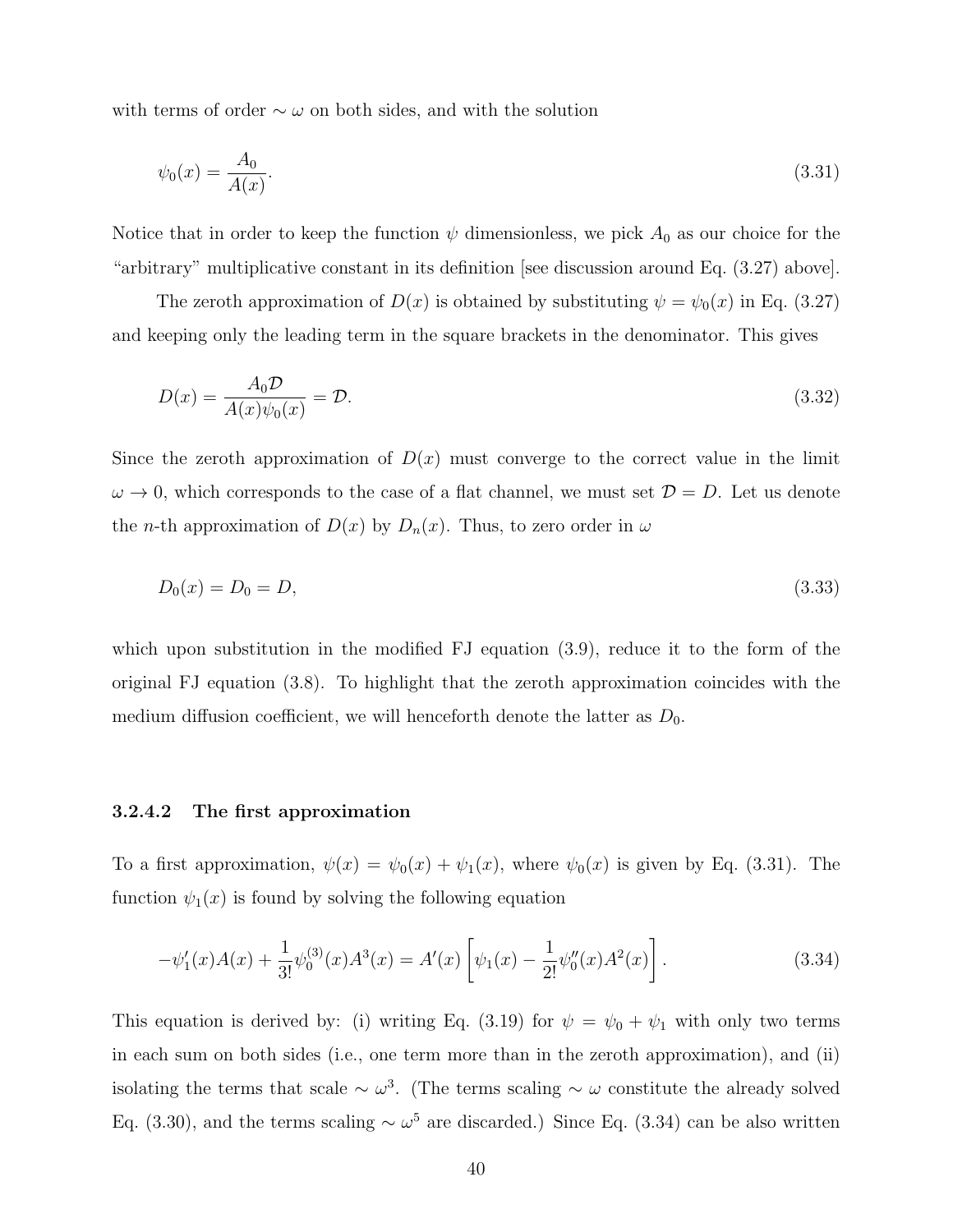as

$$
[\psi_1(x)A(x)]' = \frac{[\psi_0''(x)A^3(x)]'}{3!},
$$
\n(3.35)

we immediately find that

$$
\psi_1(x) = \frac{\psi_0''(x)A^2(x)}{3!}.\tag{3.36}
$$

The first approximation,  $D_1(x)$ , is derived by substituting  $\psi(x) = \psi_0(x) + \psi_1(x)$  in the leading term in the square brackets, and  $\psi(x) = \psi_0(x)$  in the first term in the sum  $(n = 1)$ . Thus, to first approximation

$$
D_1(x) = \frac{A_0 D_0}{A(x) \left[ \{ \psi_0(x) + \psi_1(x) \} - \{ \psi'_0(x) A^2(x) / 3! \}' \right]},
$$
\n(3.37)

which is correct to order  $\omega^2$ . (In general,  $D_n(x)$ , is correct to order  $\omega^{2n}$ .) By using Eq. (3.36), we can also write the alternative form for (3.37)

$$
D_1(x) = \frac{A_0 D_0}{A(x) \left[ \psi_0(x) - 2\psi_0'(x)A(x)A'(x)/3! \right]}.
$$
\n(3.38)

By using Eq.  $(3.31)$  in Eq.  $(3.38)$  we arrive at

$$
D_1(x) = \frac{D_0}{1 + [A'(x)]^2 / 3},\tag{3.39}
$$

which is the Zwanzig formula (3.10).

#### 3.2.4.3 The second approximation

Similarly, the second approximation for the function  $\psi$  reads  $\psi = \psi_0 + \psi_1 + \psi_2$ , and the latter term can be found from the equation for the terms in (3.19) scaling  $\sim \omega^5$ . The equation reads

$$
-\psi_2'A + \frac{1}{3!}\psi_1^{(3)}A^3 - \frac{1}{5!}\psi_0^{(5)}A^5 = A'\left[\psi_2 - \frac{1}{2}\psi_1''A^2 + \frac{1}{4!}\psi_0^{(4)}A^4\right],\tag{3.40}
$$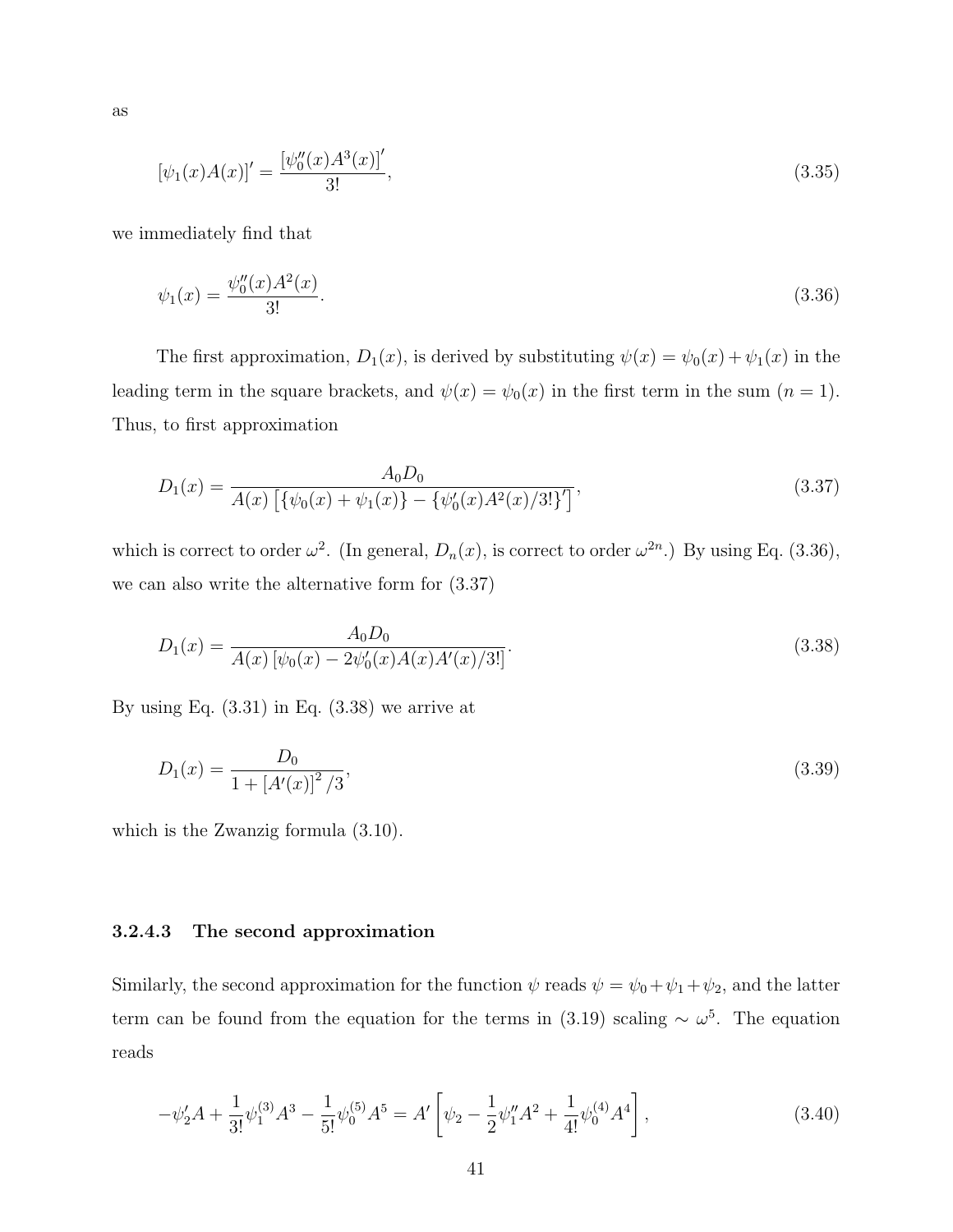which can be also written as

$$
(\psi_2 A)' = \left[ -\frac{1}{5!} \psi_0^{(4)} A^5 + \frac{1}{3!} \psi_1'' A^3 \right]'.
$$
\n(3.41)

Thus,

$$
\psi_2 = -\frac{1}{5!} \psi_0^{(4)} A^4 + \frac{1}{3!} \psi_1'' A^2. \tag{3.42}
$$

The second approximation,  $D_2(x)$ , is derived by truncating the sum in the denominator at  $n = 2$ , and keeping only terms up to order  $\omega^4$ . This yields,

$$
D_2(x) = \frac{A_0 D_0}{A \left[ \{ \psi_0 + \psi_1 + \psi_2 \} - \{ (\psi'_0 + \psi'_1) A^2 / 3! \}' + \{ \psi_0^{(3)} A^4 / 5! \} \right]^{\prime} }.
$$
(3.43)

Using Eqs.  $(3.31)$ ,  $(3.36)$ , and  $(3.42)$  in Eq.  $(3.43)$ , we arrive at the second approximation for  $D(x)$ 

$$
D_2(x) = \frac{D_0}{1 + A'^2/3 + (A^2 A' A^{(3)} - A A'^2 A'' - 4A'^4)/45}.
$$
\n(3.44)

#### 3.2.4.4 Higher order corrections

Following the same scheme, one can readily find that the  $\psi_n$  can be obtained recursively via the relation

$$
\psi_n = \sum_{k=0}^{n-1} \frac{(-1)^{n-k-1} \psi_k^{(2n-2k)} A^{2n-2k}}{(2n-2k+1)!},
$$
\n(3.45)

with  $\psi_0 = A_0/A$  (3.31). The *n*-th approximation,  $D_n(x)$  is given by

$$
D_n(x) = \frac{A_0 D_0}{A \left[ \sum_{k=0}^n \psi_k + \sum_{k=1}^n \frac{(-1)^k}{(2k+1)!} \left\{ \sum_{l=0}^{n-k} \psi_l^{(2k-1)} A^{2k} \right\}^{\prime} \right]}.
$$
(3.46)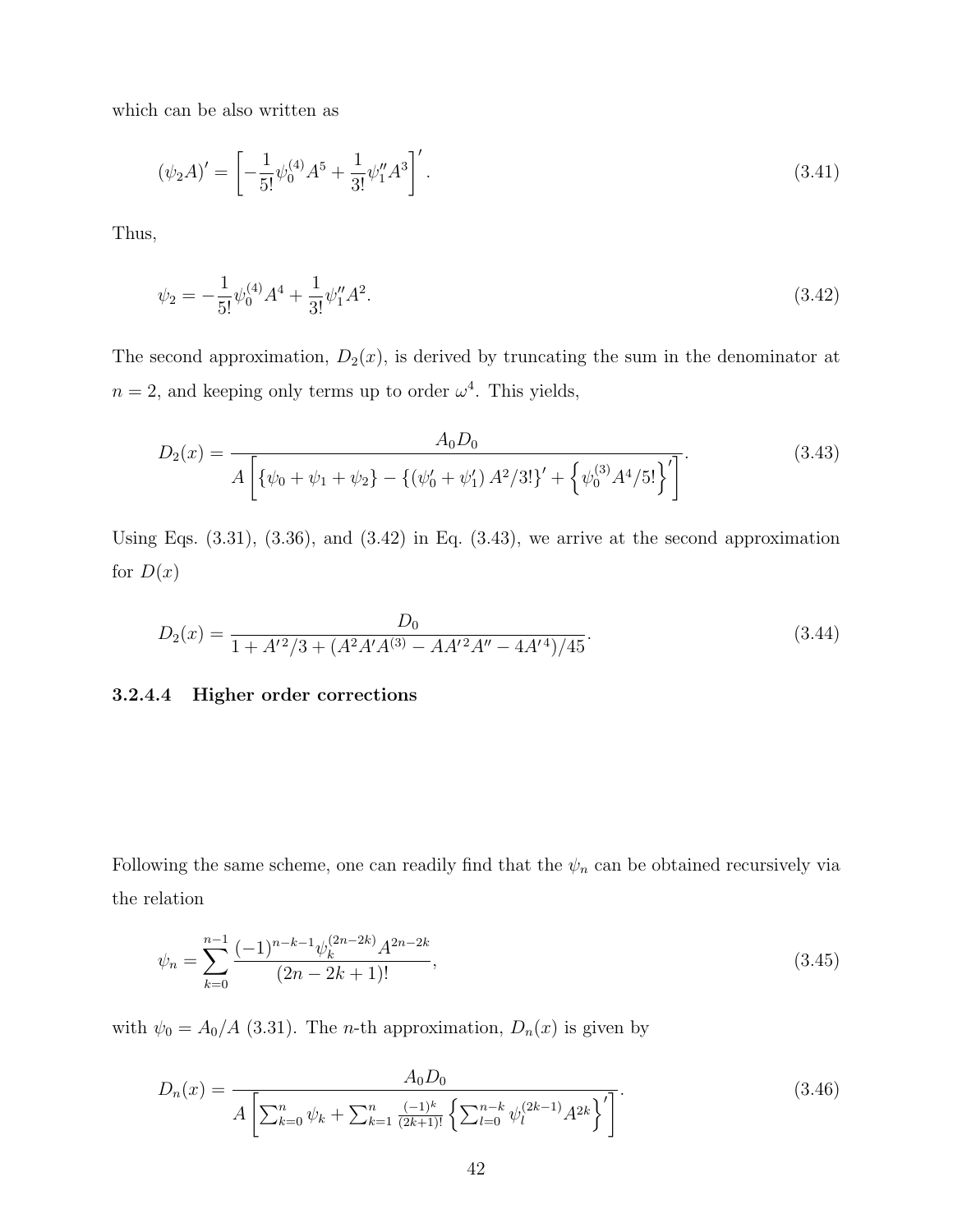A more "user-friendly" expression can be wrtiten for the n-th approximation of the friction coefficient  $1/{\cal D}_n(x)$ 

$$
\frac{1}{D_n(x)} = \frac{A}{A_0 D_0} \left[ \sum_{k=0}^n \psi_k + \sum_{k=1}^n \frac{(-1)^k}{(2k+1)!} \left\{ \sum_{l=0}^{n-k} \psi_l^{(2k-1)} A^{2k} \right\}' \right],\tag{3.47}
$$

which can be decomposed into two contributions as follows:

$$
\frac{1}{D_n(x)} = \frac{A}{A_0 D_0} \left[ \sum_{k=0}^{n-1} \psi_k + \sum_{k=1}^{n-1} \frac{(-1)^k}{(2k+1)!} \left\{ \sum_{l=0}^{(n-1)-k} \psi_l^{(2k-1)} A^{2k} \right\}' \right] \n+ \frac{A}{A_0 D_0} \left[ \psi_n + \left\{ \sum_{k=1}^n \frac{(-1)^k}{(2k+1)!} \psi_{n-k}^{(2k-1)} A^{2k} \right\}' \right] \n= \frac{1}{D_{n-1}(x)} + \frac{A}{A_0 D_0} \left[ \psi_n + \left\{ \sum_{k=1}^n \frac{(-1)^k}{(2k+1)!} \psi_{n-k}^{(2k-1)} A^{2k} \right\}' \right].
$$
\n(3.48)

By using Eq. (3.45) and changing the index of summation in (3.48) from k to  $l = n - k$ , we arrive at

$$
\frac{1}{D_n} = \frac{1}{D_{n-1}} + \frac{AA'}{A_0 D_0} \sum_{l=0}^{n-1} \frac{(-1)^{n-l} (2n-2l)}{(2n-2l+1)!} \psi_l^{(2n-2l-1)} A^{2n-2l-1}.
$$
\n(3.49)

Using Eqs. (3.45) and (3.49), we calculate the third approximation

$$
\frac{1}{D_3} = \frac{1}{D_2} + \frac{1}{945D_0} \left[ 2A^4 A' A^{(5)} + 8A^3 A'^2 A^{(4)} - 12A^3 A' A'' A^{(3)} \right] - 27A^2 A'^3 A^{(3)} - 58A^2 A'^2 A''^2 + 31A A'^4 A'' + 44A'^6 \right],
$$
\n(3.50)

and the fourth approximation

$$
\frac{1}{D_4} = \frac{1}{D_3} + \frac{1}{14175D_0} \left[ 3A^6 A' A^{(7)} + 39A^5 A'^2 A^{(6)} + 5A^5 A' A'' A^{(5)} \right. \tag{3.51}
$$
\n
$$
+ 74A^4 A'^3 A^{(5)} - 53A^5 A' A^{(3)} A^{(4)} - 412A^4 A'^2 A'' A^{(4)} - 118A^3 A'^4 A^{(4)}
$$
\n
$$
- 911A^4 A'^2 [A^{(3)}]^2 - 682A^3 A'^3 A'' A^{(3)} + 451A^2 A'^5 A^{(3)} - 467A^4 A' A''^2 A^{(3)}
$$
\n
$$
+ 157A^3 A'^2 A''^3 + 1956A^2 A'^4 A''^2 - 555A A'^6 A'' - 428A'^8 \right]. \tag{3.51}
$$

In principle one can proceed and derive the higher order approximations  $D_n(x)$  in the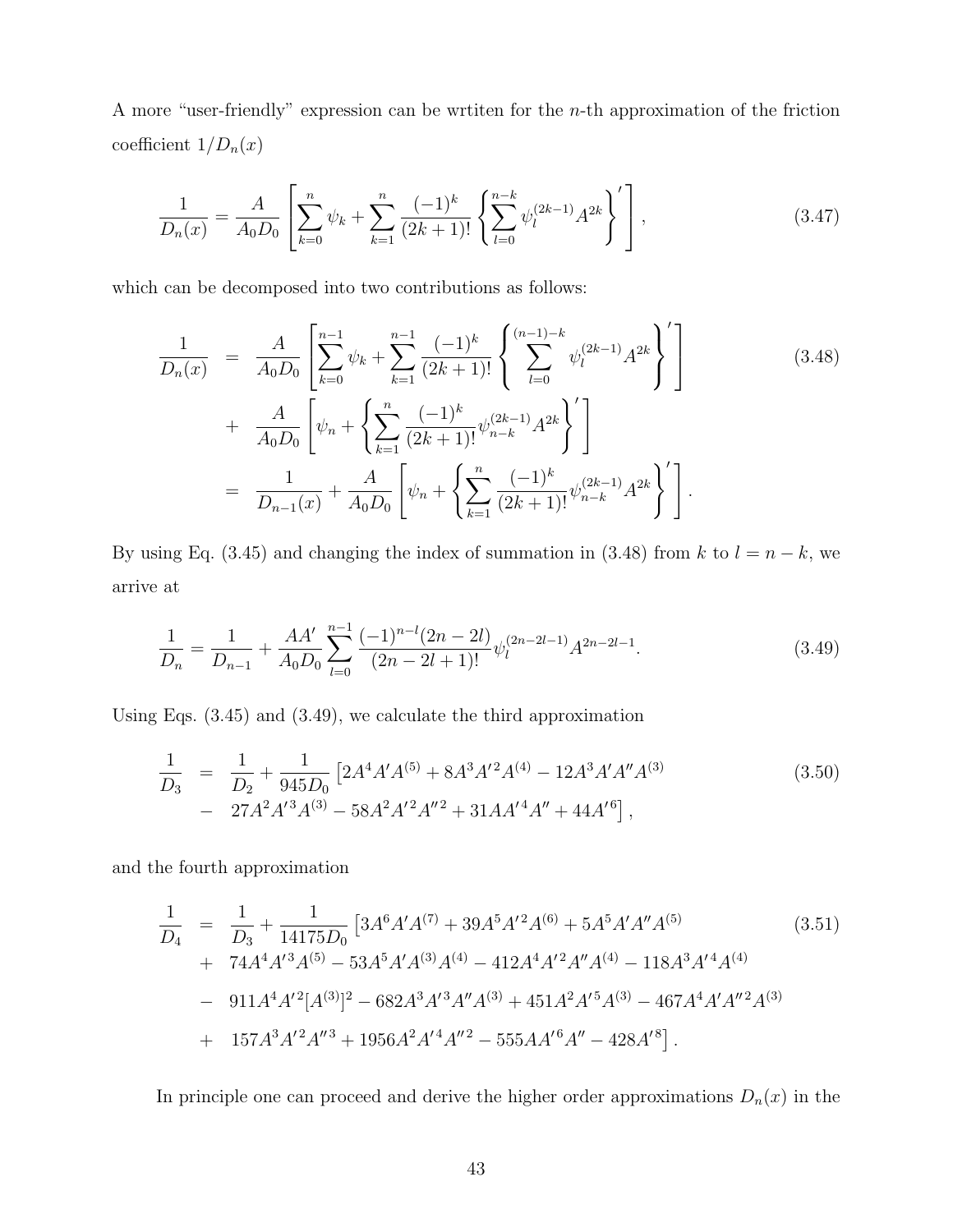same manner, but in practice the number of differentiations that need to be carried grows exponentially with  $n$  and the calculations become tedious. The same feature complicates the calculation of the series of  $D_n(x)$  in ref. [36], but the approach in that work "suffers" from an extra complication which is the use of differential operators containing derivatives of all orders that are very hard to identify. The use of Eqs. (3.45) and (3.49) clearly offers a far more tractable route to finding the higher order terms. The expressions for  $D_1$ ,  $D_2$ , and  $D_3$  given here by Eqs.  $(3.39)$ ,  $(3.44)$ , and  $(3.50)$ , respectively, are different from their counterparts in ref. [36] [see Eq. (13) therein]. However, if we Taylor expand the former and leave in the expansion only terms up to order  $\omega^{2n}$  than the latter are recovered. It is reasonable to speculate that this also holds true for  $n > 3$ .

#### 3.3 Simulation results

As a case study, we consider diffusion in a channel with cross sectional area given by  $A(x) =$  $h_0 + \Delta[(2x/\lambda)^2 - 1]^2$  for  $x \in [-\lambda/2, \lambda/2]$  and repeated periodically outside of this interval. We set the parameters  $h_0 = 3$  (minimum channel opening) and  $\Delta = 12$  (amplitude of channel height oscillations), and take the channel periodicity to be either  $\lambda = 90$  or  $\lambda = 30$ . The average height of the channel is  $A_0 = \langle A(x) \rangle = 8\Delta/15 + h_0 = 9.4$ . Therefore, the corresponding values of  $\omega = A_0/\lambda$  are 0.10 and 0.31 for  $\lambda = 90$  and  $\lambda = 30$ , respectively. We set the medium diffusion coefficient  $D_0$  to unity. Fig. 2.1 shows the first three approximations  $D_n(x)$  [n = 1, 2, 3 in Eqs. (3.39), (3.44), and (3.50), respectively], as well as the expression of Kalinay and Percus (KP) [Eq. (3.12)] which is the limit  $(n \to \infty)$  expression when all the derivatives of  $A(x)$ , except for the first one, are set to zero. In Fig. 3.2 (a) we plot the diffusion functions corresponding to the channel with the long wavelength  $\lambda = 90$ . All the expressions look remarkably identical, which is not surprising since the variable  $\omega$  in the power expansion in section 3.2.4 is indeed small in this case and the higher order corrections are expected to vanish rapidly. In contrast, for the case of a short wavelength channel with  $\lambda = 30$  depicted in Fig. 3.2 (b), significant variations between the different expressions are observed. This is the regime where for some values of x,  $|A'(x)| > 1$ , and the series expansion fails to converge. Particular notice should be given to the fact that truncating the expansion at a finite n may locally lead to  $D(x) > D_0 = 1$  [see, e.g.,  $D_3(x)$  in Fig. 3.2 (b)], which best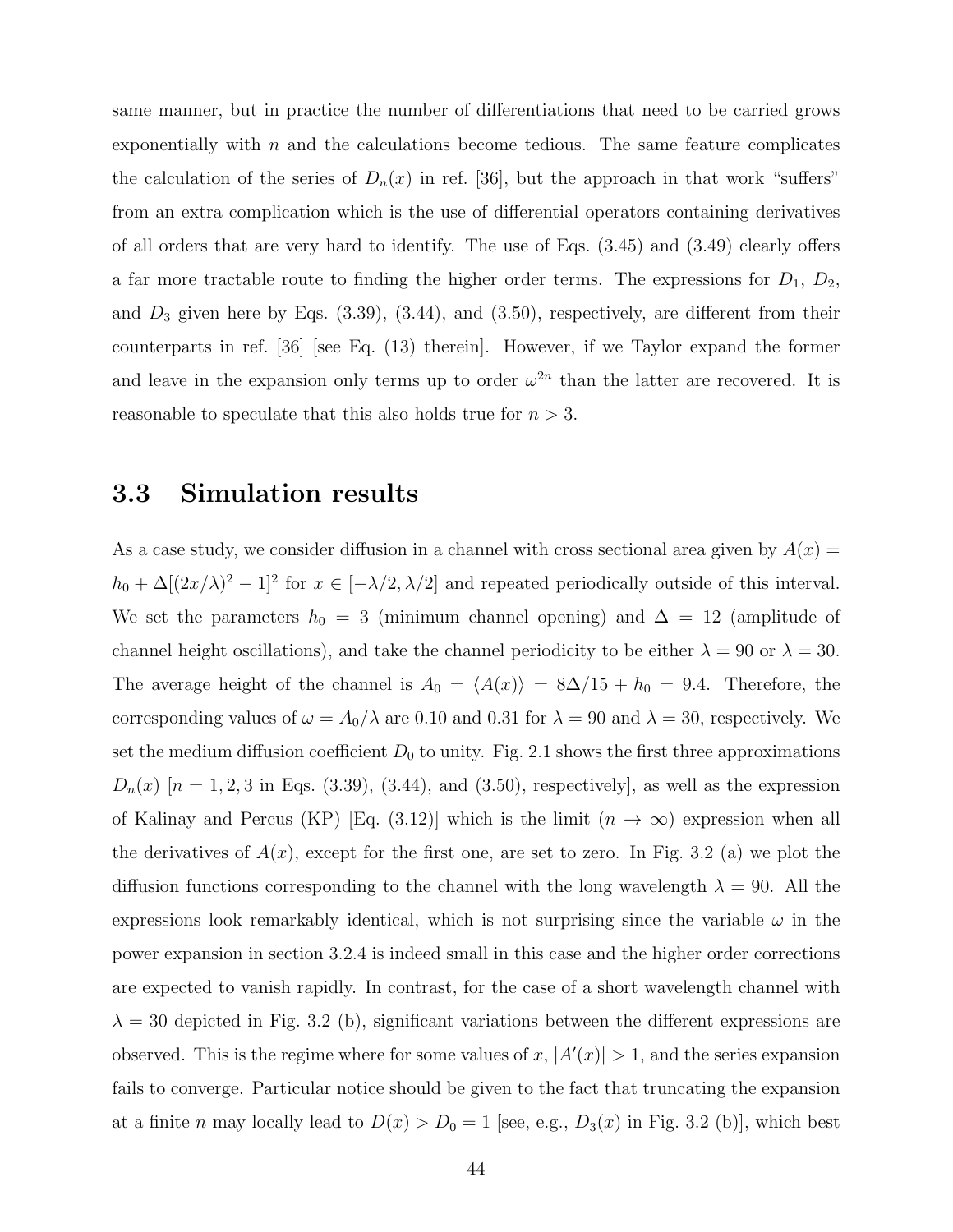

Figure 3.2: The coordinate-dependent diffusion coefficients  $D_1$  (red diamonds),  $D_2$ (blue circles),  $D_3$ (green stars), and KP expression  $D_{KP}$  (black pluses) for the case studies discussed in the text. The periodicity of the channel is  $\lambda = 90 \; (\omega = 0.10)$  in (a) and  $\lambda = 30 \; (\omega = 0.31)$ in (b).

demonstrates that the higher order corrections may become increasingly large.

To further test the accuracy of the 1D effective description of the dynamics, we performed Langevin dynamics simulations of both 2D channels with a height profile  $A(x)$  and a constant diffusion coefficient  $D = 1$  (case 1), and of 1D systems with a periodic potential  $U(x) = -k_BT \ln [A(x)]$  and various periodic diffusion functions  $D(x)$ , including  $D_0 = 1$  (case 2), our expressions for  $D_1$ ,  $D_2$ ,  $D_3$  (cases 3-5), and  $D_{KP}$  (case 6). In each case, we measured the effective diffusion coefficient  $D^*$  via Eq. (1.31), by simulating  $5 \times 10^8$  long trajectories of particles starting at the origin. The trajectories were computed using the G-JF integrator, and the spatial variations in  $D(x)$  were accounted for using the "inertial convention" [see dis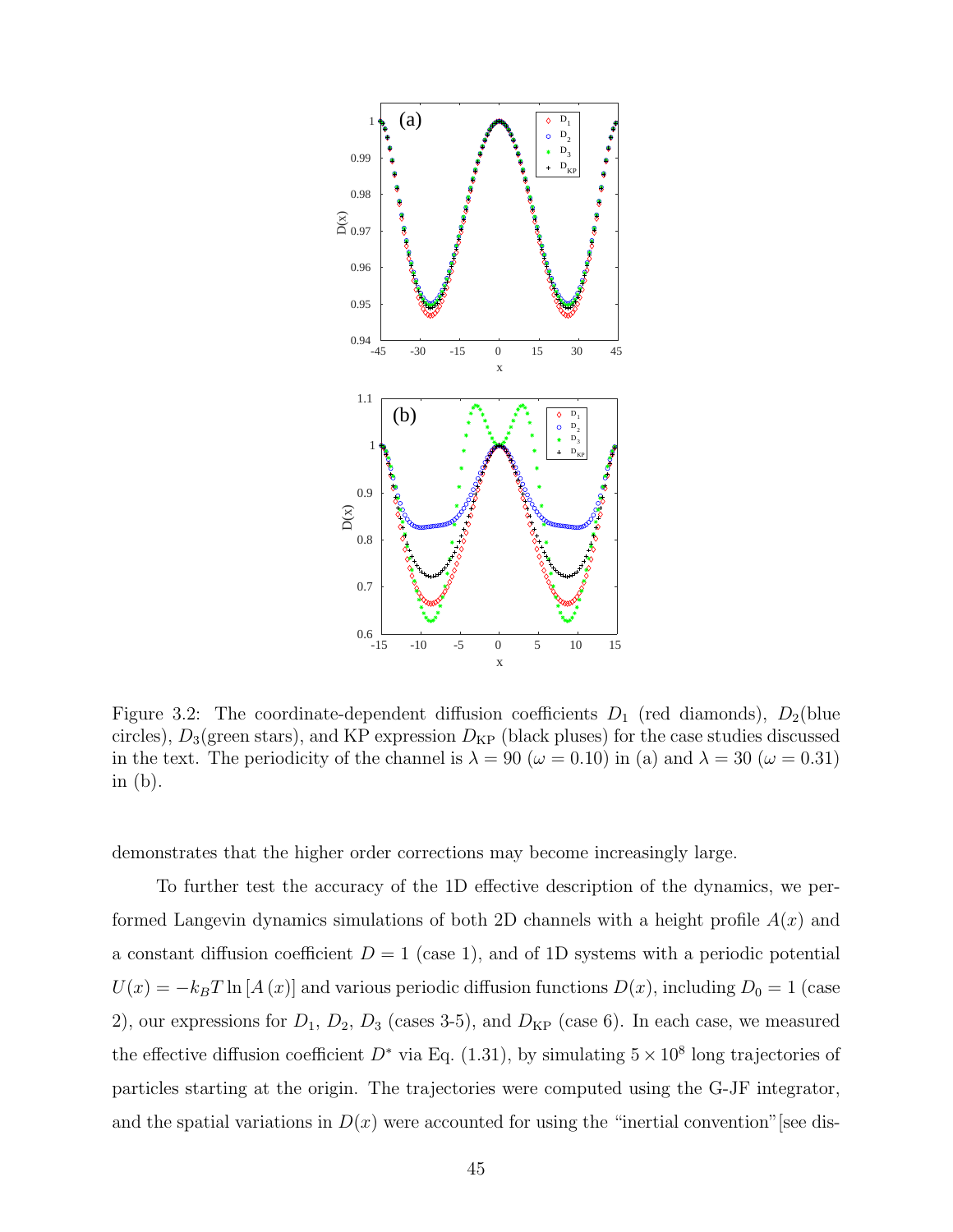cussion in 1.3.2]. Our results are summarized in tables 3.1 and 3.2 which give the simulation values, along with the corresponding values derived from the MLJ formula (1.33) for 1D periodic systems. Table. 3.1 shows the results for a channel of wavelength  $\lambda = 90$ . As can be deduced from the table, the first order diffusion coefficient  $D_1(x)$  [Zwanzig's expression (3.10)] gives remarkably precise results when compared to the 2D case. The higher order corrections, which in Fig. 3.2 (a) appear rather small, are unnecessary and do not yield any further improvement in the results. Furthermore, the data confirms that for slowly varying channels, The MLJ formula gives values of  $D^*$  that are identical to the numerical counterparts (see discussion in [54]). In contrast, table 3.2 reveals that for  $\lambda = 30$ , the agreement of the 1D simulations results with the 2D case is far from perfect. The first order diffusion coefficient  $D_1$  exhibits significant improvement compared to the zeroth approximation  $D_0$ , but  $D_2$  is no better than  $D_1$ . Both  $D_3$  and  $D_{KP}$  appear to give  $D^*$  that is quite close to the value measured in the 2D simulations, but this is clearly coincidental. Once the series expansion fails to converge (as demonstrated by the strong variations between the successive approximations exhibited in Fig 3.2), the accuracy of the 1D effective picture of the dynamics becomes highly questionable. The MLJ results follow the trends exhibited by their corresponding numerical values, albeit with a lesser degree of accuracy than for  $\lambda = 90$ .

| Case studied | Simulation results | MLJ formula |
|--------------|--------------------|-------------|
|              |                    |             |
| $(1)$ 2-dim  | 0.7340(5)          |             |
| $(2) D_0$    | 0.7543(5)          | 0.7564      |
| $(3)$ $D_1$  | 0.7344(3)          | 0.7367      |
| $(4) D_2$    | 0.7353(5)          | 0.7377      |
| $(5)$ $D_3$  | 0.7351(3)          | 0.7376      |
| $D_{\rm KP}$ | 0.7346(3)          | 0.7372      |
|              |                    |             |

Table 3.1: Effective diffusion coefficients for channels with  $\lambda = 90$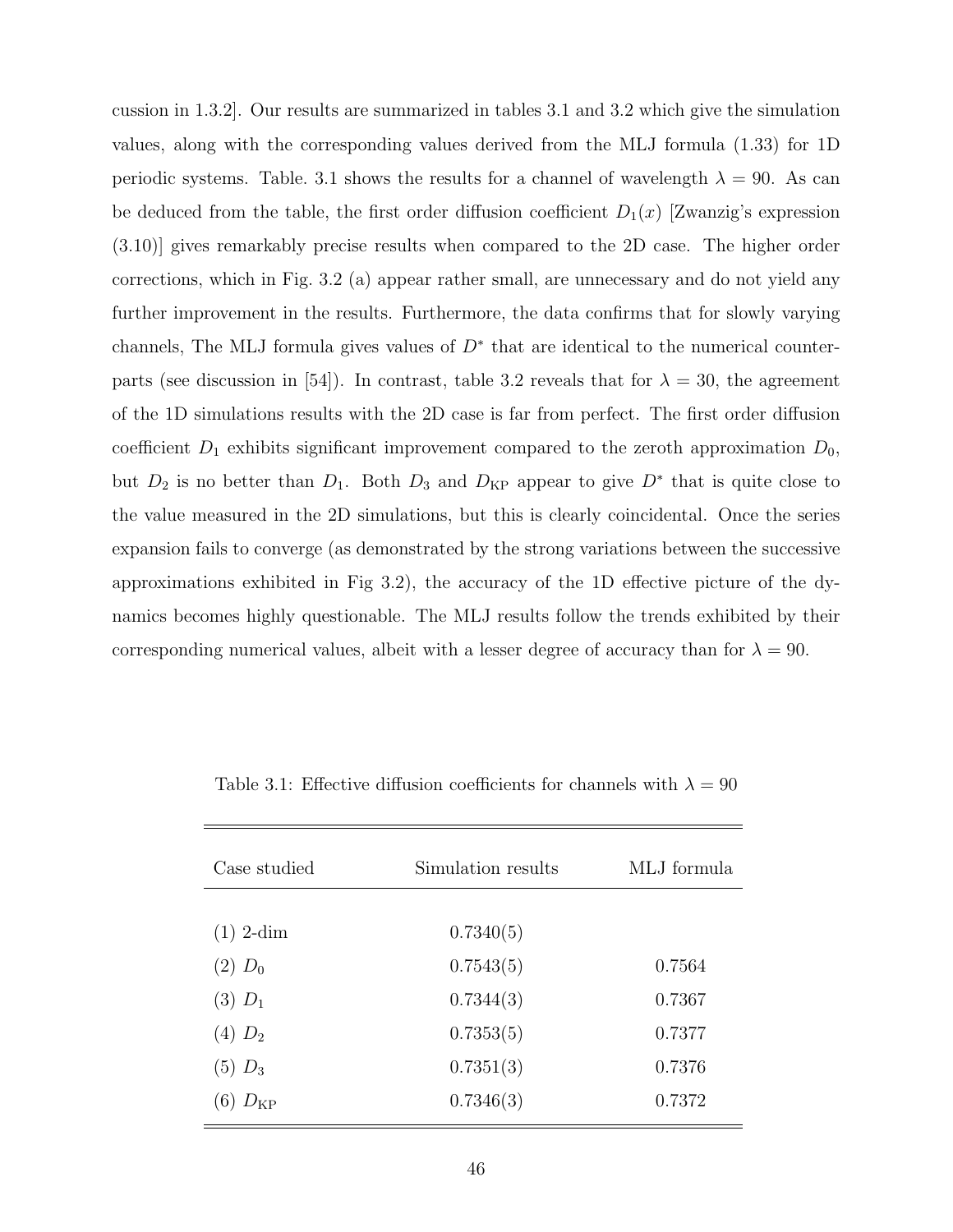| Case studied | Simulation results | MLJ formula |
|--------------|--------------------|-------------|
|              |                    |             |
| $(1)$ 2-dim  | 0.6276(3)          |             |
| $(2) D_0$    | 0.7419(5)          | 0.7564      |
| $(3) D_1$    | 0.6022(2)          | 0.6093      |
| $(4) D_2$    | 0.6624(4)          | 0.6716      |
| $(5)$ $D_3$  | 0.6213(4)          | 0.6283      |
| $D_{\rm KP}$ | 0.6244(3)          | 0.6325      |

Table 3.2: Effective diffusion coefficients for channels with  $\lambda = 30$ 

With the above said, we can clearly see from table 3.2 that the zeroth approximation of a constant diffusion coefficient  $D(x) = D_0$  gives far worse results for  $D^*$  than all the proposed expressions for coordinate-dependent  $D(x)$ . This observation supports Zwanzig's idea that the modified FJ equation (3.9) provides a better effective 1D description of the 2D diffusion problem than the simple FJ equation (3.8). To further support this conclusion, we plot in fig 3.3 the function  $\Pi(x,t) = P(x,t)A_0/A(x)$  for  $\lambda = 30$  at  $t = 2 \times 10^4$ . The plot shows the function Π computed from simulations of the 2D channel (blue circles), along with those computed from 1D FJ simulations with  $D_0$  (green stars),  $D_1(x) = D_Z(x)$  (Zwanzig's formula - red diamonds), and  $D_{KP}(x)$  (Kalinay-Percus formula - black pluses). The degree of agreement between the function  $\Pi$  of the 2D simulations and the approximations corresponding to  $D_0$  (very poor agreement),  $D_1$  (significantly improved agreement), and  $D_{\text{KP}}$  (nearly perfect agreement), is clearly in accord with the results for  $D^*$  in table 3.2 showing precisely the same trends. We do not show the PDF for the higher order approximations  $(D_2, D_3)$ since, as evident from fig. 3.2 (b), these expressions are derived from a non-converging series expansion (see discussion in the previous paragraph). In contrast, both  $D_1 = D_Z$  and  $D_{KP}$ satisfy  $0 < D(x)/D_0 \le 1$  [for any periodic function  $A(x)$ ], which precludes strong oscillations in  $D(x)$  like the ones exhibited by  $D_3(x)$  in fig. 3.2 (b). We thus conclude that although the 1D projection method becomes less accurate for higher values of  $\omega$ , there is still a significant improvement in the accuracy of the PDF when  $D_1(x) = D_2(x)$  and  $D_{KP}(x)$  are used instead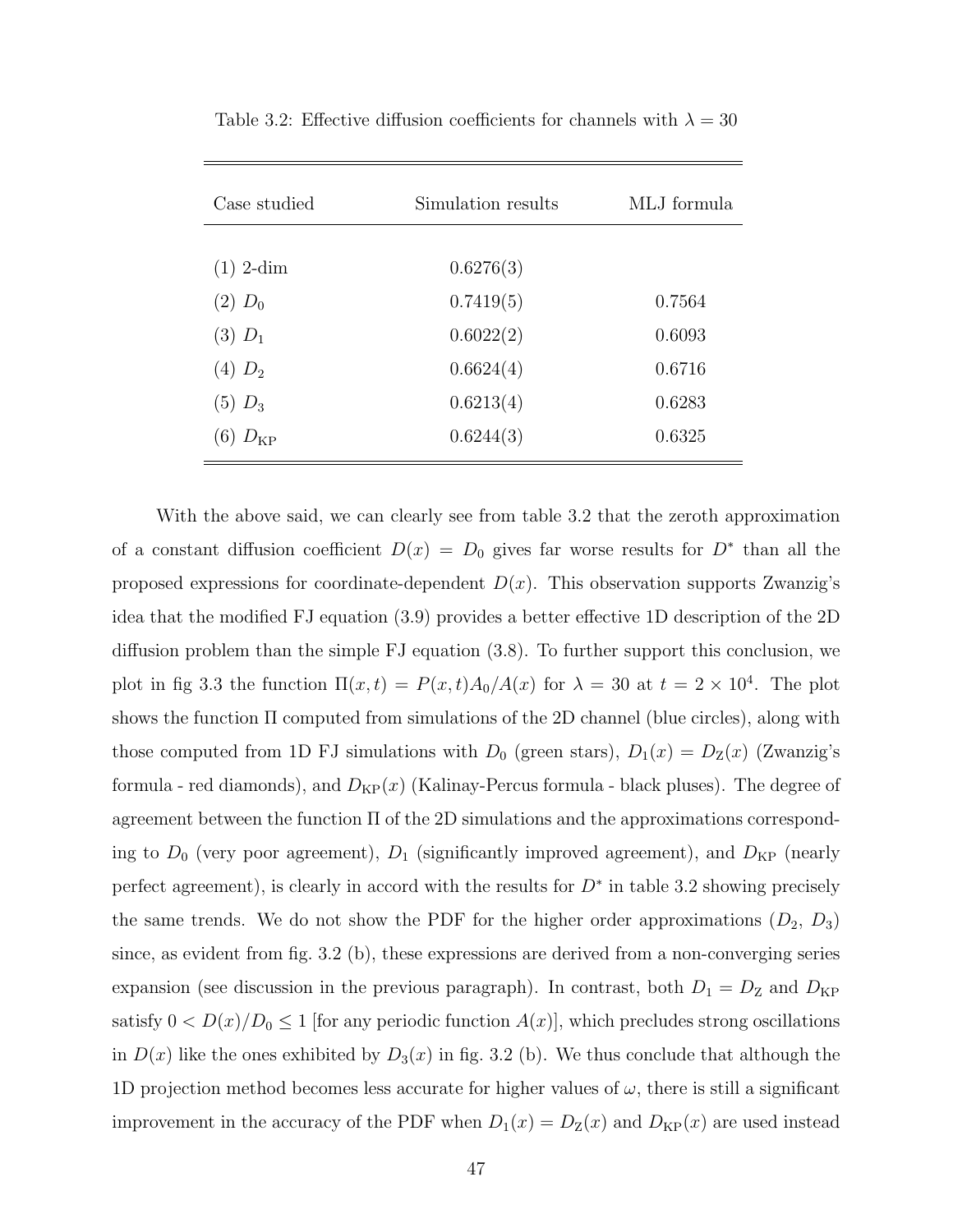

Figure 3.3: The numerical results for the function  $\Pi(x,t) = P(x,t)A_0/A(x)$  computed from 2D channel simulation (blue circles), and from 1D FJ simulations with  $D_0$  (green stars),  $D_1(x)$  (red diamonds), and  $D_{KP}(x)$  (black pluses) for  $\lambda = 30$ . The data is collected at  $t = 2 \times 10^4$ .

of the constant  $D_0$ .

### 3.4 Summary

In this chapter we revisited the problem of describing diffusive dynamics along 2D periodic corrugated channels via a 1D FJ equation with a spatially-dependent diffusion coefficient. In contrast to previous attempts to derive expressions for  $D(x)$  which were based on steady state solutions, here we consider the non-stationary state of a particle moving in an open channel. Similarly to the work in ref. [36], the expression derived here for  $D(x)$  is in the form of a series expansion in the parameter  $\omega$  associated with the aspect ratio of the channel; but in contrast to that work, the formalism presented herein does not involve complicated differnetal operators that are very hard to identify. The first order approximation,  $D_1(x)$ , coincides with Zwanzig's formula for  $D(x)$ , and for long wavelength channels (small  $\omega$ ) it yields results that are in perfect agreement with the 2D description. The agreement is lost when  $\omega$  is not sufficiently small, reflecting two problems of the method. The first problem is a mathematical one: When  $\omega$  is not small, the series expansion does not converge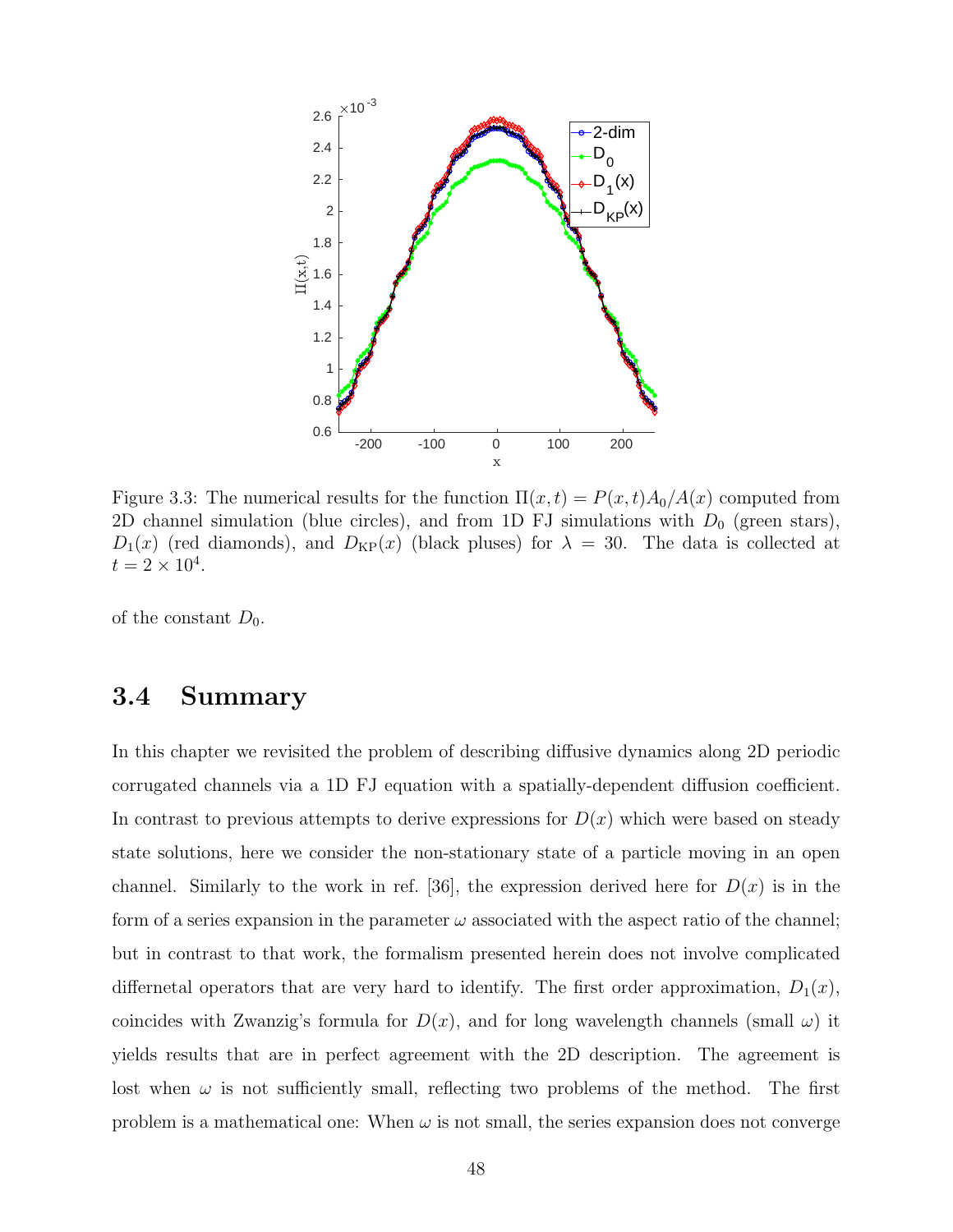properly and cannot be truncated. The second problem is physical. The 1D description via FJ equation assumes a Markovian diffusion process, which is only the case in the limit of fast relaxation of the probability density in the transverese direction, i.e., for nearly flat thin channels. Therefore, one should not be surprised by the disagreement between the Langevin dynamics simulations of 1D periodic systems and the 2D simulation results for short wavelength channels. In fact, in this regime the 1D simulation results for the effective diffusion coefficient do not even agree with the Lifson-Jackson formula, which highlights yet another problem of the FJ equation - its overdamped nature. FJ is a Smoluchowski equation which is applicable only if, at length scale of the ballistic distance of the dynamics, the variations in the force associated with the entropic potential are much smaller than the characteristic friction force (see discussion in [54]) . This requirement is also not fulfilled for short wavelength channels.

Finally, we point out that the derivation of a series expansion for  $D(x)$  presented here for 2D channels can be extended to three-dimensional (3D) geometries with cylindrical symmetry. In order to do so, we assume that the 3D density,  $\rho(x, r, t)$ , has the same form as the 2D density  $(3.13)$  but with y replaced by r, and then substitute this form in the 3D diffusion equation written in cylindrical coordinates. The resulting recurrence relation, which is different than Eq.  $(3.14)$  for the 2D problem, needs now to be solved, and the steps of the derivation presented in section 3.2 should be followed.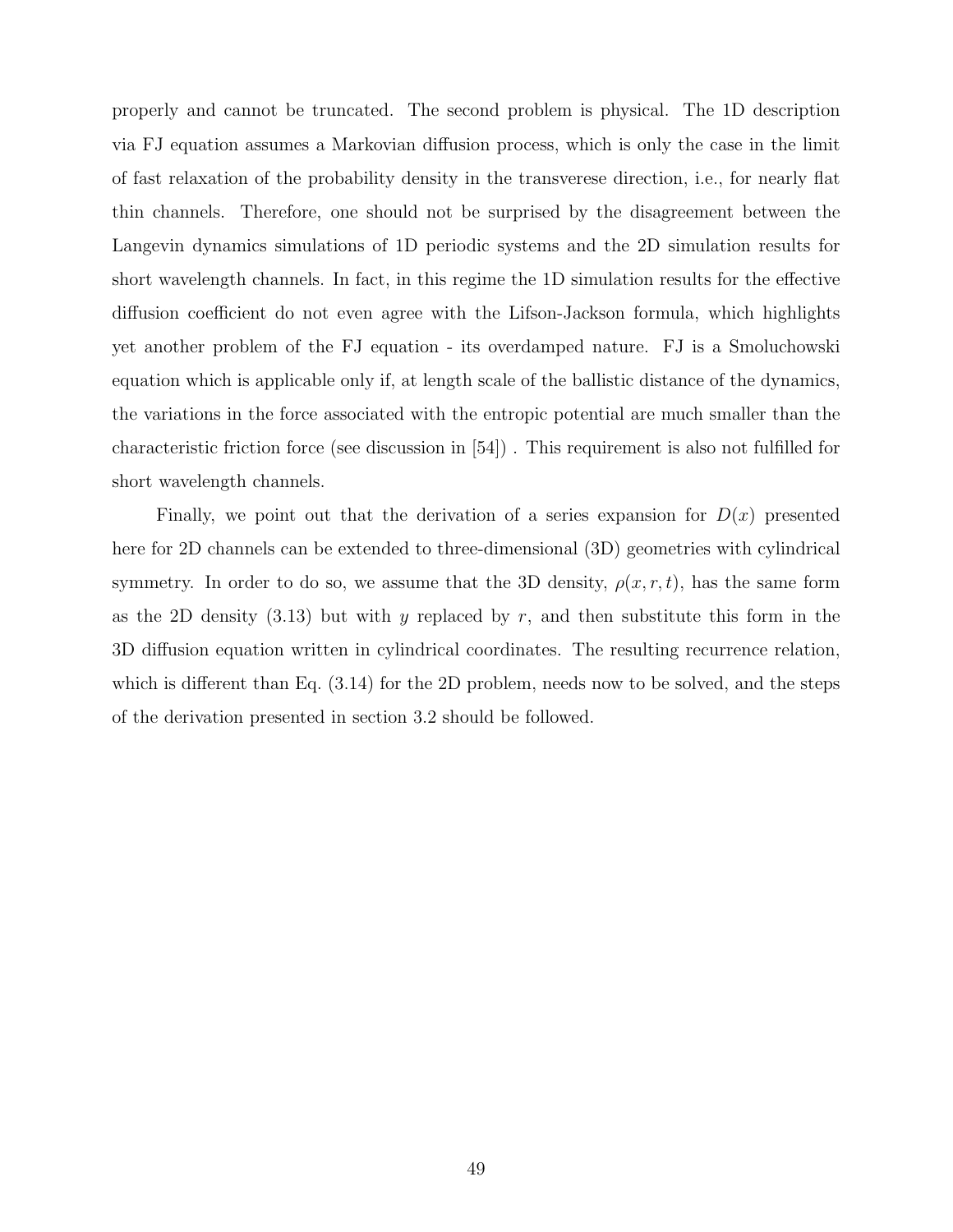## Chapter 4

## Summary and Conclusions

Diffusion of particles in periodic systems is a prominent phenomena whose understanding is essential to a broad spectrum of fields of science and engineering. In this thesis, we have presented a method that can be used to solve a variety of different diffusion equations in the presence of a periodic potential  $U(x)$ . The method is based on the fact that, at asymptotically large times, the leading term of the solution to the Smoluchowski equation (2.1) is the known solution to the basic diffusion problem, i.e. the Gaussian function  $G(x, D^*t)$ , with an effective diffusion coefficient  $D^*$ , multiplied by Boltzmann's factor exp[ $-\beta U(x)$ ]. The solution is written as a series of corrections to the leading term, where each correction decays  $t^{-1/2}$  faster than the previous one. The terms are found successively by substitution into the Smoluchowski equation and solving a differential equation that involves the previously found (lower order) terms.

By following this method, we found an asymptotic solution to the 1D Smoluchowski equation (2.1) for any periodic, even potential function  $U(x)$  up to the second correction (which scales  $\sim t^{-3/2}$ ). Our solution has been verified by numerical simulations via the highly accurate and robust G-JF algorithm [16]. These results show excellent fit to the analytical solution as seen in Fig.  $(2.2)$ . The effective diffusion coefficient  $D^*$  can also be determined via this approach by solving for the second correction, by which we independently derived the LJ formula (1.32). Since the Smoluchowski equation is valid only in large time scales (i.e.  $t \gg m/\alpha$ , and only when the spatial variations in the force are rather slow, our solution is also limited accordingly. Furthermore, as we have shown numerically, when the potential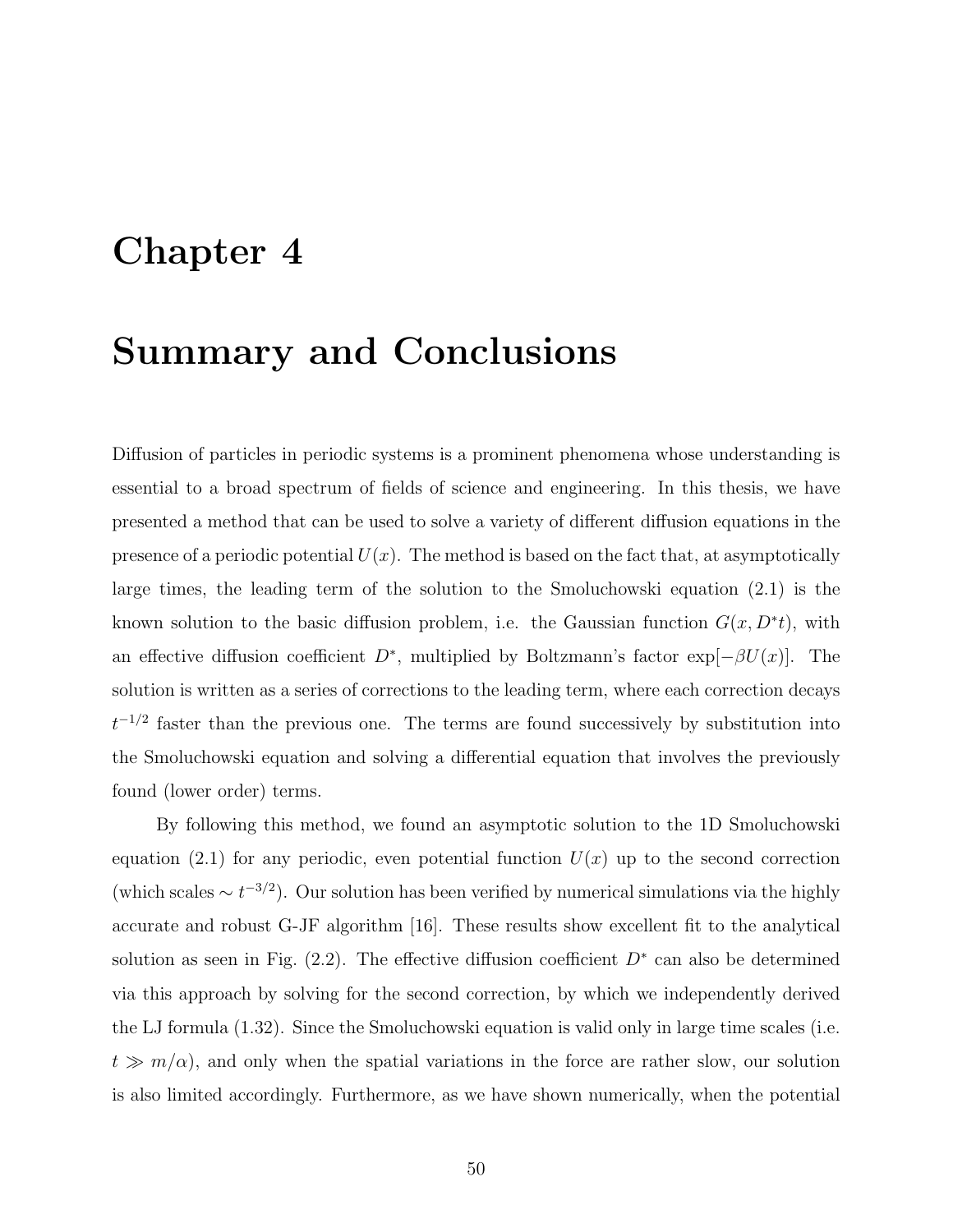barrier is high (i.e.  $\beta \Delta U \gg 1$ ), the effective diffusion coefficient  $D^*$  no longer follows the LJ formula, but rather follows the Arrhenius-Kramer law, scaling as  $D^* \sim D \exp(-\beta \Delta U)$ .

In Chapter 3, we use this method in order to map the problem of diffusion in a 2D periodic channel, into a 1D description. This mapping is done by using the FJ equation (3.9), and adding a space dependent diffusion coefficient  $D(x)$ . We present a systematic method for finding  $D(x)$  in a form of a series expansion in  $\omega \sim 1/\lambda$ , where  $\lambda$  is the periodic length of the channel. By truncating this expression up to order of  $\omega^{2n}$ , we arrive at the n<sup>th</sup> approximation  $D_n(x)$ . To zeroth approximation,  $D_0(x) = D$ , where D is the medium diffusion coefficient. The first order expression  $D_1(x)$  is identical to Zwanzig's expression (3.10). Based on our simulation results, we find that there is a delicate trade off between the stability of the expansion, and the contribution of the higher order expressions to the fit to the 2D results. On the one hand, when the periodicity  $\lambda$  is too small, the series expansion does not converge properly and thus the truncated expressions are not reliable. This fact is not surprising since as the periodicity approaches the ballistic length  $l<sub>b</sub>$ , the validity of the FJ equation diminishes. On the other hand, when the periodicity  $\lambda$  is too large, the contribution of higher order terms is quite small.

We numerically compared results of the 1D FJ equation with (i) our series of expressions for  $D(x)$  and (ii) the expression of Kalinay and Percus, with 2D channel simulations. We conclude that the expression of Kalinay and Percus matches best the 2D simulation results. Although there is an instability problem for low values of  $\omega$ , we find that the first approximation  $D_1$  significantly improves the fit to the 2D simulation results compared to constant diffusion coefficient  $D_0$ . (see Tables 3.2,3.1).

In a future work, it would be interesting to compare the 1D Fick-Jacobs equation to simulations of diffusion in confined non-periodic 2D channels with a random profile and in open wedges. In random channels, we expect the leading term of the solution to be a Gaussian function multiplied by Boltzmann's factor corresponding to the entropic potential associated with the channels' profile. It would be interesting to see if one can find corrections to this leading term or, at least, a new formula for the effective diffusion coefficient of the random channel.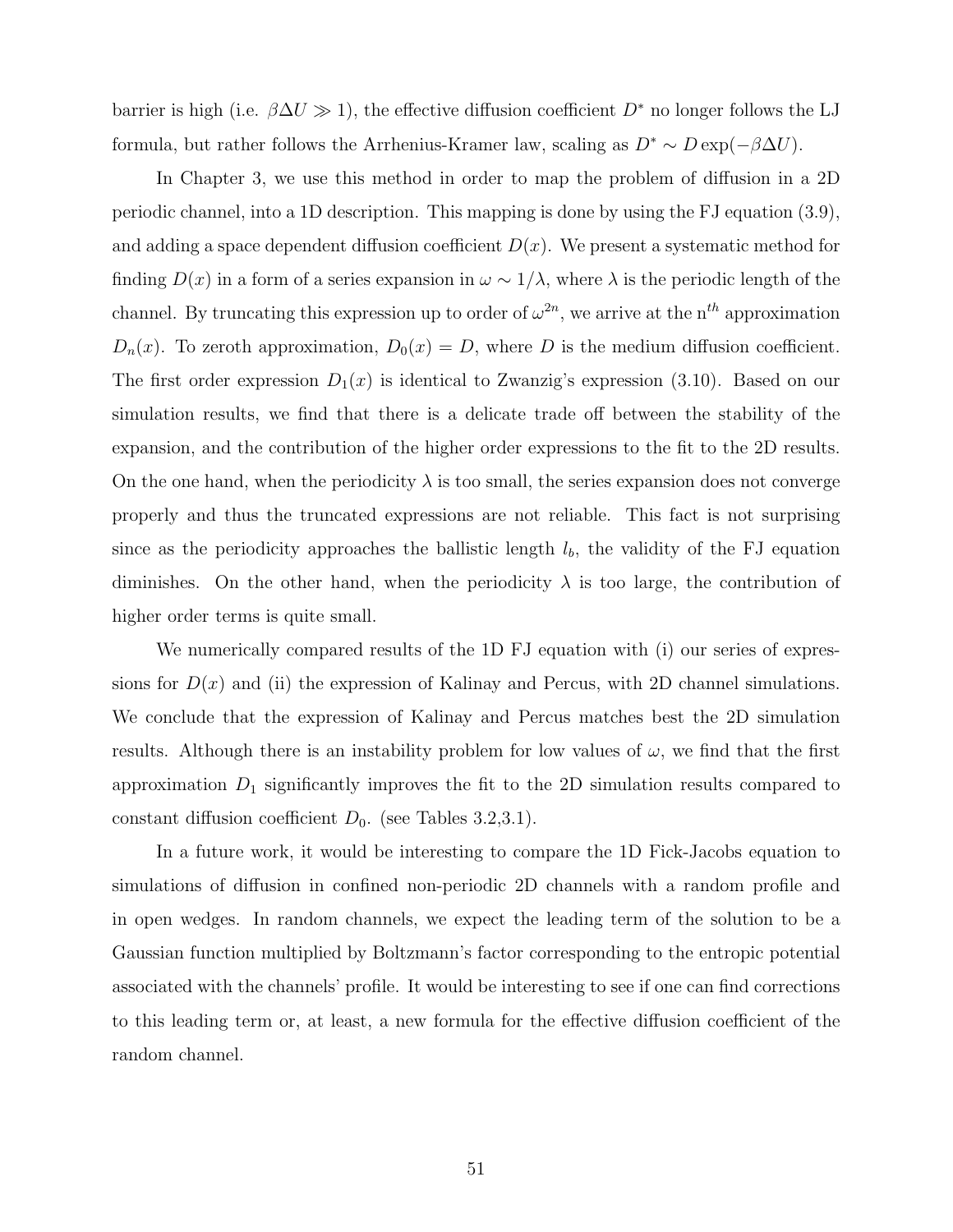# Bibliography

- [1] R.Brown, Phil. Mag., 4, 161 (1828).
- [2] A.Einstein, Ann. Physik, 17, 549 (1905).
- [3] A.Fick, Pogg. Ann. Physik. Chem 94, 59 (1855).
- [4] R. Granek, J. Phys. II France 7, 1761 (1997).
- [5] J-OC Dunn, MG Mythen, MP Grocot, BJA Ed. 16, 341 (2016).
- [6] H. Y. Elmoazzen, J. A. W. Elliott,L. E. McGann, BioPhysics Journal 96, 2559 (2009).
- [7] J.M. Hill, J.N. Dewynne, Heat Conduction (Palo Alto, Calif, Blackwell Scientific, 1987)
- [8] E. M. Rogers, Diffusion of innovations, (New York: Free Press, 2003).
- [9] H.C. Tuckwell, Theo. Pop. Bio. 5, 345 (1974).
- [10] J. Kaufman, O. Patterson, Am. Soc. Rev. 70, 82 (2005).
- [11] R. Haining, Springer, Dordrecht 29, 59 (1986).
- [12] O. Farago and N. Gronbech-Jensen J. Stat. Phys. 156, 1093 (2014).
- [13] M. V. Smoluchowski, Ann. Phys. 48, 1103 (1915).
- [14] P. Langevin, C. R. Acad. Sci. (Paris) 146, 530 (1908).
- [15] N. G. V. Kampen, Stochastic processes in physics and chemistry, 3rd ed., (Elsevier, 2007).
- [16] N. Grønbech-Jensen, and O. Farago. Mol. Phys. 111, 983 (2013).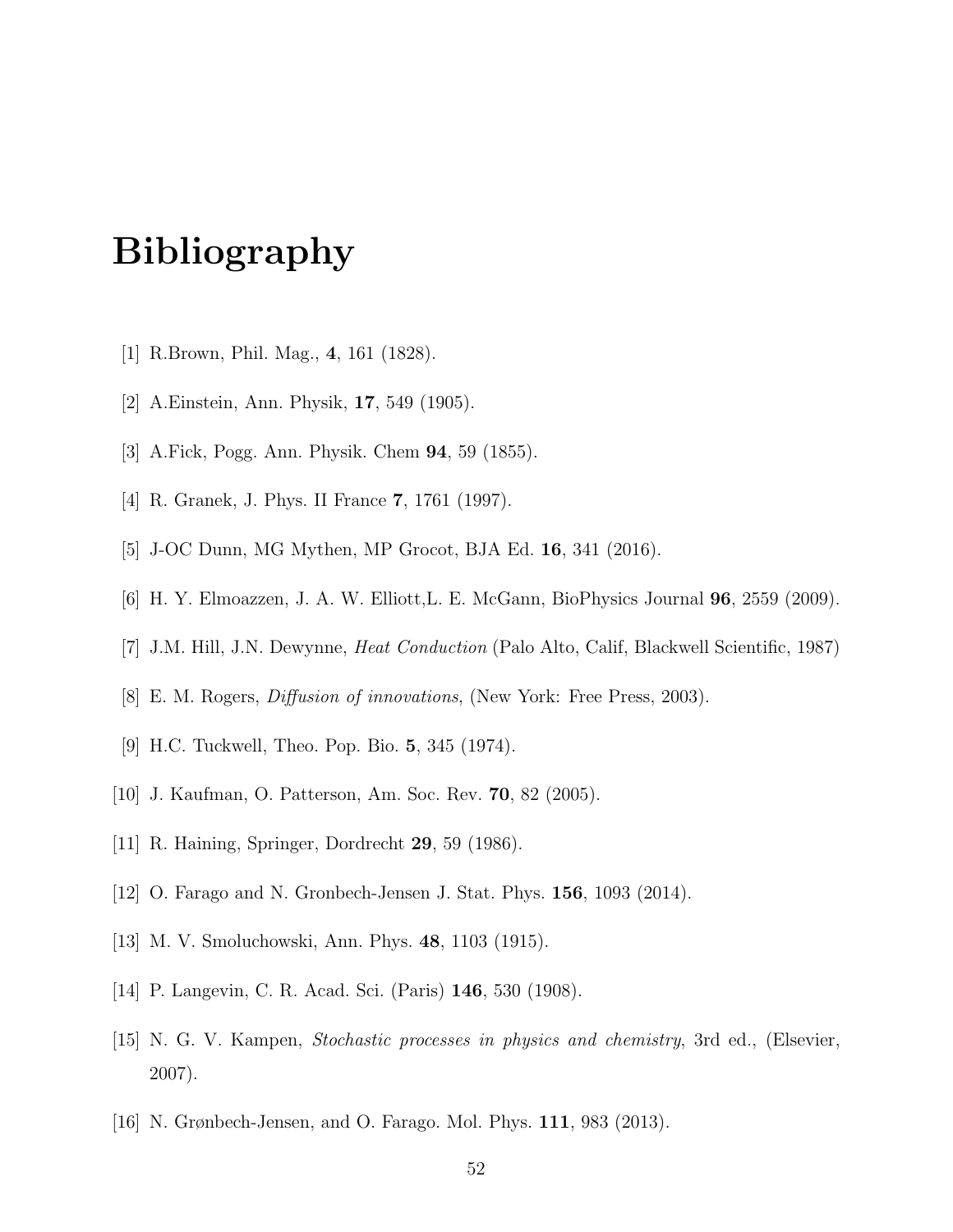- [17] N. Grønbech-Jensen, N. R. Hayre, and O. Farago, Comput. Phys. Commun. 185, 524 (2014).
- [18] K. Ito, Proc. Imp. Acad.  $20, 519$  (1944).
- [19] R. L. Stratonovich, Siam J. Control. 4, 362 (1966).
- [20] P. Hänggi, Helv. Phys. Acta 51, 183 (1978).
- [21] O. Farago and N. Grønbech-Jensen, Phys. Rev. E 89, 013301 (2014).
- [22] J. H. Weiner and R. E. Froman, Phys. Rev. B 10, 315 (1974).
- [23] T. Ala-Nissila, R. Ferrando, and S. C. Ying, Adv. Phys. 51, 949 (2002).
- [24] V. Ambegaokar and B. I. Halperin, Phys. Rev. Lett. 22, 1364 (1969).
- [25] P. Fulde, L. Pietronero, W. R. Schneider, and S. Strässler, Phys. Rev. Lett. 35, 1776 (1975).
- [26] D. Reguera, J. M. Rubi, and A. Pérez-Madrid, Phys. Rev. E  $62$ , 5313 (2000).
- [27] P. Reimann, C. Van den Broeck, H. Linke, P. Hänggi, J. M. Rubi, and A. Pérez-Madrid, Phys. Rev. E 65, 031104 (2002).
- [28] H. Risken, The Fokker-Planck Equation (Springer, Berlin, 1984).
- [29] P. Reimann, Phys. Rep. **361**, 57 (2002).
- [30] M. Bier, Contemp. Phys. 38, 371 (1997).
- [31] B. A. Koss and D. G. Grier, Appl. Phys. Lett. 82, 3985 (2003).
- [32] R. Zwanzig, J. Phys. Chem. 96, 3926 (1992).
- [33] A. Schüring, S. M. Auerbach, S. Fritzsche, and R. Haberlandt, J. Chem. Phys. 116, 10890 (2002).
- [34] B. H. Weigl and P. Yager, Science **283**, 346 (1999).
- [35] D. Reguera and J. M. Rubi, Phys. Rev. E 64, 061106 (2001).